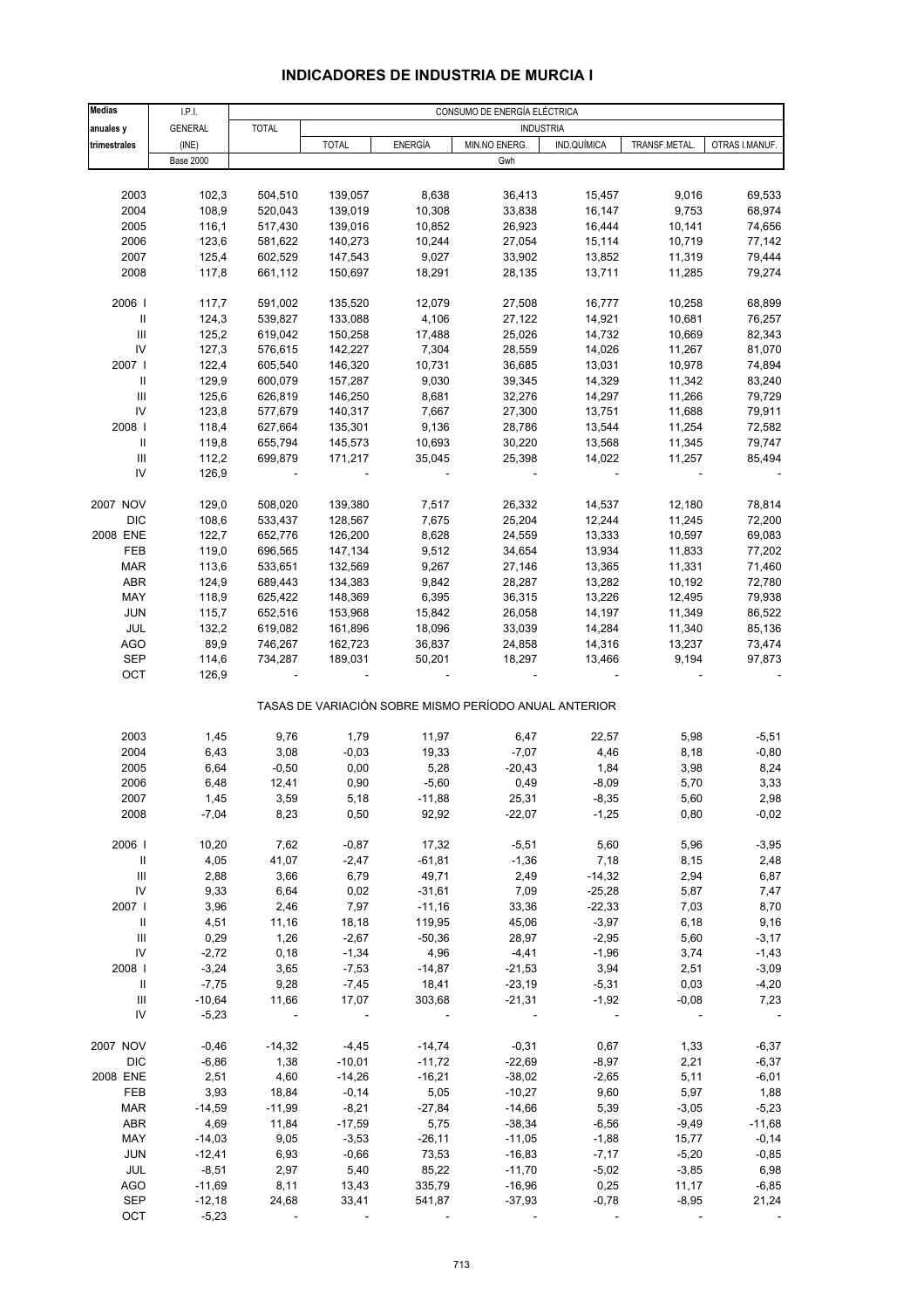# **INDICADORES DE INDUSTRIA DE MURCIA. II**

| <b>Medias</b>  |               | ENCUESTA DE COYUNTURA INDUSTRIAL: TOTAL INDUSTRIA (1) |                  |                         |             |
|----------------|---------------|-------------------------------------------------------|------------------|-------------------------|-------------|
| anuales y      | INDICADOR DE  | NIVEL CARTERA                                         | <b>TENDENCIA</b> | <b>NIVEL</b>            | UTILIZACIÓN |
|                | CLIMA INDUST. | <b>PEDIDOS</b>                                        | PRODUCCIÓN       |                         | CAPACIDAD   |
| trimestrales   |               |                                                       |                  | <b>STOCKS</b>           |             |
|                |               | Saldo de respuestas                                   |                  |                         | $\%$        |
|                |               |                                                       |                  |                         |             |
| 2003           | 0,8           | -8                                                    | 14               | 2                       | 63,5        |
| 2004           | $-6,0$        | $-24$                                                 | 4                | $-1$                    | 60,1        |
| 2005           | $-6,1$        | $-11$                                                 | $-3$             | 5                       | 61,0        |
| 2006           | $-0,2$        | $-11$                                                 | 18               | 1                       | 54,1        |
| 2007           | 0,5           | $-11$                                                 | 10               | 3                       | 69,3        |
| 2008           | $-6,6$        | $-21$                                                 | 10               | 9                       | 67,7        |
|                |               |                                                       |                  |                         |             |
| 2006           | $-1,4$        | $-29$                                                 | 35               | -8                      | 38,5        |
| Ш              | $-0,9$        | $-10$                                                 | 31               | 11                      | 59,9        |
| $\mathsf{III}$ | 0,6           | 12                                                    | 4                | $\mathbf{1}$            | 47,8        |
| IV             | 0,8           | $-15$                                                 | 4                | 0                       | 70,3        |
| 2007 l         | 1,5           | $-18$                                                 | 15               | 8                       | 73,2        |
| $\mathsf{I}$   | 2,9           | -9                                                    | 42               | $-4$                    | 64,9        |
| Ш              | $-0,5$        | 5                                                     | $-5$             | 0                       | 72,1        |
| IV             | $-1,7$        | $-22$                                                 | $-13$            | 10                      | 66,9        |
| 2008 l         | $-4,4$        | $-21$                                                 | 26               | 14                      | 60,9        |
| Ш              | $-7,8$        | $-28$                                                 | 16               | 14                      | 66,2        |
| Ш              | $-8,2$        | $-4$                                                  | 8                | 2                       | 70,2        |
| IV             | ÷,            | $-38$                                                 | $-21$            | 4                       | 73,3        |
|                |               |                                                       |                  |                         |             |
| 2008 ENE       | $-2,9$        | -8                                                    | 34               | 21                      |             |
| FEB            | $-4,3$        | $-39$                                                 | 33               | 13                      |             |
| <b>MAR</b>     | $-6,2$        | $-17$                                                 | 11               | 8                       |             |
| <b>ABR</b>     | $-7,8$        | $-14$                                                 | 25               | 8                       |             |
| MAY            | $-7,8$        | $-22$                                                 | 25               | 15                      |             |
| JUN            | $-7,8$        | $-48$                                                 | $-3$             | 19                      |             |
| JUL            | $-8,3$        | 3                                                     | 19               | 6                       |             |
|                |               |                                                       | 9                | $\overline{\mathbf{c}}$ |             |
| <b>AGO</b>     | $-8,1$        | 6                                                     |                  |                         |             |
| <b>SEP</b>     | ÷,            | $-21$                                                 | $-4$             | $-2$                    |             |
| OCT            |               | $-58$                                                 | $-32$            | $\overline{\mathbf{c}}$ |             |
| <b>NOV</b>     |               | $-18$                                                 | $-10$            | 6                       |             |
| <b>DIC</b>     |               | ÷,                                                    | L,               | ÷,                      |             |
|                |               | TASAS DE VARIACIÓN SOBRE MISMO PERÍODO ANUAL ANTERIOR |                  |                         |             |
| 2003           |               |                                                       |                  |                         |             |
| 2004           |               |                                                       |                  |                         |             |
|                |               |                                                       |                  |                         |             |
| 2005           |               |                                                       |                  |                         |             |
| 2006           |               |                                                       |                  |                         |             |
| 2007           |               |                                                       |                  |                         |             |
| 2008           |               |                                                       |                  |                         |             |
|                |               |                                                       |                  |                         |             |
| 2006           |               |                                                       |                  |                         |             |
| $\sf II$       |               |                                                       |                  |                         |             |
| Ш              |               |                                                       |                  |                         |             |
| IV             |               |                                                       |                  |                         |             |
| 2007 l         |               |                                                       |                  |                         |             |
| Ш              |               |                                                       |                  |                         |             |
| $\mathsf{III}$ |               |                                                       |                  |                         |             |
| IV             |               |                                                       |                  |                         |             |
| 2008           |               |                                                       |                  |                         |             |
| $\mathbf{I}$   |               |                                                       |                  |                         |             |
| $\mathsf{III}$ |               |                                                       |                  |                         |             |
| IV             |               |                                                       |                  |                         |             |
|                |               |                                                       |                  |                         |             |
| 2008 ENE       |               |                                                       |                  |                         |             |
| FEB            |               |                                                       |                  |                         |             |
| <b>MAR</b>     |               |                                                       |                  |                         |             |
| ABR            |               |                                                       |                  |                         |             |
| MAY            |               |                                                       |                  |                         |             |
| <b>JUN</b>     |               |                                                       |                  |                         |             |
| JUL            |               |                                                       |                  |                         |             |
| <b>AGO</b>     |               |                                                       |                  |                         |             |
| <b>SEP</b>     |               |                                                       |                  |                         |             |
| OCT            |               |                                                       |                  |                         |             |
|                |               |                                                       |                  |                         |             |
| <b>NOV</b>     |               |                                                       |                  |                         |             |
| <b>DIC</b>     |               |                                                       |                  |                         |             |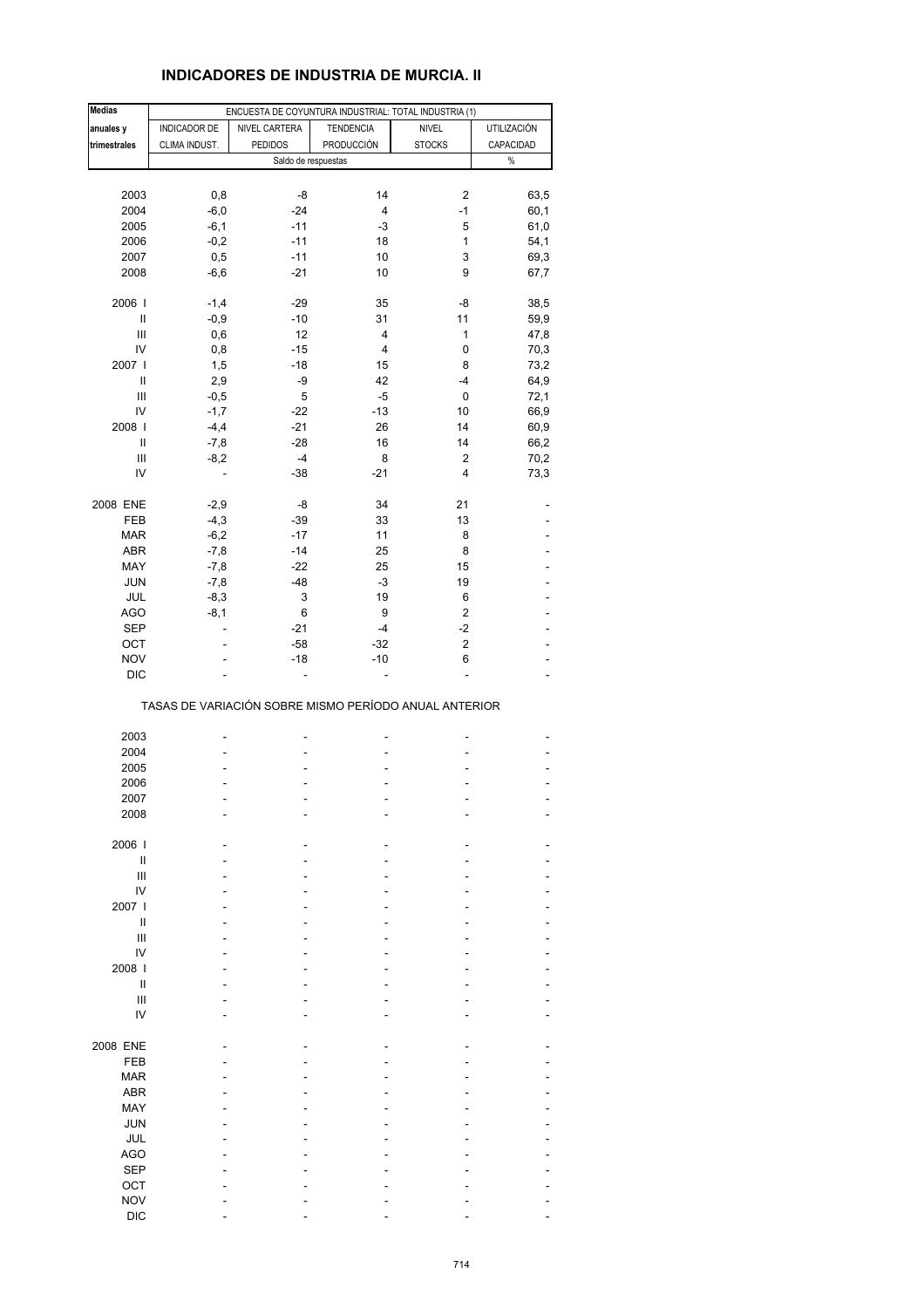| <b>Medias</b>                      |              |                  | VISADOS: SUPERFICIE A CONSTRUIR                       |                 | LICENCIAS: SUPERFICIE A CONSTRUIR |                          |                           |                             |                |
|------------------------------------|--------------|------------------|-------------------------------------------------------|-----------------|-----------------------------------|--------------------------|---------------------------|-----------------------------|----------------|
| anuales y                          | <b>TOTAL</b> | <b>EDIFICIOS</b> | <b>SERVICIOS</b>                                      | <b>OTROS</b>    | <b>TOTAL</b>                      |                          | <b>RESIDENCIAL</b>        |                             | NO RESID.      |
| trimestrales                       |              | <b>VIVIENDAS</b> | COMERCIALES                                           | <b>DESTINOS</b> |                                   | <b>TOTAL</b>             | <b>VIVIENDAS</b>          | COLECTIVOS                  |                |
|                                    |              |                  | Metros cuadrados                                      |                 |                                   |                          | Miles de metros cuadrados |                             |                |
|                                    |              |                  |                                                       |                 |                                   |                          |                           |                             |                |
|                                    |              |                  |                                                       |                 |                                   |                          |                           |                             | 74             |
| 2003                               | 494.901      | 456.911          | 12.885                                                | 25.106          | 397                               | 324                      | 320                       | 3                           |                |
| 2004                               | 609.379      | 538.071          | 38.939                                                | 32.369          | 498                               | 403                      | 400                       | 3                           | 95             |
| 2005                               | 649.197      | 565.970          | 38.200                                                | 45.027          | 420                               | 337                      | 335                       | 3                           | 83             |
| 2006                               | 789.343      | 704.595          | 33.983                                                | 50.765          | 500                               | 421                      | 417                       | 5                           | 79             |
| 2007                               | 677.731      | 576.346          | 47.716                                                | 53.669          | 501                               | 430                      | 425                       | 5                           | 71             |
| 2008                               | 346.019      | 258.540          | 41.807                                                | 45.673          | 255                               | 206                      | 202                       | 5                           | 49             |
|                                    |              |                  |                                                       |                 |                                   |                          |                           |                             |                |
| 2005 IV                            | 638.957      | 586.453          | 16.595                                                | 35.910          | 546                               | 433                      | 430                       | 3                           | 113            |
| 2006                               | 732.686      | 635.004          | 36.374                                                | 61.308          | 401                               | 348                      | 346                       | 2                           | 53             |
| Ш                                  | 767.115      | 708.405          | 11.764                                                | 46.945          | 403                               | 353                      | 348                       | 5                           | 50             |
| $\mathsf{III}$                     | 1.065.179    | 936.189          | 66.192                                                | 62.798          | 582                               | 468                      | 467                       | $\mathbf{1}$                | 114            |
| IV                                 | 592.394      | 538.781          | 21.603                                                | 32.010          | 613                               | 515                      | 506                       | $10$                        | 98             |
| 2007                               | 930.972      | 807.638          | 79.852                                                | 43.482          | 525                               | 460                      | 453                       | 7                           | 65             |
| Ш                                  | 647.194      | 545.983          | 23.686                                                | 77.525          | 585                               | 499                      | 496                       | 3                           | 86             |
|                                    |              |                  |                                                       |                 |                                   |                          |                           | $\overline{7}$              |                |
| Ш                                  | 635.840      | 521.457          | 77.362                                                | 37.021          | 354                               | 293                      | 286                       |                             | 60             |
| IV                                 | 496.918      | 430.305          | 9.965                                                 | 56.648          | 541                               | 466                      | 465                       | $\mathbf{1}$                | 75             |
| 2008                               | 503.630      | 361.752          | 79.304                                                | 62.574          | 237                               | 190                      | 184                       | 6                           | 48             |
| $\ensuremath{\mathsf{II}}$         | 290.145      | 237.630          | 8.076                                                 | 44.439          | 272                               | 222                      | 219                       | 3                           | 50             |
| $\mathbf{III}$                     | 244.283      | 176.239          | 38.040                                                | 30.005          |                                   |                          |                           | ä,                          | ÷,             |
|                                    |              |                  |                                                       |                 |                                   |                          |                           |                             |                |
| 2007 OCT                           | 547.455      | 482.817          | 8.315                                                 | 56.323          | 670                               | 593                      | 593                       | 0                           | 77             |
| <b>NOV</b>                         | 579.100      | 474.909          | 9.320                                                 | 94.871          | 585                               | 489                      | 488                       | $\mathbf{1}$                | 96             |
| <b>DIC</b>                         | 364.200      | 333.190          | 12.260                                                | 18.750          | 367                               | 316                      | 315                       | $\mathbf{1}$                | 51             |
| 2008 ENE                           | 456.051      | 406.488          | 29.639                                                | 19.924          | 249                               | 214                      | 198                       | 16                          | 35             |
| FEB                                | 509.019      | 320.395          | 141.025                                               | 47.599          | 197                               | 176                      | 176                       | 0                           | 21             |
| <b>MAR</b>                         | 545.819      | 358.372          | 67.249                                                | 120.198         | 266                               | 179                      | 178                       | $\mathbf{1}$                | 87             |
| <b>ABR</b>                         | 367.920      | 283.901          | 2.360                                                 | 81.659          | 420                               | 345                      | 335                       | 10                          | 75             |
| MAY                                |              |                  |                                                       |                 |                                   | 147                      | 147                       |                             | 46             |
|                                    | 314.604      | 268.340          | 303                                                   | 45.961          | 193                               |                          |                           | 0                           |                |
| <b>JUN</b>                         | 187.911      | 160.648          | 21.566                                                | 5.697           | 203                               | 175                      | 175                       | 0                           | 28             |
| JUL                                | 526.577      | 375.385          | 97.188                                                | 54.004          |                                   |                          | $\overline{a}$            |                             |                |
| <b>AGO</b>                         | 72.293       | 47.341           | 5.543                                                 | 19.409          |                                   |                          |                           |                             |                |
| <b>SEP</b>                         | 133.980      | 105.990          | 11.388                                                | 16.602          |                                   |                          |                           |                             | $\blacksquare$ |
|                                    |              |                  | TASAS DE VARIACIÓN SOBRE MISMO PERÍODO ANUAL ANTERIOR |                 |                                   |                          |                           |                             |                |
|                                    |              |                  |                                                       |                 |                                   |                          |                           |                             |                |
| 2003                               | 33,19        | 38,57            | $-33,32$                                              | 11,41           | 11,79                             | 19,99                    | 19,58                     | 78,26                       | $-13,99$       |
| 2004                               | 23,13        | 17,76            | 202,20                                                | 28,93           | 25,21                             | 24,44                    | 24,91                     | $-19,51$                    | 28,59          |
| 2005                               | 6,53         | 5,18             | $-1,90$                                               | 39,11           | $-15,54$                          | $-16,27$                 | $-16,36$                  | $-3,03$                     | $-12,48$       |
| 2006                               | 21,59        | 24,49            | $-11,04$                                              | 12,74           | 18,94                             | 24,86                    | 24,51                     | 68,75                       | $-5,12$        |
| 2007                               | $-14,14$     | $-18,20$         | 40,41                                                 | 5,72            | 0,23                              | 2,04                     | 2,06                      | 0,00                        | $-9,42$        |
| 2008                               | $-53,11$     | $-58,64$         | $-30,67$                                              | $-13,30$        | $-54,09$                          | $-57,04$                 | $-57,53$                  | $-10,00$                    | $-35,25$       |
|                                    |              |                  |                                                       |                 |                                   |                          |                           |                             |                |
| 2005 IV                            | $-21,88$     | $-14,98$         | $-84,06$                                              | 49,42           | $-33,09$                          | $-30,26$                 | $-30,72$                  | 400,00                      | $-42, 12$      |
| 2006                               | 35,54        | 46,33            | $-13,41$                                              | $-5,11$         | 11,19                             | 26,12                    | 26,31                     | 0,00                        | $-37,40$       |
| Ш                                  | $-2,81$      | 4,20             | $-83,31$                                              | 20,53           | 4,23                              | 7,96                     | 7,53                      | 50,00                       | $-16,20$       |
| $\ensuremath{\mathsf{III}}\xspace$ | 69,62        | 66,10            | 179,29                                                | 54,53           | 50,09                             | 49,63                    | 50,16                     | $-33,33$                    | 52,00          |
| IV                                 | $-7,29$      | $-8,13$          | 30, 18                                                | $-10,86$        | 12,33                             | 18,92                    | 17,60                     | 190,00                      | $-13,02$       |
| 2007 l                             | 27,06        | 27,19            | 119,53                                                | $-29,08$        | 30,95                             | 32,31                    | 31,15                     | 233,33                      | 22,01          |
| $\mathbf{II}$                      | $-15,63$     | $-22,93$         | 101,34                                                | 65,14           | 45,20                             | 41,49                    | 42,57                     | $-33,33$                    | 71,33          |
| $\ensuremath{\mathsf{III}}\xspace$ | $-40,31$     | $-44,30$         | 16,87                                                 | $-41,05$        | $-39,27$                          | $-37,37$                 | $-38,76$                  | 450,00                      | $-47,08$       |
|                                    |              |                  |                                                       |                 |                                   |                          |                           |                             |                |
| IV                                 | $-16, 12$    | $-20,13$         | $-53,87$                                              | 76,97           | $-11,85$                          | $-9,57$                  | $-7,98$                   | $-93,10$                    | $-23,81$       |
| 2008                               | $-45,90$     | $-55,21$         | $-0,69$                                               | 43,91           | $-54,76$                          | $-58,77$                 | $-59,41$                  | $-15,00$                    | $-26,29$       |
| $\ensuremath{\mathsf{II}}$         | $-55,17$     | $-56,48$         | $-65,90$                                              | $-42,68$        | $-53,48$                          | $-55,44$                 | $-55,82$                  | 0,00                        | $-42,02$       |
| Ш                                  | $-61,58$     | $-66,20$         | $-50,83$                                              | $-18,95$        |                                   |                          |                           |                             |                |
| 2007 OCT                           | $-9,92$      | $-14,89$         | $-11,50$                                              | 81,33           | 9,48                              | 18,36                    | 22,27                     | $\overline{\phantom{a}}$    | $-30,63$       |
| <b>NOV</b>                         | $-10,05$     | $-16,33$         | $-72,15$                                              | 121,81          | 9,96                              | 8,43                     | 10,66                     | $-90,00$                    | 18,52          |
| <b>DIC</b>                         | $-30,71$     | $-30,80$         | $-44,15$                                              | $-15,53$        | $-47,27$                          | $-46,80$                 | $-46,70$                  | $-66,67$                    | $-50,00$       |
| 2008 ENE                           | $-38,41$     | $-39,93$         | 246,37                                                | $-63,86$        | $-32,52$                          | $-31,19$                 | $-36,33$                  | $\mathcal{L}_{\mathcal{A}}$ | $-39,66$       |
|                                    |              |                  |                                                       |                 |                                   |                          |                           |                             |                |
| FEB                                | $-18,76$     | $-42,63$         | 434,02                                                | 14,14           | $-71,03$                          | $-70,62$                 | $-70,62$                  | $\blacksquare$              | $-74,07$       |
| <b>MAR</b>                         | $-61,72$     | $-69,83$         | $-67,13$                                              | 257,54          | $-49,33$                          | $-61,91$                 | $-60,44$                  | $-95,00$                    | 58,18          |
| <b>ABR</b>                         | $-36,80$     | $-37,37$         | $-91,74$                                              | $-18,61$        | $-16,00$                          | $-20,87$                 | $-21,91$                  | 42,86                       | 17,19          |
| MAY                                | $-50,87$     | $-49,47$         | $-94,76$                                              | $-55,59$        | $-66,95$                          | $-70,95$                 | $-70,78$                  | $\blacksquare$              | $-41,03$       |
| <b>JUN</b>                         | $-73,87$     | $-75,42$         | $-41,25$                                              | $-80,18$        | $-69,70$                          | $-68,47$                 | $-68,47$                  |                             | $-75,65$       |
| JUL                                | $-30,24$     | $-30,51$         | $-45,54$                                              | 49,51           | $\overline{\phantom{a}}$          | $\overline{\phantom{a}}$ |                           | $\blacksquare$              |                |
| <b>AGO</b>                         | $-79,16$     | $-82,21$         | -79,80                                                | $-63,60$        |                                   |                          |                           |                             |                |
| <b>SEP</b>                         | $-83,37$     | $-86,02$         | $-56,51$                                              | $-23,19$        |                                   |                          |                           |                             |                |

## **INDICADORES DE CONSTRUCCIÓN DE MURCIA. I**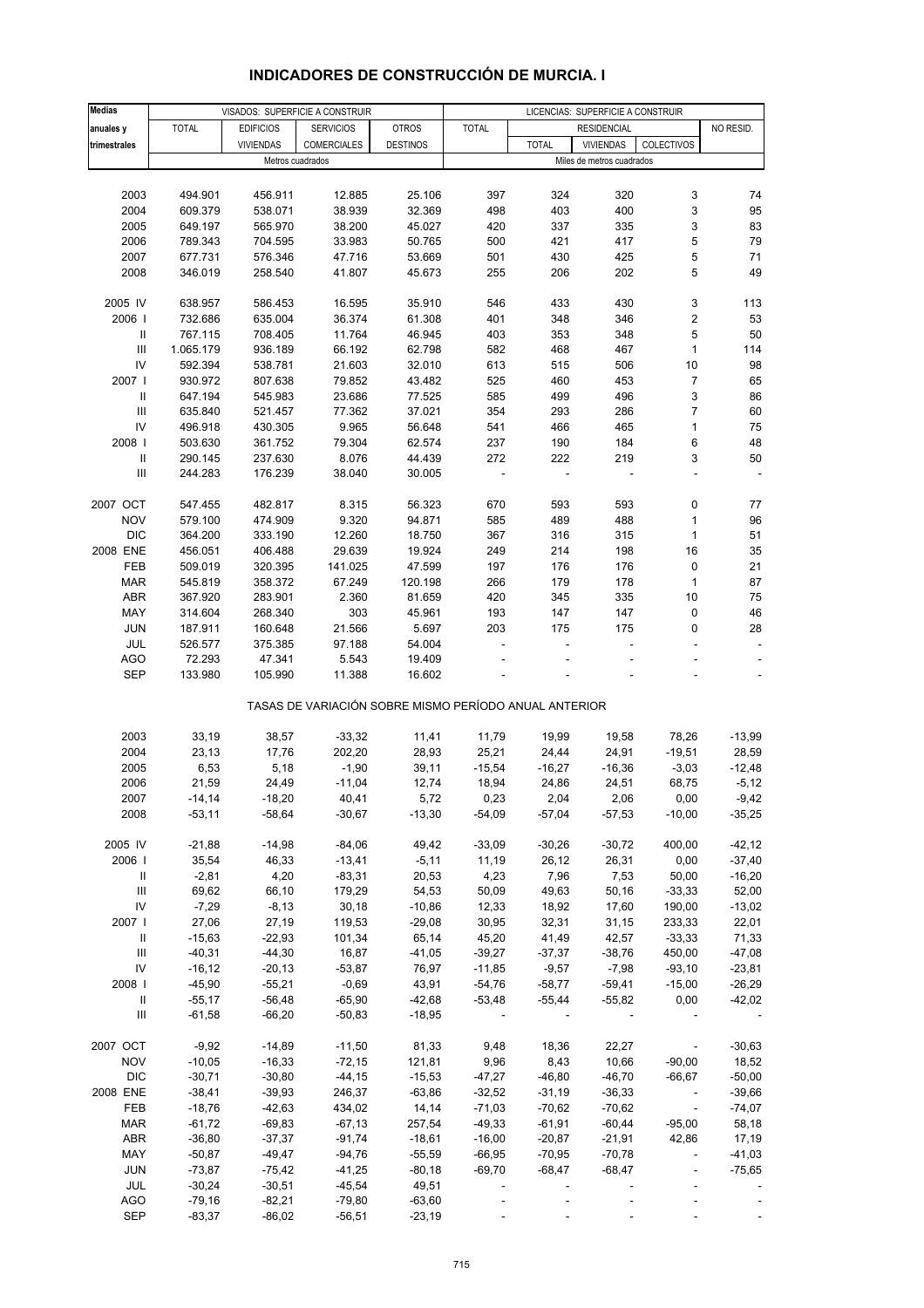| <b>Medias</b>                           |                       |                      |                      | VIVIENDAS VISADAS COLEGIO ARQUITECTOS TÉCNICOS        |                   |                   | LICENCIAS MUNIC.: Nº DE VIVIENDAS |                   |                  |
|-----------------------------------------|-----------------------|----------------------|----------------------|-------------------------------------------------------|-------------------|-------------------|-----------------------------------|-------------------|------------------|
| anuales y                               | <b>TOTAL</b>          |                      | OBRA NUEVA           |                                                       | Α                 | A                 | <b>OBRA</b>                       | REHABI-           | DEMO-            |
| trimestrales                            |                       | <b>TOTAL</b>         | EDIF.VIV.            | OTROS EDIF.                                           | AMPLIAR           | <b>REFORMAR</b>   | <b>NUEVA</b>                      | LITACIÓN          | <b>LICIÓN</b>    |
|                                         |                       |                      |                      |                                                       | Unidades          |                   |                                   |                   |                  |
|                                         |                       |                      |                      |                                                       |                   |                   |                                   |                   |                  |
| 2003                                    | 2.859                 | 2.742                | 2.728                | 14                                                    | 30                | 87                | 1.895                             | 21                | 66               |
| 2004                                    | 3.140                 | 3.047                | 3.046                | 1                                                     | 34                | 59                | 2.378                             | 31                | 90               |
| 2005                                    | 3.386                 | 3.281                | 3.279                | 2                                                     | 41                | 65                | 1.989                             | 22                | 107              |
| 2006                                    | 4.377                 | 4.278                | 4.278                | 0                                                     | 40                | 59                | 2.436                             | 27                | 115              |
| 2007                                    | 4.011                 | 3.923                | 3.923                | 0                                                     | 33                | 55                | 2.896                             | 26                | 118              |
| 2008                                    | 1.581                 | 1.505                | 1.505                | 0                                                     | 23                | 53                | 1.353                             | 30                | 63               |
|                                         |                       |                      |                      |                                                       |                   |                   |                                   |                   |                  |
| 2005 IV                                 | 3.645                 | 3.575                | 3.575                | 0                                                     | 39                | 30                | 2.764                             | 29                | 138              |
| 2006                                    | 3.995                 | 3.867                | 3.867                | 0                                                     | 37                | 90                | 1.996                             | 25                | 125              |
| $\ensuremath{\mathsf{II}}$              | 4.401                 | 4.300                | 4.300                | 0                                                     | 38                | 63                | 2.021                             | 26                | 94               |
| $\ensuremath{\mathsf{III}}\xspace$      | 5.775                 | 5.688                | 5.688                | 0                                                     | 52                | 36                | 2.709                             | 20                | 122              |
| IV                                      | 3.337                 | 3.258                | 3.257                | 1                                                     | 33                | 45                | 3.020                             | 36                | 118              |
| 2007 l                                  | 5.746                 | 5.663                | 5.663                | 0                                                     | 26                | 57                | 2.805                             | 27                | 138              |
| $\ensuremath{\mathsf{II}}$              | 3.719                 | 3.632                | 3.632                | 0                                                     | 28                | 59                | 3.477                             | 26                | 134              |
| $\ensuremath{\mathsf{III}}\xspace$      | 4.115                 | 4.035                | 4.035                | 0                                                     | 29                | 51                | 2.065                             | 21                | 78               |
| IV                                      | 2.463                 | 2.361                | 2.361                | 0                                                     | 49                | 53                | 3.235                             | 31                | 120              |
| 2008                                    | 2.117                 | 2.043                | 2.043                | 0                                                     | 25                | 50                | 1.111                             | 36                | 68               |
| $\ensuremath{\mathsf{II}}$              | 1.594                 | 1.502                | 1.502                | 0                                                     | 33                | 59                | 1.595                             | 24                | 59               |
| Ш                                       | 1.032                 | 970                  | 970                  | 0                                                     | 11                | 51                |                                   |                   |                  |
| 2007 OCT                                | 3.084                 | 2.965                | 2.965                | 0                                                     | 67                | 52                | 4.644                             | 16                | 179              |
| <b>NOV</b>                              | 2.503                 | 2.402                | 2.402                | 0                                                     | 32                | 69                | 2.946                             | 63                | 104              |
| <b>DIC</b>                              | 1.801                 | 1.717                | 1.717                | 0                                                     | 47                | 37                | 2.116                             | 15                | 78               |
| 2008 ENE                                | 2.290                 | 2.218                | 2.218                | 0                                                     | 33                | 39                | 1.161                             | 57                | 82               |
| FEB                                     | 1.825                 | 1.745                | 1.745                | 0                                                     | 14                | 66                | 1.197                             | 42                | 64               |
| <b>MAR</b>                              | 2.237                 | 2.165                | 2.165                | 0                                                     | 27                | 45                | 976                               | $\boldsymbol{9}$  | 57               |
| <b>ABR</b>                              | 1.973                 | 1.882                | 1.882                | 0                                                     | 29                | 62                | 2.773                             | 20                | 47               |
| MAY                                     | 1.753                 | 1.654                | 1.654                | 0                                                     | 41                | 58                | 994                               | 22                | 33               |
| <b>JUN</b>                              | 1.056                 | 969                  | 969                  | 0                                                     | 30                | 57                | 1.018                             | 31                | 97               |
| JUL                                     | 2.143                 | 2.055                | 2.055                | 0                                                     | 17                | 71                |                                   |                   |                  |
| <b>AGO</b>                              | 309                   | 290                  | 290                  | 0                                                     | 3                 | 16                |                                   |                   |                  |
| <b>SEP</b>                              | 643                   | 566                  | 566                  | 0                                                     | 12                | 65                |                                   |                   |                  |
|                                         |                       |                      |                      | TASAS DE VARIACIÓN SOBRE MISMO PERÍODO ANUAL ANTERIOR |                   |                   |                                   |                   |                  |
| 2003                                    | 41,34                 | 40,86                | 40,89                | 35,71                                                 | 19,08             | 70,42             | 17,18                             | $-33,69$          | 3,26             |
| 2004                                    | 9,80                  | 11,12                | 11,67                | $-93,57$                                              | 11,33             | $-32,31$          | 25,48                             | 48,00             | 35,86            |
| 2005                                    | 7,86                  | 7,67                 | 7,63                 | 154,55                                                | 21,34             | 9,77              | $-16,35$                          | $-29,73$          | 19,80            |
| 2006                                    | 29,26                 | 30,40                | 30,48                | $-89,29$                                              | $-1,43$           | $-9,29$           | 22,49                             | 22,69             | 6,90             |
| 2007                                    | $-8,37$               | -8,31                | $-8,31$              |                                                       | -17,84            | $-5,97$           | 18,85                             | -1,57             | 2,47             |
| 2008                                    | $-65,07$              | $-66, 13$            | $-66, 13$            |                                                       | $-17,60$          | $-4,77$           | $-56,92$                          | 14,56             | $-53,49$         |
|                                         |                       |                      |                      |                                                       |                   |                   |                                   |                   |                  |
| 2005 IV                                 | $-4,83$               | $-4,22$              | $-4,22$              |                                                       | 26,88             | $-54,55$          | $-27,02$                          | 6,10              | 21,35            |
| 2006                                    | 62,12                 | 63,53                | 63,53                |                                                       | $-25,33$          | 83,11             | 14,19                             | $-7,32$           | 38,24            |
| Ш                                       | 6,54                  | 6,65                 | 6,85                 |                                                       | 35,29             | $-10,90$          | 15,46                             | 32,76             | 1,43             |
| $\ensuremath{\mathsf{III}}\xspace$      | 74,73                 | 80,48                | 80,56                |                                                       | 13,97             | $-66,87$          | 59,93                             | 78,79             | 13,31            |
| IV                                      | $-8,45$               | $-8,88$              | $-8,90$              | 200,00                                                | $-15,25$          | 51,11             | 9,25                              | 22,99             | $-14,94$         |
| 2007                                    | 43,84                 | 46,44                | 46,44                |                                                       | $-30,36$          | $-36,53$          | 40,51                             | 5,26              | 10,11            |
| Ш<br>$\ensuremath{\mathsf{III}}\xspace$ | $-15,51$              | $-15,55$             | $-15,55$             |                                                       | $-26,96$          | $-5,85$           | 72,06                             | 1,30              | 42,40            |
| IV                                      | $-28,74$              | $-29,06$             | $-29,06$             | $\overline{a}$                                        | $-43,23$<br>46,00 | 42,59             | $-23,76$                          | 5,08              | $-36,07$         |
| 2008                                    | $-26,19$<br>$-63, 15$ | $-27,52$<br>$-63,93$ | $-27,50$<br>$-63,93$ |                                                       | $-5,13$           | 16,18<br>$-12,79$ | 7,13<br>$-60,38$                  | $-12,15$<br>35,00 | 2,27<br>$-50,97$ |
| Ш                                       | $-57,14$              | $-58,65$             | $-58,65$             |                                                       | 19,05             | 0,00              | $-54, 13$                         | $-6,41$           | $-56,08$         |
| $\ensuremath{\mathsf{III}}\xspace$      | $-74,93$              | $-75,95$             | $-75,95$             | $\overline{\phantom{a}}$                              | $-63,64$          | $-1,30$           |                                   |                   |                  |
|                                         |                       |                      |                      |                                                       |                   |                   |                                   |                   |                  |
| 2007 OCT                                | $-5,66$               | $-6,70$              | $-6,61$              |                                                       | 81,08             | $-3,70$           | 63,52                             | $-36,00$          | 45,53            |
| <b>NOV</b>                              | $-27,60$              | $-28,77$             | $-28,77$             |                                                       | $-27,27$          | 68,29             | 16,26                             | 3,28              | 0,97             |
| <b>DIC</b>                              | $-45,16$              | $-46,74$             | $-46,74$             |                                                       | 147,37            | $-9,76$           | $-42,59$                          | $-28,57$          | $-38,58$         |
| 2008 ENE                                | $-44,54$              | $-45,48$             | $-45,48$             |                                                       | 106,25            | $-13,33$          | $-41,60$                          | 418,18            | $-51,19$         |
| FEB                                     | $-51,27$              | $-52,61$             | $-52,61$             | $\overline{a}$                                        | $-30,00$          | 53,49             | $-67,66$                          | 61,54             | $-38,46$         |
| <b>MAR</b>                              | $-76,11$              | $-76,56$             | $-76,56$             |                                                       | $-35,71$          | $-46, 43$         | $-64,18$                          | $-79,07$          | $-59,86$         |
| ABR                                     | $-24,95$              | $-26,34$             | $-26,34$             |                                                       | $-9,38$           | 47,62             | 5,72                              | $-9,09$           | $-41,98$         |
| MAY                                     | $-48,29$              | $-50,03$             | $-50,03$             |                                                       | 105,00            | $-3,33$           | $-76,61$                          | 10,00             | $-78,00$         |
| <b>JUN</b>                              | $-79,44$              | $-80,74$             | $-80,74$             |                                                       | $-6,25$           | $-24,00$          | $-71,40$                          | $-13,89$          | $-43,60$         |
| JUL                                     | $-43,52$              | $-44,31$             | $-44,31$             |                                                       | $-22,73$          | $-13,41$          |                                   |                   |                  |
| <b>AGO</b>                              | $-85,07$              | $-85, 81$            | $-85, 81$            |                                                       | $-40,00$          | $-27,27$          |                                   |                   |                  |
| <b>SEP</b>                              | $-90,08$              | $-91, 12$            | $-91,12$             |                                                       | $-80,33$          | 30,00             |                                   |                   |                  |

## **INDICADORES DE CONSTRUCCIÓN DE MURCIA. II**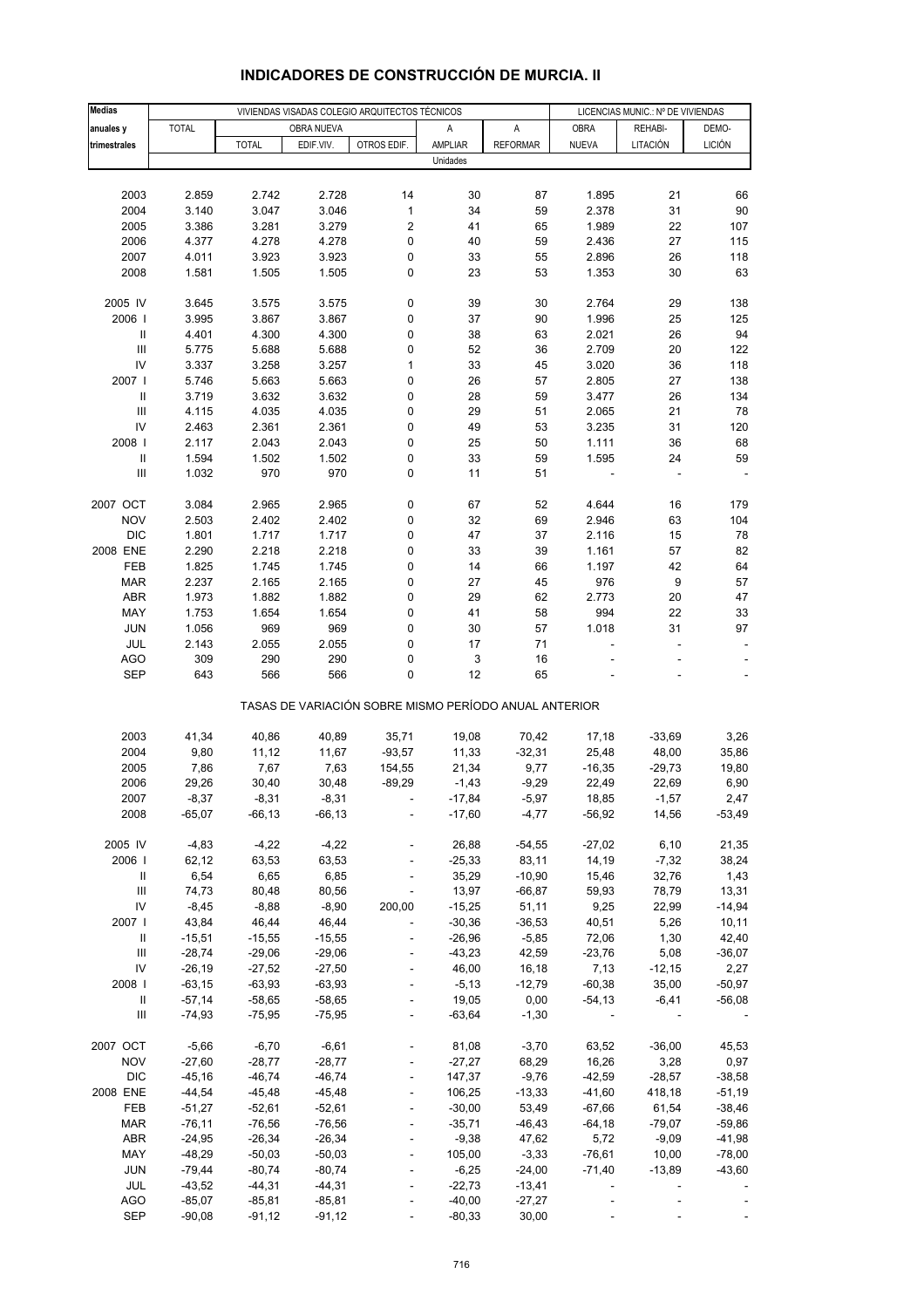| <b>Medias</b>                      |                |                       | VIVIENDAS (2)  |                |                          |                          |              | PROYECTOS VISADOS                                     |               | CERTIFICAC.    | LIQUIDACIÓN      |
|------------------------------------|----------------|-----------------------|----------------|----------------|--------------------------|--------------------------|--------------|-------------------------------------------------------|---------------|----------------|------------------|
|                                    |                | <b>INICIADAS</b>      |                |                | <b>TERMINADAS</b>        |                          |              | POR EL COLEGIO DE ARQUITECTOS                         |               | FIN DE OBRA    | <b>EJECUCIÓN</b> |
| anuales y<br>trimestrales          | <b>TOTAL</b>   | <b>PROTEGIDAS</b>     | <b>LIBRES</b>  | <b>TOTAL</b>   | <b>PROTEGIDAS</b>        | <b>LIBRES</b>            | <b>TOTAL</b> | <b>PROTEGIDOS</b>                                     | <b>LIBRES</b> | Nº VIVIENDAS   | MAT. OBRA        |
|                                    |                |                       |                |                | Unidades                 |                          |              |                                                       |               | Unidades       | Miles $\epsilon$ |
|                                    |                |                       |                |                |                          |                          |              |                                                       |               |                |                  |
| 2003                               | 1.864          | 169                   | 1.695          |                | 144                      |                          | 2.344        | 149                                                   | 2.195         |                |                  |
| 2004                               | 3.640          | 171                   | 3.469          | 1.305<br>1.889 | 134                      | 1.161<br>1.755           | 4.154        |                                                       | 3.981         | 1.595<br>2.003 | 75.440<br>92.425 |
| 2005                               | 3.389          | 114                   | 3.275          | 2.451          | 123                      | 2.329                    | 3.477        | 173<br>184                                            | 3.293         | 1.905          | 93.506           |
| 2006                               | 3.361          | 272                   | 3.088          | 3.589          | 100                      | 3.490                    | 3.905        | 162                                                   | 3.744         | 2.592          | 142.720          |
| 2007                               | 2.973          | 169                   | 2.804          | 2.854          | 82                       | 2.772                    | 3.541        | 64                                                    | 3.477         | 2.899          | 151.209          |
| 2008                               | 1.995          | 65                    | 1.931          | 3.486          | 154                      | 3.332                    | 1.478        | 96                                                    | 1.382         | 3.349          | 164.544          |
|                                    |                |                       |                |                |                          |                          |              |                                                       |               |                |                  |
| 2005 IV                            | 3.210          | $\pmb{0}$             | 3.210          | 2.886          | 153                      | 2.732                    | 2.101        | 120                                                   | 1.980         | 1.806          | 91.327           |
| 2006                               | 2.350          | 662                   | 1.688          | 3.107          | 140                      | 2.967                    | 3.425        | 64                                                    | 3.361         | 2.714          | 126.041          |
| Ш                                  | 3.017          | 102                   | 2.916          | 4.159          | 88                       | 4.071                    | 3.675        | 269                                                   | 3.407         | 2.675          | 125.513          |
| $\ensuremath{\mathsf{III}}\xspace$ | 3.779          | 0                     | 3.779          | 3.768          | 89                       | 3.679                    | 5.153        | 202                                                   | 4.951         | 2.282          | 161.030          |
| IV                                 | 4.296          | 326                   | 3.970          | 3.324          | 82                       | 3.242                    | 3.368        | 113                                                   | 3.255         | 2.697          | 158.297          |
| 2007                               | 2.911          | 271                   | 2.639          | 2.025          | $90\,$                   | 1.934                    | 5.017        | 43                                                    | 4.974         | 2.752          | 153.425          |
| $\mathbf{II}$                      | 3.367          | 205                   | 3.162          | 3.800          | 73                       | 3.727                    | 3.766        | 108                                                   | 3.658         | 3.312          | 165.678          |
| $\ensuremath{\mathsf{III}}\xspace$ | 1.996          | 112                   | 1.884          | 2.662          | 87                       | 2.575                    | 3.702        | 26                                                    | 3.676         | 2.494          | 124.074          |
| ${\sf IV}$                         | 3.618          | 88                    | 3.530          | 2.929          | 79                       | 2.850                    | 1.681        | 80                                                    | 1.601         | 3.036          | 161.659          |
| 2008                               | 2.074          | 27                    | 2.047          | 3.011          | 126                      | 2.884                    | 1.886        | 67                                                    | 1.819         | 3.148          | 169.326          |
| $\ensuremath{\mathsf{II}}$         | 1.917          | 103                   | 1.814          | 3.961          | 182                      | 3.779                    | 1.690        | 127                                                   | 1.563         | 3.431          | 165.204          |
| $\ensuremath{\mathsf{III}}\xspace$ | ÷,             | ÷,                    |                |                | $\overline{\phantom{a}}$ | $\overline{\phantom{a}}$ | 856          | 93                                                    | 763           | 3.469          | 159.104          |
|                                    |                |                       |                |                |                          |                          |              |                                                       |               |                |                  |
| 2007 OCT                           | 3.263          | 0                     | 3.263          | 2.142          | 34                       | 2.108                    | 2.036        | 192                                                   | 1.844         | 2.823          | 142.723          |
| <b>NOV</b>                         | 2.926          | 87                    | 2.839          | 3.686          | 204                      | 3.482                    | 1.493        | 47                                                    | 1.446         | 3.270          | 165.317          |
| <b>DIC</b>                         | 4.665          | 176                   | 4.489          | 2.959          | 0                        | 2.959                    | 1.514        | 0                                                     | 1.514         | 3.016          | 176.936          |
| 2008 ENE                           | 2.708          | 39                    | 2.669          | 3.052          | 86                       | 2.966                    | 1.540        | 0                                                     | 1.540         | 3.001          | 164.316          |
| FEB                                | 2.096          | 12                    | 2.084          | 2.031          | 214                      | 1.817                    | 2.619        | 19                                                    | 2.600         | 3.786          | 230.456          |
| <b>MAR</b>                         | 1.417          | 30                    | 1.387          | 3.949          | 79                       | 3.870                    | 1.500        | 183                                                   | 1.317         | 2.656          | 113.207          |
| ABR                                | 1.963          | $\overline{c}$        | 1.961          | 2.878          | 114                      | 2.764                    | 2.210        | 188                                                   | 2.022         | 3.169          | 162.296          |
| MAY                                | 1.651          | 91                    | 1.560          | 4.567          | 95                       | 4.472                    | 1.786        | 177                                                   | 1.609         | 3.206          | 154.491          |
| JUN                                | 2.137          | 215                   | 1.922          | 4.437          | 337                      | 4.100                    | 1.075        | 16                                                    | 1.059         | 3.918          | 178.824          |
| JUL                                | ä,             | L.                    | ÷              |                |                          | $\overline{\phantom{a}}$ | 1.928        | 55                                                    | 1.873         | 7.254          | 303.824          |
| <b>AGO</b>                         |                |                       |                |                |                          | ÷                        | 130          | 0                                                     | 130           | 966            | 65.265           |
| <b>SEP</b>                         |                |                       |                |                |                          |                          | 510          | 223                                                   | 287           | 2.186          | 108.222          |
|                                    |                |                       |                |                |                          |                          |              |                                                       |               |                |                  |
|                                    |                |                       |                |                |                          |                          |              | TASAS DE VARIACIÓN SOBRE MISMO PERÍODO ANUAL ANTERIOR |               |                |                  |
|                                    |                |                       |                |                |                          |                          |              |                                                       |               |                |                  |
| 2003                               | 11,31          | $-33,38$              | 19,29          | 9,06           | $-37,44$                 | 20,16                    | 31,63        | $-25,59$                                              | 38,87         | 15,46          | 20,41            |
| 2004                               | 95,24          | 1,13                  | 104,62         | 44,74          | $-6,82$                  | 51,15                    | 77,23        | 16,02                                                 | 81,38         | 25,60          | 22,51            |
| 2005                               | $-6,90$        | $-33,25$              | $-5,60$        | 29,78          | $-8,80$                  | 32,73                    | $-16,29$     | 6,86                                                  | $-17,29$      | $-4,92$        | 1,17             |
| 2006                               | $-0,84$        | 138,79                | $-5,70$        | 46,42          | $-18,63$                 | 49,85                    | 12,32        | $-12,20$                                              | 13,69         | 36,09          | 52,63            |
| 2007                               | $-11,54$       | $-37,93$              | $-9,21$        | $-20,49$       | $-17,38$                 | $-20,58$                 | $-9,32$      | $-60,37$                                              | $-7,11$       | 11,82          | 5,95             |
| 2008                               | $-36,43$       | $-72,80$              | $-33,44$       | 19,68          | 88,78                    | 17,69                    | $-64,50$     | 62,15                                                 | $-66,32$      | 17,40          | 11,39            |
|                                    |                |                       |                |                |                          |                          |              |                                                       |               |                |                  |
| 2005 IV                            | $-18,03$       | $\sim$ $\sim$         | $-14,74$       | 46,80          | 17,05                    | 48,93                    | $-46,16$     | $-34,12$                                              | $-46,75$      | $-29,09$       | $-18,66$         |
| 2006                               | $-32,92$       | 322,77                | $-49,57$       | 54,04          | $-4,98$                  | 58,69                    | 7,24         | $-33,45$                                              | 8,51          | 29,77          | 32,84            |
| Ш                                  | 3,94           | $-53,00$              | 8,52           | 58,76          | $-25,14$                 | 62,72                    | $-22,75$     | $-20,36$                                              | $-22,94$      | 28,25          | 14,54            |
| Ш                                  | $-4,07$        | $\sim 100$            | $-2,00$        | 65,01          | 23,72                    | 66,35                    | 33,66        | 10,18                                                 | 34,83         | 39,57          | 105,82           |
| ${\sf IV}$                         | 33,82          | $\sim 100$ km $^{-1}$ | 23,67          | 15,19          | $-46,52$                 | 18,65                    | 60,33        | $-6,37$                                               | 64,38         | 49,31          | 73,33            |
| 2007 l                             | 23,84          | $-59,03$              | 56,36          | $-34,84$       | $-35,48$                 | $-34,81$                 | 46,47        | $-33,16$                                              | 48,00         | 1,39           | 21,73            |
| Ш                                  | 11,59          | 101,97                | 8,44           | $-8,62$        | $-17,36$                 | $-8,43$                  | 2,47         | $-59,68$                                              | 7,37          | 23,81          | 32,00            |
| Ш                                  | $-47,19$       | $\sim$ $\sim$         | $-50,15$       | $-29,35$       | $-1,88$                  | $-30,01$                 | $-28,16$     | $-87,29$                                              | $-25,75$      | 9,29           | $-22,95$         |
| ${\sf IV}$                         | $-15,78$       | $-73,08$              | $-11,08$       | $-11,88$       | $-3,25$                  | $-12,10$                 | $-50,09$     | $-29,29$                                              | $-50,81$      | 12,58          | 2,12             |
| 2008                               | $-28,76$       | $-90,05$              | $-22,46$       | 48,70          | 39,85                    | 49,11                    | $-62,40$     | 56,59                                                 | $-63,43$      | 14,38          | 10,36            |
| Ш                                  | $-43,07$       | $-50,00$              | $-42,61$       | 4,22           | 149,32                   | 1,38                     | $-55,12$     | 17,23                                                 | $-57,26$      | 3,58           | $-0,29$          |
| Ш                                  | $\blacksquare$ |                       | $\blacksquare$ | $\blacksquare$ | $\overline{\phantom{a}}$ | $\sim$ $-$               | $-76,88$     | 261,04                                                | $-79,24$      | 39,08          | 28,23            |
|                                    |                |                       |                |                |                          |                          |              |                                                       |               |                |                  |
| 2007 OCT                           | $-52,90$       | $\sim 100$ $\mu$      | $-51,40$       | $-33,75$       | $-74,24$                 | $-32,02$                 | -51,67       | 69,91                                                 | $-55,02$      | 6,97           | $-24,67$         |
| <b>NOV</b>                         | 60,42          | 20,83                 | 62,04          | 28,88          | 374,42                   | 23,61                    | $-50,42$     | 34,29                                                 | $-51,41$      | 6,41           | $-6,59$          |
| <b>DIC</b>                         | 12,79          | $-74,53$              | 30,30          | $-23,72$       | $\sim 100$               | $-22,30$                 | $-47,43$     | $\sim 100$                                            | $-43,72$      | 26,78          | 63,16            |
| 2008 ENE                           | $-5,45$        | $-80,10$              | 0,04           | 70,41          | 68,63                    | 70,46                    | $-62,39$     | $\overline{\phantom{a}}$                              | $-61,79$      | 27,81          | 46,97            |
| FEB                                | $-41,14$       | $-97,97$              | $-29,83$       | $-6,32$        | 89,38                    | $-11,58$                 | 0,89         | $-69,84$                                              | 2,65          | 40,90          | 18,01            |
| <b>MAR</b>                         | $-38,58$       | 11,11                 | $-39,17$       | 86,71          | $-26,17$                 | 92,73                    | $-82,06$     | $\sim$                                                | $-84,24$      | $-17,54$       | $-26,09$         |
| ABR                                | $-47,03$       | $-99,47$              | $-41, 11$      | $-29,86$       | 11,76                    | $-30,92$                 | $-23,58$     | 308,70                                                | $-28,95$      | $-5,35$        | 9,16             |
| MAY                                | $-40,87$       | $-32,09$              | $-41,31$       | 10,69          | 61,02                    | 9,96                     | $-62,46$     | $-16,51$                                              | $-64,60$      | $-1,20$        | $-17,43$         |
| <b>JUN</b>                         | $-40,69$       | 102,83                | $-45,04$       | 39,88          | 481,03                   | 31,66                    | $-70,54$     | $-76,12$                                              | $-70,44$      | 17,17          | 10,90            |
| JUL                                |                |                       |                |                |                          | $\overline{\phantom{a}}$ | $-68,12$     | $-19,12$                                              | $-68,68$      | 87,39          | 51,40            |
| AGO                                |                |                       |                |                |                          | $\Box$                   | $-95,37$     | $\overline{\phantom{a}}$                              | $-95,37$      | 200,93         | 319,29           |
| SEP                                |                |                       |                |                |                          | $\overline{\phantom{a}}$ | $-77,36$     | $\sim$                                                | $-87,21$      | $-33,56$       | $-30,62$         |

## **INDICADORES DE CONSTRUCCIÓN DE MURCIA. III**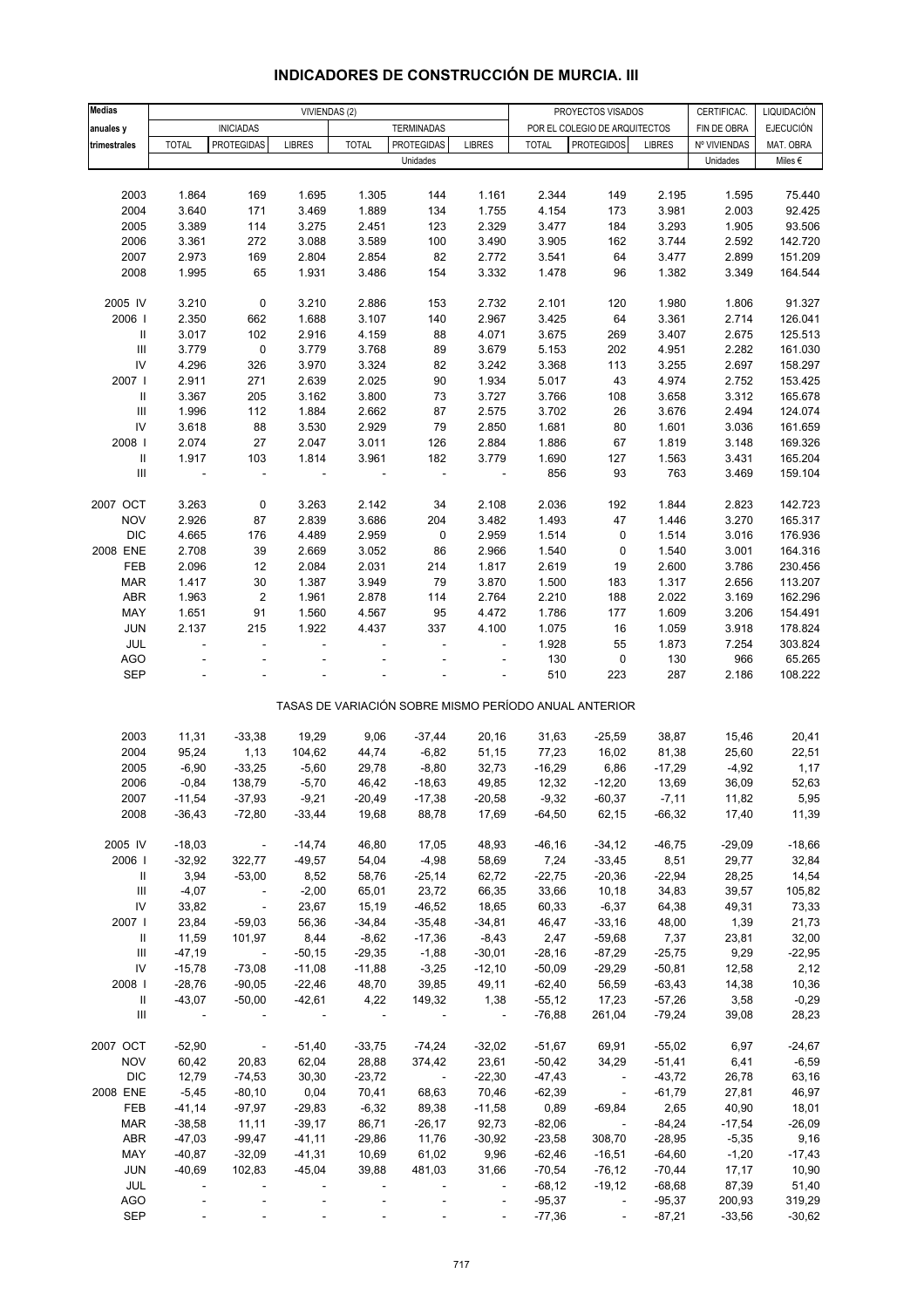| <b>Medias</b>                                                    |                       | LICITACIÓN OFICIAL (SEOPAN) |                      | LICITACIÓN OFICIAL (FOMENTO)                          |                     | CONSUMO           |                  |
|------------------------------------------------------------------|-----------------------|-----------------------------|----------------------|-------------------------------------------------------|---------------------|-------------------|------------------|
| anuales y                                                        | <b>TOTAL</b>          | <b>EDIFICACIÓN</b>          | OBRA CIVIL           | <b>TOTAL</b>                                          | <b>EDIFICACIÓN</b>  | INGENIERÍA        | E.ELECTRICA      |
| trimestrales                                                     |                       |                             |                      |                                                       |                     | <b>CIVIL</b>      | CONSTRUC.        |
|                                                                  |                       |                             |                      | Miles €                                               |                     |                   | Gwh              |
|                                                                  |                       |                             |                      |                                                       |                     |                   |                  |
| 2003                                                             | 45.605,5              | 12.119,9                    | 33.485,6             | 43.923                                                | 10.516              | 33.407            | 5,875            |
| 2004                                                             | 62.590,0              | 10.970,4                    | 51.619,6             | 57.753                                                | 12.817              | 44.935            | 6,904            |
| 2005                                                             | 79.209,4              | 30.848,8                    | 48.360,6             | 77.072                                                | 28.183              | 48.889            | 8,203            |
| 2006                                                             | 71.612,2              | 31.067,8                    | 40.544,4             | 105.766                                               | 28.857              | 68.555            | 9,965            |
| 2007                                                             | 113.622,3             | 28.800,1                    | 84.822,3             | 92.024                                                | 22.357              | 69.667            | 10,153           |
| 2008                                                             | 61.362,2              | 33.138,9                    | 28.223,3             | 59.220                                                | 34.408              | 24.812            | 12,423           |
|                                                                  |                       |                             |                      |                                                       |                     |                   |                  |
| 2006                                                             | 81.818,7              | 23.550,7                    | 58.268,0             | 79.234                                                | 19.810              | 59.424            | 11,524           |
| $\ensuremath{\mathsf{II}}$<br>$\ensuremath{\mathsf{III}}\xspace$ | 48.906,7<br>74.672,3  | 18.798,0<br>27.546,0        | 30.108,7             | 181.682<br>69.766                                     | 14.924              | 133.343<br>48.313 | 8,644<br>10,000  |
| IV                                                               | 81.051,0              | 54.376,3                    | 47.126,3<br>26.674,7 | 92.381                                                | 21.453<br>59.242    | 33.140            | 9,693            |
| 2007 l                                                           | 126.532,0             | 47.896,3                    | 78.635,7             | 65.947                                                | 44.054              | 21.893            | 10,988           |
| $\ensuremath{\mathsf{II}}$                                       | 155.863,0             | 22.187,7                    | 133.675,3            | 145.246                                               | 15.219              | 130.027           | 10,049           |
| $\mathsf{III}$                                                   | 73.103,0              | 22.900,0                    | 50.203,0             | 70.402                                                | 19.075              | 51.327            | 9,720            |
| IV                                                               | 98.991,3              | 22.216,3                    | 76.775,0             | 86.503                                                | 11.082              | 75.421            | 9,855            |
| 2008                                                             | 50.573,7              | 15.030,7                    | 35.543,0             | 50.102                                                | 19.368              | 30.735            | 12,803           |
| $\mathbf{II}$                                                    | 65.577,3              | 53.520,3                    | 12.057,0             | 61.332                                                | 51.275              | 10.058            | 12,228           |
| $\mathsf{III}$                                                   | 66.583,0              | 35.453,3                    | 31.129,7             | 66.224                                                | 32.583              | 33.642            | 12,237           |
| IV                                                               | 65.420,0              | 19.376,0                    | 46.044,0             |                                                       |                     |                   |                  |
|                                                                  |                       |                             |                      |                                                       |                     |                   |                  |
| 2007 NOV                                                         | 107.686,0             | 18.043,0                    | 89.643,0             | 85.381                                                | 12.742              | 72.639            | 9,645            |
| <b>DIC</b>                                                       | 73.210,0              | 10.462,0                    | 62.748,0             | 78.034                                                | 8.399               | 69.635            | 9,328            |
| 2008 ENE                                                         | 85.026,0              | 9.994,0                     | 75.032,0             | 91.959                                                | 22.987              | 68.972            | 15,179           |
| FEB                                                              | 41.346,0              | 24.176,0                    | 17.170,0             | 36.078                                                | 24.190              | 11.888            | 12,588           |
| MAR                                                              | 25.349,0              | 10.922,0                    | 14.427,0             | 22.270                                                | 10.927              | 11.344            | 10,642           |
| ABR                                                              | 175.727,0             | 146.421,0                   | 29.306,0             | 157.604                                               | 132.827             | 24.777            | 12,363           |
| MAY                                                              | 3.359,0               | 2.692,0                     | 667,0                | 10.518                                                | 10.006              | 512               | 13,281           |
| <b>JUN</b>                                                       | 17.646,0              | 11.448,0                    | 6.198,0              | 15.875                                                | 10.991              | 4.885             | 11,039           |
| JUL<br>AGO                                                       | 32.429,0<br>115.116,0 | 11.155,0<br>73.062,0        | 21.274,0<br>42.054,0 | 30.896<br>115.507                                     | 10.901<br>66.627    | 19.995<br>48.880  | 11,785<br>11,491 |
| SEP                                                              | 52.204,0              | 22.143,0                    | 30.061,0             | 52.270                                                | 20.220              | 32.051            | 13,435           |
| OCT                                                              | 65.420,0              | 19.376,0                    | 46.044,0             |                                                       |                     |                   |                  |
|                                                                  |                       |                             |                      |                                                       |                     |                   |                  |
|                                                                  |                       |                             |                      | TASAS DE VARIACIÓN SOBRE MISMO PERÍODO ANUAL ANTERIOR |                     |                   |                  |
|                                                                  |                       |                             |                      |                                                       |                     |                   |                  |
| 2003                                                             | 45,29                 | $-4,51$                     | 79,09                | 29,99                                                 | $-24,48$            | 68,18             | 21,99            |
| 2004                                                             | 37,24                 | $-9,48$                     | 54,15                | 31,49                                                 | 21,89               | 34,51             | 17,52            |
| 2005                                                             | 26,55                 | 181,20                      | $-6,31$              | 33,45                                                 | 119,88              | 8,80              | 18,82            |
| 2006                                                             | $-9,59$               | 0,71                        | $-16, 16$            | 37,23                                                 | 2,39                | 40,23             | 21,48            |
| 2007                                                             | 58,66                 | $-7,30$                     | 109,21               | $-12,99$                                              | $-22,52$            | 1,62              | 1,88             |
| 2008                                                             | $-48,11$              | 4,51                        | $-67,39$             | $-36,91$                                              | 31,75               | $-63,38$          | 21,17            |
| 2006                                                             |                       |                             |                      |                                                       |                     |                   |                  |
| Ш                                                                | 1,48<br>$-26,70$      | $-60,86$<br>1,22            | 184,85<br>$-37,46$   | $-2,02$<br>197,25                                     | $-65,50$<br>$-8,83$ | 153,34<br>197,96  | 46,92<br>13,83   |
| Ш                                                                | $-42,66$              | $-14,77$                    | $-51,86$             | $-46,27$                                              | $-27,50$            | $-51,81$          | 18,20            |
| IV                                                               | 106,38                | 340,92                      | $-0,98$              | 153,45                                                | 532,99              | 22,33             | 8,73             |
| 2007                                                             | 54,65                 | 103,38                      | 34,96                | $-16,77$                                              | 122,38              | $-63,16$          | $-4,65$          |
| Ш                                                                | 218,69                | 18,03                       | 343,98               | $-20,06$                                              | 1,97                | $-2,49$           | 16,25            |
| $\ensuremath{\mathsf{III}}\xspace$                               | $-2,10$               | $-16,87$                    | 6,53                 | 0,91                                                  | $-11,08$            | 6,24              | $-2,80$          |
| IV                                                               | 22,13                 | $-59,14$                    | 187,82               | $-6,36$                                               | $-81,29$            | 127,59            | 1,67             |
| 2008                                                             | $-60,03$              | $-68,62$                    | $-54,80$             | $-24,03$                                              | $-56,04$            | 40,39             | 16,52            |
| Ш                                                                | $-57,93$              | 141,22                      | $-90,98$             | $-57,77$                                              | 236,92              | $-92,26$          | 21,68            |
| $\mathsf{III}$                                                   | $-8,92$               | 54,82                       | $-37,99$             | $-5,93$                                               | 70,81               | $-34,46$          | 25,89            |
| IV                                                               | $-43,64$              | $-49,20$                    | $-40,92$             |                                                       |                     |                   |                  |
|                                                                  |                       |                             |                      |                                                       |                     |                   |                  |
| 2007 NOV                                                         | 49,40                 | $-47,42$                    | 137,40               | 15,56                                                 | $-69,56$            | 126,81            | $-9,06$          |
| DIC                                                              | 50,19                 | $-55,46$                    | 148,47               | $-12,19$                                              | $-78,25$            | 38,58             | 3,83             |
| 2008 ENE                                                         | $-63,14$              | $-75,73$                    | $-60,41$             | 49,25                                                 | $-41,04$            | 204,86            | 36,33            |
| FEB                                                              | $-52,97$              | $-62,21$                    | $-28,28$             | $-41,45$                                              | $-37,96$            | $-47,45$          | 19,48            |
| <b>MAR</b>                                                       | $-58,44$              | $-71,65$                    | $-35,79$             | $-70,15$                                              | $-79,83$            | $-44,48$          | $-5,77$          |
| ABR<br>MAY                                                       | 291,12<br>$-96,18$    | 460,51<br>$-89,41$          | 55,83<br>$-98,93$    | 436,65<br>$-86,47$                                    | 888,44<br>$-53,36$  | 55,54<br>$-99,09$ | 29,06<br>17,64   |
| <b>JUN</b>                                                       | $-94,73$              | $-23,75$                    | $-98,06$             | $-95,17$                                              | 2,10                | $-98,46$          | 18,99            |
| JUL                                                              | $-77,21$              | $-44,18$                    | $-82,61$             | $-77,66$                                              | $-22,68$            | $-83,90$          | 16,75            |
| AGO                                                              | 150,75                | 166,46                      | 127,45               | 170,07                                                | 198,39              | 139,13            | 16,34            |
| <b>SEP</b>                                                       | 67,92                 | 3,97                        | 207,03               | 73,33                                                 | $-2,77$             | 242,43            | 46,19            |

## **INDICADORES DE CONSTRUCCIÓN DE MURCIA. IV**

OCT -43,64 -49,20 -40,92 ----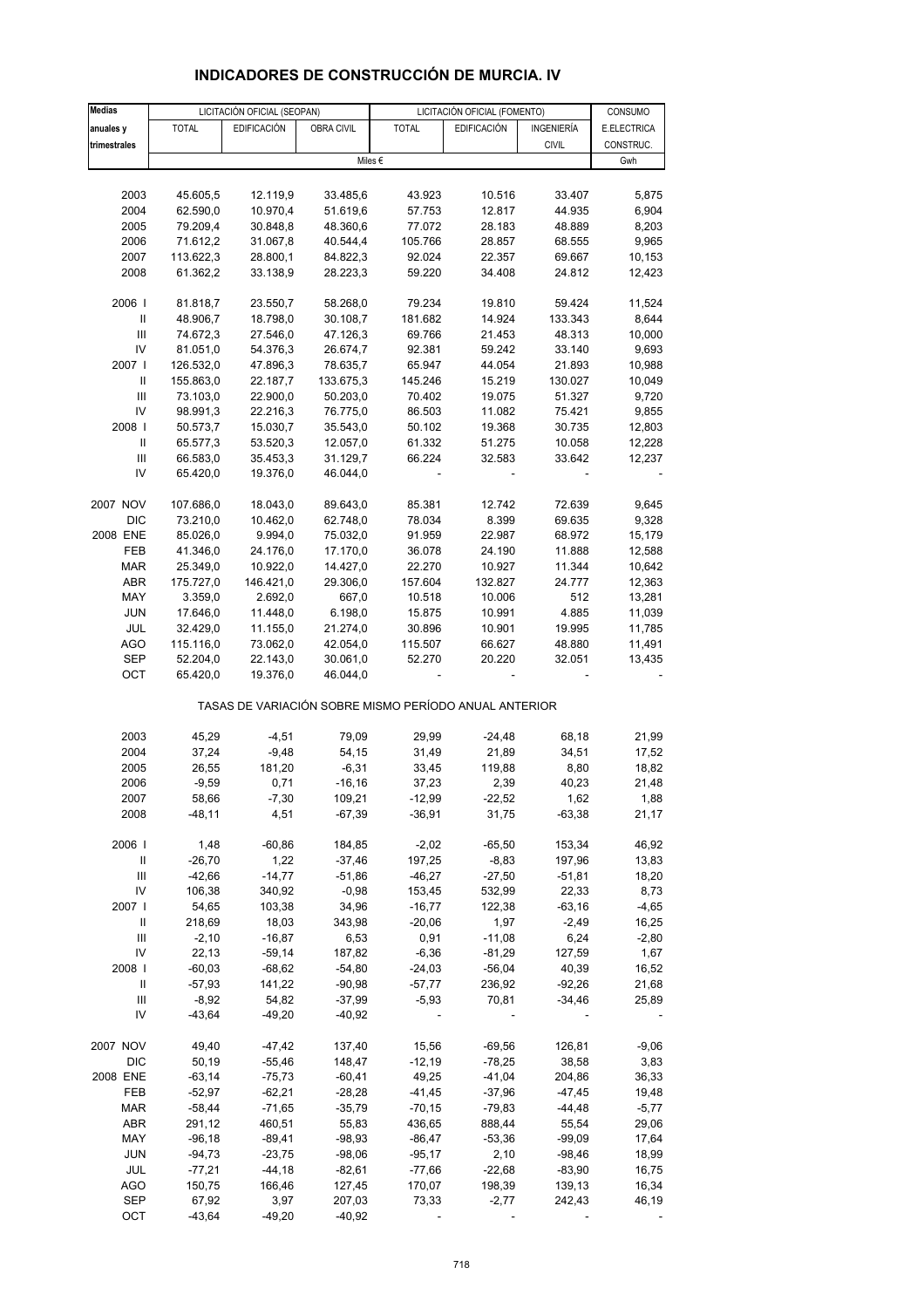| <b>Medias</b>                      |                    |                    |                                | ESTABLECIMIENTOS HOTELEROS |                                                       |                    |                       |
|------------------------------------|--------------------|--------------------|--------------------------------|----------------------------|-------------------------------------------------------|--------------------|-----------------------|
| anuales y                          |                    | NÚMERO DE VIAJEROS |                                |                            | NÚMERO DE PERNOCTACIONES                              |                    | <b>GRADO DE</b>       |
| trimestrales                       | <b>TOTAL</b>       | <b>ESPAÑOLES</b>   | <b>EXTRANJEROS</b><br>Unidades | <b>TOTAL</b>               | <b>ESPAÑOLES</b>                                      | <b>EXTRANJEROS</b> | <b>OCUPACIÓN</b><br>% |
|                                    |                    |                    |                                |                            |                                                       |                    |                       |
| 2003                               | 79.401             | 63.961             | 15.500                         | 209.513                    | 166.774                                               | 43.068             | 46,20                 |
| 2004                               | 83.281             | 67.494             | 15.852                         | 205.689                    | 166.871                                               | 39.142             | 44,23                 |
| 2005                               | 89.945             | 73.436             | 16.509                         | 209.665                    | 170.626                                               | 39.355             | 44,25                 |
| 2006                               | 97.374             | 79.205             | 18.169                         | 225.636                    | 185.481                                               | 40.155             | 46,86                 |
| 2007                               | 104.857            | 86.931             | 17.926                         | 260.669                    | 214.950                                               | 45.719             | 48,76                 |
| 2008                               | 103.531            | 84.956             | 18.575                         | 266.154                    | 216.230                                               | 49.925             | 46,69                 |
| 2006                               |                    |                    | 18.009                         |                            |                                                       | 36.143             | 43,33                 |
| Ш                                  | 82.807<br>104.659  | 64.798<br>85.489   | 19.170                         | 185.340<br>241.100         | 149.198<br>196.219                                    | 44.881             | 47,62                 |
| Ш                                  | 114.529            | 95.041             | 19.488                         | 304.835                    | 259.424                                               | 45.411             | 55,65                 |
| IV                                 | 87.500             | 71.492             | 16.008                         | 171.267                    | 137.084                                               | 34.183             | 40,82                 |
| 2007 l                             | 85.631             | 70.907             | 14.724                         | 203.065                    | 166.655                                               | 36.409             | 44,78                 |
| Ш                                  | 111.789            | 94.481             | 17.308                         | 285.933                    | 238.178                                               | 47.755             | 51,46                 |
| Ш                                  | 123.891            | 101.314            | 22.576                         | 345.621                    | 286.603                                               | 59.018             | 56,99                 |
| IV                                 | 98.119             | 81.022             | 17.097                         | 208.057                    | 168.365                                               | 39.692             | 41,80                 |
| 2008                               | 84.531             | 69.920             | 14.611                         | 201.866                    | 163.617                                               | 38.249             | 41,13                 |
| Ш                                  | 105.933            | 87.221             | 18.713                         | 272.637                    | 221.425                                               | 51.212             | 46,72                 |
| Ш                                  | 120.956            | 98.551             | 22.404                         | 331.530                    | 269.159                                               | 62.371             | 53,62                 |
| IV                                 | 101.050            | 82.484             | 18.566                         | 243.443                    | 199.691                                               | 43.752             | 42,47                 |
|                                    |                    |                    |                                |                            |                                                       |                    |                       |
| 2007 NOV                           | 100.448            | 82.852             | 17.596                         | 211.482                    | 175.650                                               | 35.832             | 43,13                 |
| <b>DIC</b>                         | 86.856             | 73.656             | 13.200                         | 173.471                    | 142.177                                               | 31.294             | 36,96                 |
| 2008 ENE                           | 64.111             | 52.200             | 11.911                         | 130.789                    | 101.265                                               | 29.524             | 30,73                 |
| FEB                                | 86.100             | 72.227             | 13.873                         | 200.595                    | 166.279                                               | 34.316             | 43,78                 |
| <b>MAR</b>                         | 103.381            | 85.332             | 18.049                         | 274.214                    | 223.307                                               | 50.907             | 48,89                 |
| ABR                                | 101.063            | 82.245             | 18.818                         | 251.885                    | 202.631                                               | 49.254             | 45,05                 |
| MAY                                | 111.812            | 90.389             | 21.423                         | 285.061                    | 220.564                                               | 64.497             | 47,61                 |
| <b>JUN</b>                         | 104.925            | 89.028             | 15.897                         | 280.964                    | 241.080                                               | 39.884             | 47,49                 |
| JUL                                | 124.663            | 102.493            | 22.170                         | 325.126                    | 266.866                                               | 58.260             | 51,65                 |
| AGO                                | 130.203            | 105.945            | 24.258                         | 365.906                    | 297.660                                               | 68.246             | 58,35                 |
| <b>SEP</b>                         | 108.001            | 87.216             | 20.785                         | 303.559                    | 242.952                                               | 60.607             | 50,85                 |
| OCT                                | 101.050            | 82.484             | 18.566                         | 243.443                    | 199.691                                               | 43.752             | 42,47                 |
|                                    |                    |                    |                                |                            | TASAS DE VARIACIÓN SOBRE MISMO PERÍODO ANUAL ANTERIOR |                    |                       |
| 2003                               | 9,21               | 8,98               | 10,26                          | 7,86                       | 7,97                                                  | 7,43               | 9,40                  |
| 2004                               | 4,89               | 5,52               | 2,27                           | $-1,83$                    | 0,06                                                  | $-9,12$            | $-4,25$               |
| 2005                               | 8,00               | 8,80               | 4,15                           | 1,93                       | 2,25                                                  | 0,55               | 0,03                  |
| 2006                               | 8,26               | 7,86               | 10,05                          | 7,62                       | 8,71                                                  | 2,03               | 5,90                  |
| 2007                               | 7,69               | 9,75               | $-1,34$                        | 15,53                      | 15,89                                                 | 13,86              | 4,06                  |
| 2008                               | $-3,33$            | $-4, 18$           | 0,78                           | $-2,97$                    | $-4,39$                                               | 3,69               | $-7,55$               |
| 2006                               | 7,97               | 4,10               | 24,60                          | 5,71                       | 6,50                                                  | $-0,99$            | 8,78                  |
| $\ensuremath{\mathsf{II}}$         | 5,04               | 4,33               | 8,34                           | 9,62                       | 9,41                                                  | 10,55              | 6,68                  |
| $\mathsf{III}$                     | 11,96              | 13,48              | 5,09                           | 8,69                       | 10,03                                                 | 1,59               | 6,58                  |
| IV                                 | 7,83               | 8,65               | 4,32                           | 5,13                       | 7,69                                                  | $-4,03$            | 1,32                  |
| 2007                               | 3,41               | 9,43               | $-18,24$                       | 9,56                       | 11,70                                                 | 0,74               | 3,34                  |
| Ш                                  | 6,81               | 10,52              | $-9,71$                        | 18,60                      | 21,38                                                 | 6,40               | 8,06                  |
| Ш                                  | 8,17               | 6,60               | 15,85                          | 13,38                      | 10,48                                                 | 29,96              | 2,40                  |
| IV                                 | 12,14              | 13,33              | 6,80                           | 21,48                      | 22,82                                                 | 16,12              | 2,41                  |
| 2008                               | $-1,29$            | $-1,39$            | $-0,77$                        | $-0,59$                    | $-1,82$                                               | 5,05               | $-8,14$               |
| Ш                                  | $-5,24$            | $-7,68$            | 8,11                           | $-4,65$                    | $-7,03$                                               | 7,24               | $-9,22$               |
| $\ensuremath{\mathsf{III}}\xspace$ | $-2,37$            | $-2,73$            | $-0,76$                        | $-4,08$                    | $-6,09$                                               | 5,68               | $-5,92$               |
| IV                                 | $-5,61$            | $-4,71$            | $-9,41$                        | 1,77                       | 6,63                                                  | $-15,78$           | $-6,29$               |
| 2007 NOV                           | 10,69              | 13,28              | $-0,09$                        | 25,80                      | 29,69                                                 |                    | 5,84                  |
| DIC                                | 23,87              | 24,17              | 22,19                          | 42,98                      | 41,61                                                 | 9,66<br>49,56      | 8,23                  |
| 2008 ENE                           | $-4,47$            | $-5,73$            | 1,43                           | $-11,74$                   | $-16,63$                                              | 10,52              | $-12,30$              |
| FEB                                | $-1,84$            | 0,56               | $-12,68$                       | $-2,67$                    | 0,17                                                  | $-14,42$           | $-8,68$               |
|                                    |                    |                    |                                |                            |                                                       |                    |                       |
| <b>MAR</b>                         | 1,29               | $-0,23$            | 9,11                           | 7,57                       | 5,08                                                  | 20,02              | $-4,81$               |
| ABR                                | $-9,03$            | $-12,07$           | 7,18                           | $-10,96$                   | $-14,62$                                              | 8,08               | $-14,77$              |
| MAY                                | 1,68               | $-2,96$            | 27,36                          | 2,50                       | $-2,84$                                               | 26,21              | $-3,49$               |
| <b>JUN</b>                         | $-8,21$            | $-7,99$            | $-9,40$                        | $-5,33$                    | $-3,64$                                               | $-14,39$           | $-9,01$               |
| JUL                                | $-3,15$            | $-2,51$            | $-5,98$                        | $-5,91$                    | $-7,61$                                               | 2,75               | $-7,10$               |
| <b>AGO</b><br><b>SEP</b>           | $-1,37$<br>$-2,66$ | $-1,14$<br>$-4,83$ | $-2,36$<br>7,67                | $-3,83$<br>$-2,33$         | $-5,22$<br>$-5,43$                                    | 2,71<br>12,42      | $-4,06$<br>$-6,78$    |
| OCT                                | $-5,61$            | $-4,71$            | $-9,41$                        | 1,77                       | 6,63                                                  | $-15,78$           | $-6,29$               |
|                                    |                    |                    |                                |                            |                                                       |                    |                       |

## **INDICADORES DE SERVICIOS DE MURCIA. I**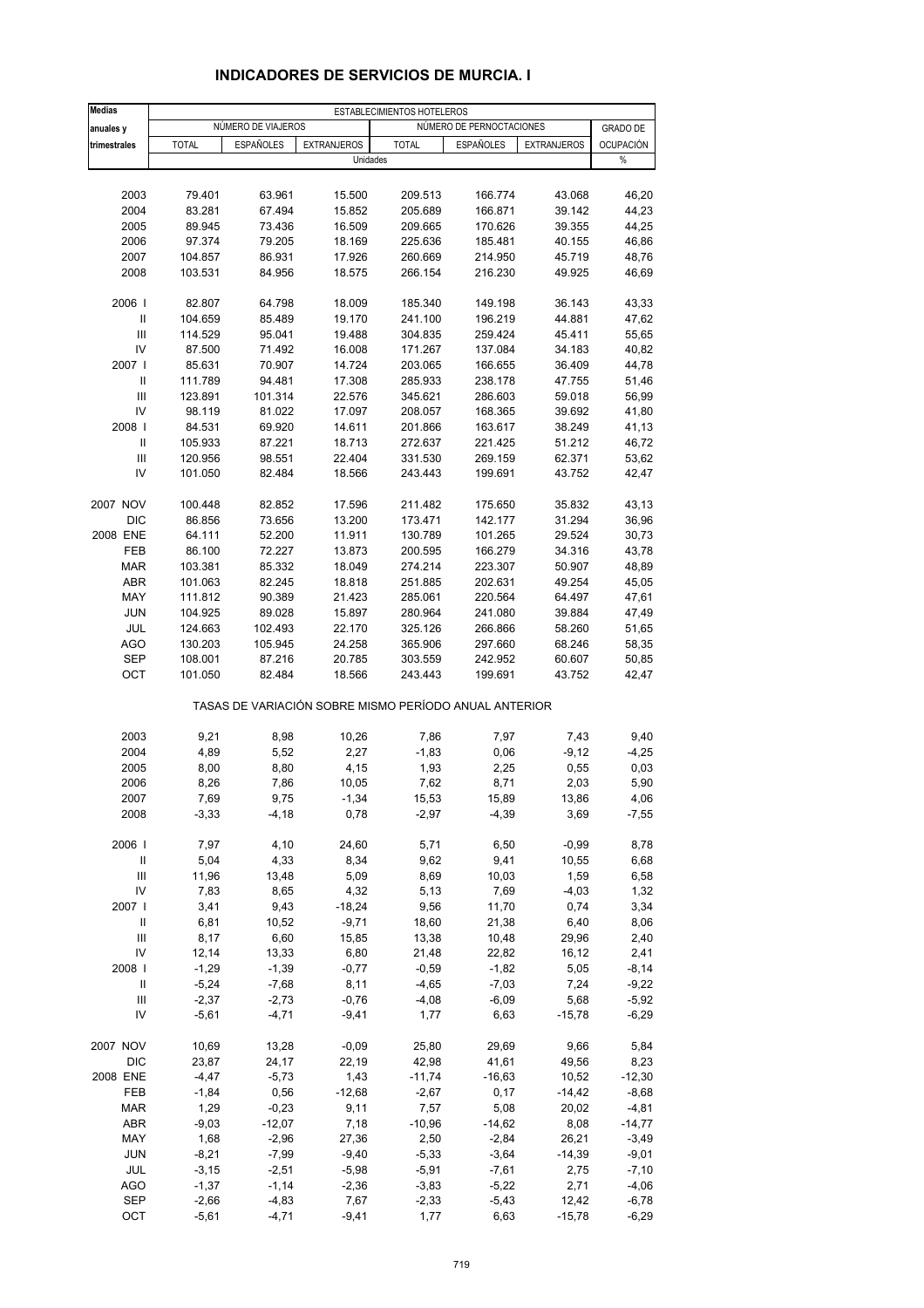| NÚMERO DE VIAJEROS<br>NÚMERO DE PERNOCTACIONES<br><b>GRADO DE</b><br>anuales y<br><b>ESPAÑOLES</b><br><b>EXTRANJEROS</b><br><b>TOTAL</b><br><b>OCUPACIÓN</b><br>trimestrales<br><b>TOTAL</b><br><b>ESPAÑOLES</b><br><b>EXTRANJEROS</b><br>$\%$<br>Unidades<br>2003<br>13.142<br>9.317<br>3.825<br>118.094<br>42.203<br>75.891<br>46,91<br>2004<br>12.249<br>8.636<br>3.613<br>120.875<br>40.698<br>80.177<br>46,72<br>2005<br>12.179<br>8.581<br>3.598<br>77.966<br>46,64<br>116.862<br>38.896<br>2006<br>11.362<br>8.097<br>3.265<br>115.288<br>40.388<br>74.899<br>46,56<br>2007<br>11.432<br>8.063<br>3.370<br>113.567<br>38.869<br>74.698<br>47,27<br>2008<br>12.175<br>8.723<br>3.452<br>40.142<br>44,19<br>107.356<br>67.215<br>2006  <br>6.278<br>3.172<br>3.106<br>140.684<br>13.859<br>126.825<br>$\mathbf{I}$<br>11.755<br>8.686<br>3.070<br>75.205<br>34.710<br>40.495<br>33,62<br>III<br>20.007<br>16.442<br>3.565<br>130.795<br>98.125<br>32.669<br>42,85<br>IV<br>7.408<br>4.090<br>3.318<br>114.466<br>14.858<br>99.608<br>2007 l<br>6.817<br>3.602<br>3.214<br>132.952<br>11.925<br>121.027<br>Ш<br>11.528<br>8.353<br>3.175<br>69.371<br>28.077<br>41.294<br>III<br>21.170<br>16.954<br>4.216<br>136.696<br>101.447<br>35.249<br>IV<br>6.215<br>3.342<br>2.873<br>115.249<br>14.026<br>101.223<br>2008  <br>7.256<br>4.239<br>3.017<br>137.125<br>16.869<br>120.256<br>$\mathbf{I}$<br>10.077<br>6.965<br>3.111<br>66.762<br>23.232<br>43.530<br>$\mathbf{III}$<br>90.218<br>20.854<br>16.775<br>4.079<br>121.627<br>31.408<br>IV<br>7.193<br>3.293<br>3.900<br>97.023<br>10.458<br>86.565<br>2007 NOV<br>6.161<br>3.484<br>2.677<br>114.286<br>14.020<br>100.266<br>DIC<br>5.168<br>3.168<br>2.000<br>128.688<br>12.605<br>116.083<br>55,40<br>2008 ENE<br>4.981<br>2.224<br>2.757<br>140.905<br>10.080<br>130.825<br>59,00<br>FEB<br>5.290<br>2.812<br>2.478<br>133.811<br>10.498<br>123.313<br><b>MAR</b><br>11.496<br>7.681<br>3.815<br>136.659<br>30.029<br>106.630<br>ABR<br>7.472<br>4.433<br>72.907<br>14.889<br>3.039<br>58.018<br>MAY<br>9.469<br>5.106<br>4.363<br>67.891<br>20.517<br>47.374<br><b>JUN</b><br>13.289<br>11.357<br>1.932<br>59.488<br>34.290<br>25.198<br>JUL<br>22.531<br>19.078<br>3.453<br>125.868<br>97.577<br>28.291<br><b>AGO</b><br>29.382<br>24.676<br>4.706<br>175.790<br>147.791<br>27.999<br><b>SEP</b><br>10.649<br>6.572<br>4.077<br>63.222<br>25.287<br>37.935<br>OCT<br>7.193<br>3.293<br>3.900<br>97.023<br>10.458<br>86.565<br>TASAS DE VARIACIÓN SOBRE MISMO PERÍODO ANUAL ANTERIOR<br>2003<br>2,58<br>3,30<br>0,89<br>3,64<br>4,94<br>2,94<br>12,07<br>$-6,80$<br>2004<br>$-7,31$<br>$-5,54$<br>2,36<br>$-3,57$<br>5,65<br>$-0,41$<br>2005<br>$-0,57$<br>$-3,32$<br>$-2,76$<br>$-0,18$<br>$-0,64$<br>$-0,40$<br>$-4,43$<br>2006<br>$-6,71$<br>$-5,63$<br>$-9,27$<br>$-1,35$<br>3,84<br>$-3,93$<br>$-0, 16$<br>2007<br>0,62<br>-0,43<br>3,22<br>-1,49<br>$-3,76$<br>$-0,27$<br>1,53<br>2008<br>$-3,26$<br>$-3,18$<br>$-3,46$<br>$-4, 13$<br>$-1,16$<br>$-8,73$<br>2006  <br>$-23,04$<br>$-30,08$<br>$-14,21$<br>$-6,38$<br>$-21,24$<br>$-4, 41$<br>1,41<br>16,19<br>19,85<br>6,96<br>20,09<br>Ш<br>59,17<br>$-0,79$<br>7,02<br>$\mathsf{III}$<br>$-1,51$<br>$-14,42$<br>$-11,89$<br>$-24,44$<br>$-1, 12$<br>$-0,99$<br>$-3,24$<br>IV<br>4,91<br>5,49<br>4,21<br>$-6,39$<br>$-12,98$<br>$-5,31$<br>$-3,71$<br>2007 l<br>8,59<br>13,58<br>3,49<br>$-5,50$<br>$-13,96$<br>$-4,57$<br>0,28<br>Ш<br>$-1,93$<br>$-3,83$<br>3,43<br>$-7,76$<br>$-19,11$<br>1,97<br>$-1,43$<br>Ш<br>5,81<br>3,11<br>18,28<br>4,51<br>3,39<br>7,90<br>2,07<br>IV<br>$-16,11$<br>$-18,29$<br>0,68<br>$-13,42$<br>$-5,60$<br>1,62<br>4,59<br>2008  <br>6,44<br>17,67<br>$-6, 15$<br>3,14<br>$-0,64$<br>41,46<br>Ш<br>$-12,59$<br>$-16,62$<br>$-2,01$<br>$-3,76$<br>$-17,26$<br>5,42<br>Ш<br>$-1,49$<br>$-1,05$<br>$-3,27$<br>$-11,02$<br>$-11,07$<br>$-10,89$<br>IV<br>$-1,67$<br>$-2,37$<br>$-1,07$<br>$-5,60$<br>$-32,32$<br>$-0,87$<br>2007 NOV<br>$-7,84$<br>$-1,55$<br>$-14,91$<br>6,01<br>16,06<br>4,74<br>$-16,89$<br>$-6,79$<br>$-6,11$<br>DIC<br>$-13,63$<br>$-21,57$<br>$-12,62$<br>$-17,01$<br>2008 ENE<br>$-33,93$<br>4,59<br>5,17<br>$-2,79$<br>5,84<br>FEB<br>$-6,80$<br>2,78<br>$-15,71$<br>$-1, 11$<br>2,37<br>$-1,40$<br>31,05<br><b>MAR</b><br>63,25<br>$-6,20$<br>5,48<br>98,21<br>$-6,80$<br>$-3,10$<br>ABR<br>$-39,53$<br>$-45,77$<br>$-27,33$<br>$-24,36$<br>$-54,60$<br>$-8,76$<br>$-6,56$<br>23,36<br>1,05<br>14,75<br>MAY<br>66,34<br>26,55<br>32,45<br>12,27<br><b>JUN</b><br>$-8,68$<br>$-4,01$<br>$-28,97$<br>2,42<br>2,19<br>2,73<br>$-5,84$<br>JUL<br>$-1,23$<br>$-1,17$<br>$-1,60$<br>$-11,30$<br>$-15,64$<br>7,81<br>$-9,97$<br><b>AGO</b><br>$-0,72$<br>$-1,43$<br>3,18<br>$-10,59$<br>$-20,61$<br>$-8,40$<br>$-2,87$<br><b>SEP</b><br>$-4,10$<br>0,72<br>$-10,96$<br>$-11,66$<br>$-7,49$<br>$-14,24$<br>$-1,04$ | <b>Medias</b> |         |         |         | <b>ACAMPAMENTOS TURÍSTICOS (5)</b> |          |         |         |
|--------------------------------------------------------------------------------------------------------------------------------------------------------------------------------------------------------------------------------------------------------------------------------------------------------------------------------------------------------------------------------------------------------------------------------------------------------------------------------------------------------------------------------------------------------------------------------------------------------------------------------------------------------------------------------------------------------------------------------------------------------------------------------------------------------------------------------------------------------------------------------------------------------------------------------------------------------------------------------------------------------------------------------------------------------------------------------------------------------------------------------------------------------------------------------------------------------------------------------------------------------------------------------------------------------------------------------------------------------------------------------------------------------------------------------------------------------------------------------------------------------------------------------------------------------------------------------------------------------------------------------------------------------------------------------------------------------------------------------------------------------------------------------------------------------------------------------------------------------------------------------------------------------------------------------------------------------------------------------------------------------------------------------------------------------------------------------------------------------------------------------------------------------------------------------------------------------------------------------------------------------------------------------------------------------------------------------------------------------------------------------------------------------------------------------------------------------------------------------------------------------------------------------------------------------------------------------------------------------------------------------------------------------------------------------------------------------------------------------------------------------------------------------------------------------------------------------------------------------------------------------------------------------------------------------------------------------------------------------------------------------------------------------------------------------------------------------------------------------------------------------------------------------------------------------------------------------------------------------------------------------------------------------------------------------------------------------------------------------------------------------------------------------------------------------------------------------------------------------------------------------------------------------------------------------------------------------------------------------------------------------------------------------------------------------------------------------------------------------------------------------------------------------------------------------------------------------------------------------------------------------------------------------------------------------------------------------------------------------------------------------------------------------------------------------------------------------------------------------------------------------------------------------------------------------------------------------------------------------------------------------------------------------------------------------------------------------------------------------------------------------------------------------------------------------------------------------------------------------------------------------------------------------------------------------------------------------------------------------------------------------------------------------------------------------------------------------------------------------------------------------------------------------------------------------------------------------------------------------------------------------------|---------------|---------|---------|---------|------------------------------------|----------|---------|---------|
|                                                                                                                                                                                                                                                                                                                                                                                                                                                                                                                                                                                                                                                                                                                                                                                                                                                                                                                                                                                                                                                                                                                                                                                                                                                                                                                                                                                                                                                                                                                                                                                                                                                                                                                                                                                                                                                                                                                                                                                                                                                                                                                                                                                                                                                                                                                                                                                                                                                                                                                                                                                                                                                                                                                                                                                                                                                                                                                                                                                                                                                                                                                                                                                                                                                                                                                                                                                                                                                                                                                                                                                                                                                                                                                                                                                                                                                                                                                                                                                                                                                                                                                                                                                                                                                                                                                                                                                                                                                                                                                                                                                                                                                                                                                                                                                                                                                                                      |               |         |         |         |                                    |          |         |         |
|                                                                                                                                                                                                                                                                                                                                                                                                                                                                                                                                                                                                                                                                                                                                                                                                                                                                                                                                                                                                                                                                                                                                                                                                                                                                                                                                                                                                                                                                                                                                                                                                                                                                                                                                                                                                                                                                                                                                                                                                                                                                                                                                                                                                                                                                                                                                                                                                                                                                                                                                                                                                                                                                                                                                                                                                                                                                                                                                                                                                                                                                                                                                                                                                                                                                                                                                                                                                                                                                                                                                                                                                                                                                                                                                                                                                                                                                                                                                                                                                                                                                                                                                                                                                                                                                                                                                                                                                                                                                                                                                                                                                                                                                                                                                                                                                                                                                                      |               |         |         |         |                                    |          |         |         |
|                                                                                                                                                                                                                                                                                                                                                                                                                                                                                                                                                                                                                                                                                                                                                                                                                                                                                                                                                                                                                                                                                                                                                                                                                                                                                                                                                                                                                                                                                                                                                                                                                                                                                                                                                                                                                                                                                                                                                                                                                                                                                                                                                                                                                                                                                                                                                                                                                                                                                                                                                                                                                                                                                                                                                                                                                                                                                                                                                                                                                                                                                                                                                                                                                                                                                                                                                                                                                                                                                                                                                                                                                                                                                                                                                                                                                                                                                                                                                                                                                                                                                                                                                                                                                                                                                                                                                                                                                                                                                                                                                                                                                                                                                                                                                                                                                                                                                      |               |         |         |         |                                    |          |         |         |
|                                                                                                                                                                                                                                                                                                                                                                                                                                                                                                                                                                                                                                                                                                                                                                                                                                                                                                                                                                                                                                                                                                                                                                                                                                                                                                                                                                                                                                                                                                                                                                                                                                                                                                                                                                                                                                                                                                                                                                                                                                                                                                                                                                                                                                                                                                                                                                                                                                                                                                                                                                                                                                                                                                                                                                                                                                                                                                                                                                                                                                                                                                                                                                                                                                                                                                                                                                                                                                                                                                                                                                                                                                                                                                                                                                                                                                                                                                                                                                                                                                                                                                                                                                                                                                                                                                                                                                                                                                                                                                                                                                                                                                                                                                                                                                                                                                                                                      |               |         |         |         |                                    |          |         |         |
|                                                                                                                                                                                                                                                                                                                                                                                                                                                                                                                                                                                                                                                                                                                                                                                                                                                                                                                                                                                                                                                                                                                                                                                                                                                                                                                                                                                                                                                                                                                                                                                                                                                                                                                                                                                                                                                                                                                                                                                                                                                                                                                                                                                                                                                                                                                                                                                                                                                                                                                                                                                                                                                                                                                                                                                                                                                                                                                                                                                                                                                                                                                                                                                                                                                                                                                                                                                                                                                                                                                                                                                                                                                                                                                                                                                                                                                                                                                                                                                                                                                                                                                                                                                                                                                                                                                                                                                                                                                                                                                                                                                                                                                                                                                                                                                                                                                                                      |               |         |         |         |                                    |          |         |         |
|                                                                                                                                                                                                                                                                                                                                                                                                                                                                                                                                                                                                                                                                                                                                                                                                                                                                                                                                                                                                                                                                                                                                                                                                                                                                                                                                                                                                                                                                                                                                                                                                                                                                                                                                                                                                                                                                                                                                                                                                                                                                                                                                                                                                                                                                                                                                                                                                                                                                                                                                                                                                                                                                                                                                                                                                                                                                                                                                                                                                                                                                                                                                                                                                                                                                                                                                                                                                                                                                                                                                                                                                                                                                                                                                                                                                                                                                                                                                                                                                                                                                                                                                                                                                                                                                                                                                                                                                                                                                                                                                                                                                                                                                                                                                                                                                                                                                                      |               |         |         |         |                                    |          |         |         |
|                                                                                                                                                                                                                                                                                                                                                                                                                                                                                                                                                                                                                                                                                                                                                                                                                                                                                                                                                                                                                                                                                                                                                                                                                                                                                                                                                                                                                                                                                                                                                                                                                                                                                                                                                                                                                                                                                                                                                                                                                                                                                                                                                                                                                                                                                                                                                                                                                                                                                                                                                                                                                                                                                                                                                                                                                                                                                                                                                                                                                                                                                                                                                                                                                                                                                                                                                                                                                                                                                                                                                                                                                                                                                                                                                                                                                                                                                                                                                                                                                                                                                                                                                                                                                                                                                                                                                                                                                                                                                                                                                                                                                                                                                                                                                                                                                                                                                      |               |         |         |         |                                    |          |         |         |
|                                                                                                                                                                                                                                                                                                                                                                                                                                                                                                                                                                                                                                                                                                                                                                                                                                                                                                                                                                                                                                                                                                                                                                                                                                                                                                                                                                                                                                                                                                                                                                                                                                                                                                                                                                                                                                                                                                                                                                                                                                                                                                                                                                                                                                                                                                                                                                                                                                                                                                                                                                                                                                                                                                                                                                                                                                                                                                                                                                                                                                                                                                                                                                                                                                                                                                                                                                                                                                                                                                                                                                                                                                                                                                                                                                                                                                                                                                                                                                                                                                                                                                                                                                                                                                                                                                                                                                                                                                                                                                                                                                                                                                                                                                                                                                                                                                                                                      |               |         |         |         |                                    |          |         |         |
|                                                                                                                                                                                                                                                                                                                                                                                                                                                                                                                                                                                                                                                                                                                                                                                                                                                                                                                                                                                                                                                                                                                                                                                                                                                                                                                                                                                                                                                                                                                                                                                                                                                                                                                                                                                                                                                                                                                                                                                                                                                                                                                                                                                                                                                                                                                                                                                                                                                                                                                                                                                                                                                                                                                                                                                                                                                                                                                                                                                                                                                                                                                                                                                                                                                                                                                                                                                                                                                                                                                                                                                                                                                                                                                                                                                                                                                                                                                                                                                                                                                                                                                                                                                                                                                                                                                                                                                                                                                                                                                                                                                                                                                                                                                                                                                                                                                                                      |               |         |         |         |                                    |          |         |         |
|                                                                                                                                                                                                                                                                                                                                                                                                                                                                                                                                                                                                                                                                                                                                                                                                                                                                                                                                                                                                                                                                                                                                                                                                                                                                                                                                                                                                                                                                                                                                                                                                                                                                                                                                                                                                                                                                                                                                                                                                                                                                                                                                                                                                                                                                                                                                                                                                                                                                                                                                                                                                                                                                                                                                                                                                                                                                                                                                                                                                                                                                                                                                                                                                                                                                                                                                                                                                                                                                                                                                                                                                                                                                                                                                                                                                                                                                                                                                                                                                                                                                                                                                                                                                                                                                                                                                                                                                                                                                                                                                                                                                                                                                                                                                                                                                                                                                                      |               |         |         |         |                                    |          |         |         |
|                                                                                                                                                                                                                                                                                                                                                                                                                                                                                                                                                                                                                                                                                                                                                                                                                                                                                                                                                                                                                                                                                                                                                                                                                                                                                                                                                                                                                                                                                                                                                                                                                                                                                                                                                                                                                                                                                                                                                                                                                                                                                                                                                                                                                                                                                                                                                                                                                                                                                                                                                                                                                                                                                                                                                                                                                                                                                                                                                                                                                                                                                                                                                                                                                                                                                                                                                                                                                                                                                                                                                                                                                                                                                                                                                                                                                                                                                                                                                                                                                                                                                                                                                                                                                                                                                                                                                                                                                                                                                                                                                                                                                                                                                                                                                                                                                                                                                      |               |         |         |         |                                    |          |         |         |
|                                                                                                                                                                                                                                                                                                                                                                                                                                                                                                                                                                                                                                                                                                                                                                                                                                                                                                                                                                                                                                                                                                                                                                                                                                                                                                                                                                                                                                                                                                                                                                                                                                                                                                                                                                                                                                                                                                                                                                                                                                                                                                                                                                                                                                                                                                                                                                                                                                                                                                                                                                                                                                                                                                                                                                                                                                                                                                                                                                                                                                                                                                                                                                                                                                                                                                                                                                                                                                                                                                                                                                                                                                                                                                                                                                                                                                                                                                                                                                                                                                                                                                                                                                                                                                                                                                                                                                                                                                                                                                                                                                                                                                                                                                                                                                                                                                                                                      |               |         |         |         |                                    |          |         | 60,10   |
|                                                                                                                                                                                                                                                                                                                                                                                                                                                                                                                                                                                                                                                                                                                                                                                                                                                                                                                                                                                                                                                                                                                                                                                                                                                                                                                                                                                                                                                                                                                                                                                                                                                                                                                                                                                                                                                                                                                                                                                                                                                                                                                                                                                                                                                                                                                                                                                                                                                                                                                                                                                                                                                                                                                                                                                                                                                                                                                                                                                                                                                                                                                                                                                                                                                                                                                                                                                                                                                                                                                                                                                                                                                                                                                                                                                                                                                                                                                                                                                                                                                                                                                                                                                                                                                                                                                                                                                                                                                                                                                                                                                                                                                                                                                                                                                                                                                                                      |               |         |         |         |                                    |          |         |         |
|                                                                                                                                                                                                                                                                                                                                                                                                                                                                                                                                                                                                                                                                                                                                                                                                                                                                                                                                                                                                                                                                                                                                                                                                                                                                                                                                                                                                                                                                                                                                                                                                                                                                                                                                                                                                                                                                                                                                                                                                                                                                                                                                                                                                                                                                                                                                                                                                                                                                                                                                                                                                                                                                                                                                                                                                                                                                                                                                                                                                                                                                                                                                                                                                                                                                                                                                                                                                                                                                                                                                                                                                                                                                                                                                                                                                                                                                                                                                                                                                                                                                                                                                                                                                                                                                                                                                                                                                                                                                                                                                                                                                                                                                                                                                                                                                                                                                                      |               |         |         |         |                                    |          |         |         |
|                                                                                                                                                                                                                                                                                                                                                                                                                                                                                                                                                                                                                                                                                                                                                                                                                                                                                                                                                                                                                                                                                                                                                                                                                                                                                                                                                                                                                                                                                                                                                                                                                                                                                                                                                                                                                                                                                                                                                                                                                                                                                                                                                                                                                                                                                                                                                                                                                                                                                                                                                                                                                                                                                                                                                                                                                                                                                                                                                                                                                                                                                                                                                                                                                                                                                                                                                                                                                                                                                                                                                                                                                                                                                                                                                                                                                                                                                                                                                                                                                                                                                                                                                                                                                                                                                                                                                                                                                                                                                                                                                                                                                                                                                                                                                                                                                                                                                      |               |         |         |         |                                    |          |         | 49,67   |
|                                                                                                                                                                                                                                                                                                                                                                                                                                                                                                                                                                                                                                                                                                                                                                                                                                                                                                                                                                                                                                                                                                                                                                                                                                                                                                                                                                                                                                                                                                                                                                                                                                                                                                                                                                                                                                                                                                                                                                                                                                                                                                                                                                                                                                                                                                                                                                                                                                                                                                                                                                                                                                                                                                                                                                                                                                                                                                                                                                                                                                                                                                                                                                                                                                                                                                                                                                                                                                                                                                                                                                                                                                                                                                                                                                                                                                                                                                                                                                                                                                                                                                                                                                                                                                                                                                                                                                                                                                                                                                                                                                                                                                                                                                                                                                                                                                                                                      |               |         |         |         |                                    |          |         | 60,27   |
|                                                                                                                                                                                                                                                                                                                                                                                                                                                                                                                                                                                                                                                                                                                                                                                                                                                                                                                                                                                                                                                                                                                                                                                                                                                                                                                                                                                                                                                                                                                                                                                                                                                                                                                                                                                                                                                                                                                                                                                                                                                                                                                                                                                                                                                                                                                                                                                                                                                                                                                                                                                                                                                                                                                                                                                                                                                                                                                                                                                                                                                                                                                                                                                                                                                                                                                                                                                                                                                                                                                                                                                                                                                                                                                                                                                                                                                                                                                                                                                                                                                                                                                                                                                                                                                                                                                                                                                                                                                                                                                                                                                                                                                                                                                                                                                                                                                                                      |               |         |         |         |                                    |          |         | 33,14   |
|                                                                                                                                                                                                                                                                                                                                                                                                                                                                                                                                                                                                                                                                                                                                                                                                                                                                                                                                                                                                                                                                                                                                                                                                                                                                                                                                                                                                                                                                                                                                                                                                                                                                                                                                                                                                                                                                                                                                                                                                                                                                                                                                                                                                                                                                                                                                                                                                                                                                                                                                                                                                                                                                                                                                                                                                                                                                                                                                                                                                                                                                                                                                                                                                                                                                                                                                                                                                                                                                                                                                                                                                                                                                                                                                                                                                                                                                                                                                                                                                                                                                                                                                                                                                                                                                                                                                                                                                                                                                                                                                                                                                                                                                                                                                                                                                                                                                                      |               |         |         |         |                                    |          |         | 43,73   |
|                                                                                                                                                                                                                                                                                                                                                                                                                                                                                                                                                                                                                                                                                                                                                                                                                                                                                                                                                                                                                                                                                                                                                                                                                                                                                                                                                                                                                                                                                                                                                                                                                                                                                                                                                                                                                                                                                                                                                                                                                                                                                                                                                                                                                                                                                                                                                                                                                                                                                                                                                                                                                                                                                                                                                                                                                                                                                                                                                                                                                                                                                                                                                                                                                                                                                                                                                                                                                                                                                                                                                                                                                                                                                                                                                                                                                                                                                                                                                                                                                                                                                                                                                                                                                                                                                                                                                                                                                                                                                                                                                                                                                                                                                                                                                                                                                                                                                      |               |         |         |         |                                    |          |         | 51,95   |
|                                                                                                                                                                                                                                                                                                                                                                                                                                                                                                                                                                                                                                                                                                                                                                                                                                                                                                                                                                                                                                                                                                                                                                                                                                                                                                                                                                                                                                                                                                                                                                                                                                                                                                                                                                                                                                                                                                                                                                                                                                                                                                                                                                                                                                                                                                                                                                                                                                                                                                                                                                                                                                                                                                                                                                                                                                                                                                                                                                                                                                                                                                                                                                                                                                                                                                                                                                                                                                                                                                                                                                                                                                                                                                                                                                                                                                                                                                                                                                                                                                                                                                                                                                                                                                                                                                                                                                                                                                                                                                                                                                                                                                                                                                                                                                                                                                                                                      |               |         |         |         |                                    |          |         | 57,49   |
|                                                                                                                                                                                                                                                                                                                                                                                                                                                                                                                                                                                                                                                                                                                                                                                                                                                                                                                                                                                                                                                                                                                                                                                                                                                                                                                                                                                                                                                                                                                                                                                                                                                                                                                                                                                                                                                                                                                                                                                                                                                                                                                                                                                                                                                                                                                                                                                                                                                                                                                                                                                                                                                                                                                                                                                                                                                                                                                                                                                                                                                                                                                                                                                                                                                                                                                                                                                                                                                                                                                                                                                                                                                                                                                                                                                                                                                                                                                                                                                                                                                                                                                                                                                                                                                                                                                                                                                                                                                                                                                                                                                                                                                                                                                                                                                                                                                                                      |               |         |         |         |                                    |          |         | 32,81   |
|                                                                                                                                                                                                                                                                                                                                                                                                                                                                                                                                                                                                                                                                                                                                                                                                                                                                                                                                                                                                                                                                                                                                                                                                                                                                                                                                                                                                                                                                                                                                                                                                                                                                                                                                                                                                                                                                                                                                                                                                                                                                                                                                                                                                                                                                                                                                                                                                                                                                                                                                                                                                                                                                                                                                                                                                                                                                                                                                                                                                                                                                                                                                                                                                                                                                                                                                                                                                                                                                                                                                                                                                                                                                                                                                                                                                                                                                                                                                                                                                                                                                                                                                                                                                                                                                                                                                                                                                                                                                                                                                                                                                                                                                                                                                                                                                                                                                                      |               |         |         |         |                                    |          |         | 41,64   |
|                                                                                                                                                                                                                                                                                                                                                                                                                                                                                                                                                                                                                                                                                                                                                                                                                                                                                                                                                                                                                                                                                                                                                                                                                                                                                                                                                                                                                                                                                                                                                                                                                                                                                                                                                                                                                                                                                                                                                                                                                                                                                                                                                                                                                                                                                                                                                                                                                                                                                                                                                                                                                                                                                                                                                                                                                                                                                                                                                                                                                                                                                                                                                                                                                                                                                                                                                                                                                                                                                                                                                                                                                                                                                                                                                                                                                                                                                                                                                                                                                                                                                                                                                                                                                                                                                                                                                                                                                                                                                                                                                                                                                                                                                                                                                                                                                                                                                      |               |         |         |         |                                    |          |         | 46,05   |
|                                                                                                                                                                                                                                                                                                                                                                                                                                                                                                                                                                                                                                                                                                                                                                                                                                                                                                                                                                                                                                                                                                                                                                                                                                                                                                                                                                                                                                                                                                                                                                                                                                                                                                                                                                                                                                                                                                                                                                                                                                                                                                                                                                                                                                                                                                                                                                                                                                                                                                                                                                                                                                                                                                                                                                                                                                                                                                                                                                                                                                                                                                                                                                                                                                                                                                                                                                                                                                                                                                                                                                                                                                                                                                                                                                                                                                                                                                                                                                                                                                                                                                                                                                                                                                                                                                                                                                                                                                                                                                                                                                                                                                                                                                                                                                                                                                                                                      |               |         |         |         |                                    |          |         |         |
|                                                                                                                                                                                                                                                                                                                                                                                                                                                                                                                                                                                                                                                                                                                                                                                                                                                                                                                                                                                                                                                                                                                                                                                                                                                                                                                                                                                                                                                                                                                                                                                                                                                                                                                                                                                                                                                                                                                                                                                                                                                                                                                                                                                                                                                                                                                                                                                                                                                                                                                                                                                                                                                                                                                                                                                                                                                                                                                                                                                                                                                                                                                                                                                                                                                                                                                                                                                                                                                                                                                                                                                                                                                                                                                                                                                                                                                                                                                                                                                                                                                                                                                                                                                                                                                                                                                                                                                                                                                                                                                                                                                                                                                                                                                                                                                                                                                                                      |               |         |         |         |                                    |          |         | 52,55   |
|                                                                                                                                                                                                                                                                                                                                                                                                                                                                                                                                                                                                                                                                                                                                                                                                                                                                                                                                                                                                                                                                                                                                                                                                                                                                                                                                                                                                                                                                                                                                                                                                                                                                                                                                                                                                                                                                                                                                                                                                                                                                                                                                                                                                                                                                                                                                                                                                                                                                                                                                                                                                                                                                                                                                                                                                                                                                                                                                                                                                                                                                                                                                                                                                                                                                                                                                                                                                                                                                                                                                                                                                                                                                                                                                                                                                                                                                                                                                                                                                                                                                                                                                                                                                                                                                                                                                                                                                                                                                                                                                                                                                                                                                                                                                                                                                                                                                                      |               |         |         |         |                                    |          |         |         |
|                                                                                                                                                                                                                                                                                                                                                                                                                                                                                                                                                                                                                                                                                                                                                                                                                                                                                                                                                                                                                                                                                                                                                                                                                                                                                                                                                                                                                                                                                                                                                                                                                                                                                                                                                                                                                                                                                                                                                                                                                                                                                                                                                                                                                                                                                                                                                                                                                                                                                                                                                                                                                                                                                                                                                                                                                                                                                                                                                                                                                                                                                                                                                                                                                                                                                                                                                                                                                                                                                                                                                                                                                                                                                                                                                                                                                                                                                                                                                                                                                                                                                                                                                                                                                                                                                                                                                                                                                                                                                                                                                                                                                                                                                                                                                                                                                                                                                      |               |         |         |         |                                    |          |         |         |
|                                                                                                                                                                                                                                                                                                                                                                                                                                                                                                                                                                                                                                                                                                                                                                                                                                                                                                                                                                                                                                                                                                                                                                                                                                                                                                                                                                                                                                                                                                                                                                                                                                                                                                                                                                                                                                                                                                                                                                                                                                                                                                                                                                                                                                                                                                                                                                                                                                                                                                                                                                                                                                                                                                                                                                                                                                                                                                                                                                                                                                                                                                                                                                                                                                                                                                                                                                                                                                                                                                                                                                                                                                                                                                                                                                                                                                                                                                                                                                                                                                                                                                                                                                                                                                                                                                                                                                                                                                                                                                                                                                                                                                                                                                                                                                                                                                                                                      |               |         |         |         |                                    |          |         | 59,71   |
|                                                                                                                                                                                                                                                                                                                                                                                                                                                                                                                                                                                                                                                                                                                                                                                                                                                                                                                                                                                                                                                                                                                                                                                                                                                                                                                                                                                                                                                                                                                                                                                                                                                                                                                                                                                                                                                                                                                                                                                                                                                                                                                                                                                                                                                                                                                                                                                                                                                                                                                                                                                                                                                                                                                                                                                                                                                                                                                                                                                                                                                                                                                                                                                                                                                                                                                                                                                                                                                                                                                                                                                                                                                                                                                                                                                                                                                                                                                                                                                                                                                                                                                                                                                                                                                                                                                                                                                                                                                                                                                                                                                                                                                                                                                                                                                                                                                                                      |               |         |         |         |                                    |          |         | 53,77   |
|                                                                                                                                                                                                                                                                                                                                                                                                                                                                                                                                                                                                                                                                                                                                                                                                                                                                                                                                                                                                                                                                                                                                                                                                                                                                                                                                                                                                                                                                                                                                                                                                                                                                                                                                                                                                                                                                                                                                                                                                                                                                                                                                                                                                                                                                                                                                                                                                                                                                                                                                                                                                                                                                                                                                                                                                                                                                                                                                                                                                                                                                                                                                                                                                                                                                                                                                                                                                                                                                                                                                                                                                                                                                                                                                                                                                                                                                                                                                                                                                                                                                                                                                                                                                                                                                                                                                                                                                                                                                                                                                                                                                                                                                                                                                                                                                                                                                                      |               |         |         |         |                                    |          |         | 37,05   |
|                                                                                                                                                                                                                                                                                                                                                                                                                                                                                                                                                                                                                                                                                                                                                                                                                                                                                                                                                                                                                                                                                                                                                                                                                                                                                                                                                                                                                                                                                                                                                                                                                                                                                                                                                                                                                                                                                                                                                                                                                                                                                                                                                                                                                                                                                                                                                                                                                                                                                                                                                                                                                                                                                                                                                                                                                                                                                                                                                                                                                                                                                                                                                                                                                                                                                                                                                                                                                                                                                                                                                                                                                                                                                                                                                                                                                                                                                                                                                                                                                                                                                                                                                                                                                                                                                                                                                                                                                                                                                                                                                                                                                                                                                                                                                                                                                                                                                      |               |         |         |         |                                    |          |         | 31,57   |
|                                                                                                                                                                                                                                                                                                                                                                                                                                                                                                                                                                                                                                                                                                                                                                                                                                                                                                                                                                                                                                                                                                                                                                                                                                                                                                                                                                                                                                                                                                                                                                                                                                                                                                                                                                                                                                                                                                                                                                                                                                                                                                                                                                                                                                                                                                                                                                                                                                                                                                                                                                                                                                                                                                                                                                                                                                                                                                                                                                                                                                                                                                                                                                                                                                                                                                                                                                                                                                                                                                                                                                                                                                                                                                                                                                                                                                                                                                                                                                                                                                                                                                                                                                                                                                                                                                                                                                                                                                                                                                                                                                                                                                                                                                                                                                                                                                                                                      |               |         |         |         |                                    |          |         | 29,81   |
|                                                                                                                                                                                                                                                                                                                                                                                                                                                                                                                                                                                                                                                                                                                                                                                                                                                                                                                                                                                                                                                                                                                                                                                                                                                                                                                                                                                                                                                                                                                                                                                                                                                                                                                                                                                                                                                                                                                                                                                                                                                                                                                                                                                                                                                                                                                                                                                                                                                                                                                                                                                                                                                                                                                                                                                                                                                                                                                                                                                                                                                                                                                                                                                                                                                                                                                                                                                                                                                                                                                                                                                                                                                                                                                                                                                                                                                                                                                                                                                                                                                                                                                                                                                                                                                                                                                                                                                                                                                                                                                                                                                                                                                                                                                                                                                                                                                                                      |               |         |         |         |                                    |          |         | 39,29   |
|                                                                                                                                                                                                                                                                                                                                                                                                                                                                                                                                                                                                                                                                                                                                                                                                                                                                                                                                                                                                                                                                                                                                                                                                                                                                                                                                                                                                                                                                                                                                                                                                                                                                                                                                                                                                                                                                                                                                                                                                                                                                                                                                                                                                                                                                                                                                                                                                                                                                                                                                                                                                                                                                                                                                                                                                                                                                                                                                                                                                                                                                                                                                                                                                                                                                                                                                                                                                                                                                                                                                                                                                                                                                                                                                                                                                                                                                                                                                                                                                                                                                                                                                                                                                                                                                                                                                                                                                                                                                                                                                                                                                                                                                                                                                                                                                                                                                                      |               |         |         |         |                                    |          |         | 54,13   |
|                                                                                                                                                                                                                                                                                                                                                                                                                                                                                                                                                                                                                                                                                                                                                                                                                                                                                                                                                                                                                                                                                                                                                                                                                                                                                                                                                                                                                                                                                                                                                                                                                                                                                                                                                                                                                                                                                                                                                                                                                                                                                                                                                                                                                                                                                                                                                                                                                                                                                                                                                                                                                                                                                                                                                                                                                                                                                                                                                                                                                                                                                                                                                                                                                                                                                                                                                                                                                                                                                                                                                                                                                                                                                                                                                                                                                                                                                                                                                                                                                                                                                                                                                                                                                                                                                                                                                                                                                                                                                                                                                                                                                                                                                                                                                                                                                                                                                      |               |         |         |         |                                    |          |         | 31,50   |
|                                                                                                                                                                                                                                                                                                                                                                                                                                                                                                                                                                                                                                                                                                                                                                                                                                                                                                                                                                                                                                                                                                                                                                                                                                                                                                                                                                                                                                                                                                                                                                                                                                                                                                                                                                                                                                                                                                                                                                                                                                                                                                                                                                                                                                                                                                                                                                                                                                                                                                                                                                                                                                                                                                                                                                                                                                                                                                                                                                                                                                                                                                                                                                                                                                                                                                                                                                                                                                                                                                                                                                                                                                                                                                                                                                                                                                                                                                                                                                                                                                                                                                                                                                                                                                                                                                                                                                                                                                                                                                                                                                                                                                                                                                                                                                                                                                                                                      |               |         |         |         |                                    |          |         | 46,05   |
|                                                                                                                                                                                                                                                                                                                                                                                                                                                                                                                                                                                                                                                                                                                                                                                                                                                                                                                                                                                                                                                                                                                                                                                                                                                                                                                                                                                                                                                                                                                                                                                                                                                                                                                                                                                                                                                                                                                                                                                                                                                                                                                                                                                                                                                                                                                                                                                                                                                                                                                                                                                                                                                                                                                                                                                                                                                                                                                                                                                                                                                                                                                                                                                                                                                                                                                                                                                                                                                                                                                                                                                                                                                                                                                                                                                                                                                                                                                                                                                                                                                                                                                                                                                                                                                                                                                                                                                                                                                                                                                                                                                                                                                                                                                                                                                                                                                                                      |               |         |         |         |                                    |          |         |         |
|                                                                                                                                                                                                                                                                                                                                                                                                                                                                                                                                                                                                                                                                                                                                                                                                                                                                                                                                                                                                                                                                                                                                                                                                                                                                                                                                                                                                                                                                                                                                                                                                                                                                                                                                                                                                                                                                                                                                                                                                                                                                                                                                                                                                                                                                                                                                                                                                                                                                                                                                                                                                                                                                                                                                                                                                                                                                                                                                                                                                                                                                                                                                                                                                                                                                                                                                                                                                                                                                                                                                                                                                                                                                                                                                                                                                                                                                                                                                                                                                                                                                                                                                                                                                                                                                                                                                                                                                                                                                                                                                                                                                                                                                                                                                                                                                                                                                                      |               |         |         |         |                                    |          |         |         |
|                                                                                                                                                                                                                                                                                                                                                                                                                                                                                                                                                                                                                                                                                                                                                                                                                                                                                                                                                                                                                                                                                                                                                                                                                                                                                                                                                                                                                                                                                                                                                                                                                                                                                                                                                                                                                                                                                                                                                                                                                                                                                                                                                                                                                                                                                                                                                                                                                                                                                                                                                                                                                                                                                                                                                                                                                                                                                                                                                                                                                                                                                                                                                                                                                                                                                                                                                                                                                                                                                                                                                                                                                                                                                                                                                                                                                                                                                                                                                                                                                                                                                                                                                                                                                                                                                                                                                                                                                                                                                                                                                                                                                                                                                                                                                                                                                                                                                      |               |         |         |         |                                    |          |         |         |
|                                                                                                                                                                                                                                                                                                                                                                                                                                                                                                                                                                                                                                                                                                                                                                                                                                                                                                                                                                                                                                                                                                                                                                                                                                                                                                                                                                                                                                                                                                                                                                                                                                                                                                                                                                                                                                                                                                                                                                                                                                                                                                                                                                                                                                                                                                                                                                                                                                                                                                                                                                                                                                                                                                                                                                                                                                                                                                                                                                                                                                                                                                                                                                                                                                                                                                                                                                                                                                                                                                                                                                                                                                                                                                                                                                                                                                                                                                                                                                                                                                                                                                                                                                                                                                                                                                                                                                                                                                                                                                                                                                                                                                                                                                                                                                                                                                                                                      |               |         |         |         |                                    |          |         |         |
|                                                                                                                                                                                                                                                                                                                                                                                                                                                                                                                                                                                                                                                                                                                                                                                                                                                                                                                                                                                                                                                                                                                                                                                                                                                                                                                                                                                                                                                                                                                                                                                                                                                                                                                                                                                                                                                                                                                                                                                                                                                                                                                                                                                                                                                                                                                                                                                                                                                                                                                                                                                                                                                                                                                                                                                                                                                                                                                                                                                                                                                                                                                                                                                                                                                                                                                                                                                                                                                                                                                                                                                                                                                                                                                                                                                                                                                                                                                                                                                                                                                                                                                                                                                                                                                                                                                                                                                                                                                                                                                                                                                                                                                                                                                                                                                                                                                                                      |               |         |         |         |                                    |          |         |         |
|                                                                                                                                                                                                                                                                                                                                                                                                                                                                                                                                                                                                                                                                                                                                                                                                                                                                                                                                                                                                                                                                                                                                                                                                                                                                                                                                                                                                                                                                                                                                                                                                                                                                                                                                                                                                                                                                                                                                                                                                                                                                                                                                                                                                                                                                                                                                                                                                                                                                                                                                                                                                                                                                                                                                                                                                                                                                                                                                                                                                                                                                                                                                                                                                                                                                                                                                                                                                                                                                                                                                                                                                                                                                                                                                                                                                                                                                                                                                                                                                                                                                                                                                                                                                                                                                                                                                                                                                                                                                                                                                                                                                                                                                                                                                                                                                                                                                                      |               |         |         |         |                                    |          |         |         |
|                                                                                                                                                                                                                                                                                                                                                                                                                                                                                                                                                                                                                                                                                                                                                                                                                                                                                                                                                                                                                                                                                                                                                                                                                                                                                                                                                                                                                                                                                                                                                                                                                                                                                                                                                                                                                                                                                                                                                                                                                                                                                                                                                                                                                                                                                                                                                                                                                                                                                                                                                                                                                                                                                                                                                                                                                                                                                                                                                                                                                                                                                                                                                                                                                                                                                                                                                                                                                                                                                                                                                                                                                                                                                                                                                                                                                                                                                                                                                                                                                                                                                                                                                                                                                                                                                                                                                                                                                                                                                                                                                                                                                                                                                                                                                                                                                                                                                      |               |         |         |         |                                    |          |         | $-3,80$ |
|                                                                                                                                                                                                                                                                                                                                                                                                                                                                                                                                                                                                                                                                                                                                                                                                                                                                                                                                                                                                                                                                                                                                                                                                                                                                                                                                                                                                                                                                                                                                                                                                                                                                                                                                                                                                                                                                                                                                                                                                                                                                                                                                                                                                                                                                                                                                                                                                                                                                                                                                                                                                                                                                                                                                                                                                                                                                                                                                                                                                                                                                                                                                                                                                                                                                                                                                                                                                                                                                                                                                                                                                                                                                                                                                                                                                                                                                                                                                                                                                                                                                                                                                                                                                                                                                                                                                                                                                                                                                                                                                                                                                                                                                                                                                                                                                                                                                                      |               |         |         |         |                                    |          |         |         |
|                                                                                                                                                                                                                                                                                                                                                                                                                                                                                                                                                                                                                                                                                                                                                                                                                                                                                                                                                                                                                                                                                                                                                                                                                                                                                                                                                                                                                                                                                                                                                                                                                                                                                                                                                                                                                                                                                                                                                                                                                                                                                                                                                                                                                                                                                                                                                                                                                                                                                                                                                                                                                                                                                                                                                                                                                                                                                                                                                                                                                                                                                                                                                                                                                                                                                                                                                                                                                                                                                                                                                                                                                                                                                                                                                                                                                                                                                                                                                                                                                                                                                                                                                                                                                                                                                                                                                                                                                                                                                                                                                                                                                                                                                                                                                                                                                                                                                      |               |         |         |         |                                    |          |         |         |
|                                                                                                                                                                                                                                                                                                                                                                                                                                                                                                                                                                                                                                                                                                                                                                                                                                                                                                                                                                                                                                                                                                                                                                                                                                                                                                                                                                                                                                                                                                                                                                                                                                                                                                                                                                                                                                                                                                                                                                                                                                                                                                                                                                                                                                                                                                                                                                                                                                                                                                                                                                                                                                                                                                                                                                                                                                                                                                                                                                                                                                                                                                                                                                                                                                                                                                                                                                                                                                                                                                                                                                                                                                                                                                                                                                                                                                                                                                                                                                                                                                                                                                                                                                                                                                                                                                                                                                                                                                                                                                                                                                                                                                                                                                                                                                                                                                                                                      |               |         |         |         |                                    |          |         |         |
|                                                                                                                                                                                                                                                                                                                                                                                                                                                                                                                                                                                                                                                                                                                                                                                                                                                                                                                                                                                                                                                                                                                                                                                                                                                                                                                                                                                                                                                                                                                                                                                                                                                                                                                                                                                                                                                                                                                                                                                                                                                                                                                                                                                                                                                                                                                                                                                                                                                                                                                                                                                                                                                                                                                                                                                                                                                                                                                                                                                                                                                                                                                                                                                                                                                                                                                                                                                                                                                                                                                                                                                                                                                                                                                                                                                                                                                                                                                                                                                                                                                                                                                                                                                                                                                                                                                                                                                                                                                                                                                                                                                                                                                                                                                                                                                                                                                                                      |               |         |         |         |                                    |          |         |         |
|                                                                                                                                                                                                                                                                                                                                                                                                                                                                                                                                                                                                                                                                                                                                                                                                                                                                                                                                                                                                                                                                                                                                                                                                                                                                                                                                                                                                                                                                                                                                                                                                                                                                                                                                                                                                                                                                                                                                                                                                                                                                                                                                                                                                                                                                                                                                                                                                                                                                                                                                                                                                                                                                                                                                                                                                                                                                                                                                                                                                                                                                                                                                                                                                                                                                                                                                                                                                                                                                                                                                                                                                                                                                                                                                                                                                                                                                                                                                                                                                                                                                                                                                                                                                                                                                                                                                                                                                                                                                                                                                                                                                                                                                                                                                                                                                                                                                                      |               |         |         |         |                                    |          |         |         |
|                                                                                                                                                                                                                                                                                                                                                                                                                                                                                                                                                                                                                                                                                                                                                                                                                                                                                                                                                                                                                                                                                                                                                                                                                                                                                                                                                                                                                                                                                                                                                                                                                                                                                                                                                                                                                                                                                                                                                                                                                                                                                                                                                                                                                                                                                                                                                                                                                                                                                                                                                                                                                                                                                                                                                                                                                                                                                                                                                                                                                                                                                                                                                                                                                                                                                                                                                                                                                                                                                                                                                                                                                                                                                                                                                                                                                                                                                                                                                                                                                                                                                                                                                                                                                                                                                                                                                                                                                                                                                                                                                                                                                                                                                                                                                                                                                                                                                      |               |         |         |         |                                    |          |         |         |
|                                                                                                                                                                                                                                                                                                                                                                                                                                                                                                                                                                                                                                                                                                                                                                                                                                                                                                                                                                                                                                                                                                                                                                                                                                                                                                                                                                                                                                                                                                                                                                                                                                                                                                                                                                                                                                                                                                                                                                                                                                                                                                                                                                                                                                                                                                                                                                                                                                                                                                                                                                                                                                                                                                                                                                                                                                                                                                                                                                                                                                                                                                                                                                                                                                                                                                                                                                                                                                                                                                                                                                                                                                                                                                                                                                                                                                                                                                                                                                                                                                                                                                                                                                                                                                                                                                                                                                                                                                                                                                                                                                                                                                                                                                                                                                                                                                                                                      |               |         |         |         |                                    |          |         |         |
|                                                                                                                                                                                                                                                                                                                                                                                                                                                                                                                                                                                                                                                                                                                                                                                                                                                                                                                                                                                                                                                                                                                                                                                                                                                                                                                                                                                                                                                                                                                                                                                                                                                                                                                                                                                                                                                                                                                                                                                                                                                                                                                                                                                                                                                                                                                                                                                                                                                                                                                                                                                                                                                                                                                                                                                                                                                                                                                                                                                                                                                                                                                                                                                                                                                                                                                                                                                                                                                                                                                                                                                                                                                                                                                                                                                                                                                                                                                                                                                                                                                                                                                                                                                                                                                                                                                                                                                                                                                                                                                                                                                                                                                                                                                                                                                                                                                                                      |               |         |         |         |                                    |          |         |         |
|                                                                                                                                                                                                                                                                                                                                                                                                                                                                                                                                                                                                                                                                                                                                                                                                                                                                                                                                                                                                                                                                                                                                                                                                                                                                                                                                                                                                                                                                                                                                                                                                                                                                                                                                                                                                                                                                                                                                                                                                                                                                                                                                                                                                                                                                                                                                                                                                                                                                                                                                                                                                                                                                                                                                                                                                                                                                                                                                                                                                                                                                                                                                                                                                                                                                                                                                                                                                                                                                                                                                                                                                                                                                                                                                                                                                                                                                                                                                                                                                                                                                                                                                                                                                                                                                                                                                                                                                                                                                                                                                                                                                                                                                                                                                                                                                                                                                                      |               |         |         |         |                                    |          |         |         |
|                                                                                                                                                                                                                                                                                                                                                                                                                                                                                                                                                                                                                                                                                                                                                                                                                                                                                                                                                                                                                                                                                                                                                                                                                                                                                                                                                                                                                                                                                                                                                                                                                                                                                                                                                                                                                                                                                                                                                                                                                                                                                                                                                                                                                                                                                                                                                                                                                                                                                                                                                                                                                                                                                                                                                                                                                                                                                                                                                                                                                                                                                                                                                                                                                                                                                                                                                                                                                                                                                                                                                                                                                                                                                                                                                                                                                                                                                                                                                                                                                                                                                                                                                                                                                                                                                                                                                                                                                                                                                                                                                                                                                                                                                                                                                                                                                                                                                      |               |         |         |         |                                    |          |         | $-4,60$ |
|                                                                                                                                                                                                                                                                                                                                                                                                                                                                                                                                                                                                                                                                                                                                                                                                                                                                                                                                                                                                                                                                                                                                                                                                                                                                                                                                                                                                                                                                                                                                                                                                                                                                                                                                                                                                                                                                                                                                                                                                                                                                                                                                                                                                                                                                                                                                                                                                                                                                                                                                                                                                                                                                                                                                                                                                                                                                                                                                                                                                                                                                                                                                                                                                                                                                                                                                                                                                                                                                                                                                                                                                                                                                                                                                                                                                                                                                                                                                                                                                                                                                                                                                                                                                                                                                                                                                                                                                                                                                                                                                                                                                                                                                                                                                                                                                                                                                                      |               |         |         |         |                                    |          |         | $-1,01$ |
|                                                                                                                                                                                                                                                                                                                                                                                                                                                                                                                                                                                                                                                                                                                                                                                                                                                                                                                                                                                                                                                                                                                                                                                                                                                                                                                                                                                                                                                                                                                                                                                                                                                                                                                                                                                                                                                                                                                                                                                                                                                                                                                                                                                                                                                                                                                                                                                                                                                                                                                                                                                                                                                                                                                                                                                                                                                                                                                                                                                                                                                                                                                                                                                                                                                                                                                                                                                                                                                                                                                                                                                                                                                                                                                                                                                                                                                                                                                                                                                                                                                                                                                                                                                                                                                                                                                                                                                                                                                                                                                                                                                                                                                                                                                                                                                                                                                                                      |               |         |         |         |                                    |          |         | $-4,79$ |
|                                                                                                                                                                                                                                                                                                                                                                                                                                                                                                                                                                                                                                                                                                                                                                                                                                                                                                                                                                                                                                                                                                                                                                                                                                                                                                                                                                                                                                                                                                                                                                                                                                                                                                                                                                                                                                                                                                                                                                                                                                                                                                                                                                                                                                                                                                                                                                                                                                                                                                                                                                                                                                                                                                                                                                                                                                                                                                                                                                                                                                                                                                                                                                                                                                                                                                                                                                                                                                                                                                                                                                                                                                                                                                                                                                                                                                                                                                                                                                                                                                                                                                                                                                                                                                                                                                                                                                                                                                                                                                                                                                                                                                                                                                                                                                                                                                                                                      |               |         |         |         |                                    |          |         | $-3,88$ |
|                                                                                                                                                                                                                                                                                                                                                                                                                                                                                                                                                                                                                                                                                                                                                                                                                                                                                                                                                                                                                                                                                                                                                                                                                                                                                                                                                                                                                                                                                                                                                                                                                                                                                                                                                                                                                                                                                                                                                                                                                                                                                                                                                                                                                                                                                                                                                                                                                                                                                                                                                                                                                                                                                                                                                                                                                                                                                                                                                                                                                                                                                                                                                                                                                                                                                                                                                                                                                                                                                                                                                                                                                                                                                                                                                                                                                                                                                                                                                                                                                                                                                                                                                                                                                                                                                                                                                                                                                                                                                                                                                                                                                                                                                                                                                                                                                                                                                      |               |         |         |         |                                    |          |         | 9,21    |
|                                                                                                                                                                                                                                                                                                                                                                                                                                                                                                                                                                                                                                                                                                                                                                                                                                                                                                                                                                                                                                                                                                                                                                                                                                                                                                                                                                                                                                                                                                                                                                                                                                                                                                                                                                                                                                                                                                                                                                                                                                                                                                                                                                                                                                                                                                                                                                                                                                                                                                                                                                                                                                                                                                                                                                                                                                                                                                                                                                                                                                                                                                                                                                                                                                                                                                                                                                                                                                                                                                                                                                                                                                                                                                                                                                                                                                                                                                                                                                                                                                                                                                                                                                                                                                                                                                                                                                                                                                                                                                                                                                                                                                                                                                                                                                                                                                                                                      |               |         |         |         |                                    |          |         | $-0,05$ |
|                                                                                                                                                                                                                                                                                                                                                                                                                                                                                                                                                                                                                                                                                                                                                                                                                                                                                                                                                                                                                                                                                                                                                                                                                                                                                                                                                                                                                                                                                                                                                                                                                                                                                                                                                                                                                                                                                                                                                                                                                                                                                                                                                                                                                                                                                                                                                                                                                                                                                                                                                                                                                                                                                                                                                                                                                                                                                                                                                                                                                                                                                                                                                                                                                                                                                                                                                                                                                                                                                                                                                                                                                                                                                                                                                                                                                                                                                                                                                                                                                                                                                                                                                                                                                                                                                                                                                                                                                                                                                                                                                                                                                                                                                                                                                                                                                                                                                      |               |         |         |         |                                    |          |         | $-3,94$ |
|                                                                                                                                                                                                                                                                                                                                                                                                                                                                                                                                                                                                                                                                                                                                                                                                                                                                                                                                                                                                                                                                                                                                                                                                                                                                                                                                                                                                                                                                                                                                                                                                                                                                                                                                                                                                                                                                                                                                                                                                                                                                                                                                                                                                                                                                                                                                                                                                                                                                                                                                                                                                                                                                                                                                                                                                                                                                                                                                                                                                                                                                                                                                                                                                                                                                                                                                                                                                                                                                                                                                                                                                                                                                                                                                                                                                                                                                                                                                                                                                                                                                                                                                                                                                                                                                                                                                                                                                                                                                                                                                                                                                                                                                                                                                                                                                                                                                                      |               |         |         |         |                                    |          |         | $-6,54$ |
|                                                                                                                                                                                                                                                                                                                                                                                                                                                                                                                                                                                                                                                                                                                                                                                                                                                                                                                                                                                                                                                                                                                                                                                                                                                                                                                                                                                                                                                                                                                                                                                                                                                                                                                                                                                                                                                                                                                                                                                                                                                                                                                                                                                                                                                                                                                                                                                                                                                                                                                                                                                                                                                                                                                                                                                                                                                                                                                                                                                                                                                                                                                                                                                                                                                                                                                                                                                                                                                                                                                                                                                                                                                                                                                                                                                                                                                                                                                                                                                                                                                                                                                                                                                                                                                                                                                                                                                                                                                                                                                                                                                                                                                                                                                                                                                                                                                                                      |               |         |         |         |                                    |          |         |         |
|                                                                                                                                                                                                                                                                                                                                                                                                                                                                                                                                                                                                                                                                                                                                                                                                                                                                                                                                                                                                                                                                                                                                                                                                                                                                                                                                                                                                                                                                                                                                                                                                                                                                                                                                                                                                                                                                                                                                                                                                                                                                                                                                                                                                                                                                                                                                                                                                                                                                                                                                                                                                                                                                                                                                                                                                                                                                                                                                                                                                                                                                                                                                                                                                                                                                                                                                                                                                                                                                                                                                                                                                                                                                                                                                                                                                                                                                                                                                                                                                                                                                                                                                                                                                                                                                                                                                                                                                                                                                                                                                                                                                                                                                                                                                                                                                                                                                                      |               |         |         |         |                                    |          |         |         |
|                                                                                                                                                                                                                                                                                                                                                                                                                                                                                                                                                                                                                                                                                                                                                                                                                                                                                                                                                                                                                                                                                                                                                                                                                                                                                                                                                                                                                                                                                                                                                                                                                                                                                                                                                                                                                                                                                                                                                                                                                                                                                                                                                                                                                                                                                                                                                                                                                                                                                                                                                                                                                                                                                                                                                                                                                                                                                                                                                                                                                                                                                                                                                                                                                                                                                                                                                                                                                                                                                                                                                                                                                                                                                                                                                                                                                                                                                                                                                                                                                                                                                                                                                                                                                                                                                                                                                                                                                                                                                                                                                                                                                                                                                                                                                                                                                                                                                      |               |         |         |         |                                    |          |         |         |
|                                                                                                                                                                                                                                                                                                                                                                                                                                                                                                                                                                                                                                                                                                                                                                                                                                                                                                                                                                                                                                                                                                                                                                                                                                                                                                                                                                                                                                                                                                                                                                                                                                                                                                                                                                                                                                                                                                                                                                                                                                                                                                                                                                                                                                                                                                                                                                                                                                                                                                                                                                                                                                                                                                                                                                                                                                                                                                                                                                                                                                                                                                                                                                                                                                                                                                                                                                                                                                                                                                                                                                                                                                                                                                                                                                                                                                                                                                                                                                                                                                                                                                                                                                                                                                                                                                                                                                                                                                                                                                                                                                                                                                                                                                                                                                                                                                                                                      |               |         |         |         |                                    |          |         |         |
|                                                                                                                                                                                                                                                                                                                                                                                                                                                                                                                                                                                                                                                                                                                                                                                                                                                                                                                                                                                                                                                                                                                                                                                                                                                                                                                                                                                                                                                                                                                                                                                                                                                                                                                                                                                                                                                                                                                                                                                                                                                                                                                                                                                                                                                                                                                                                                                                                                                                                                                                                                                                                                                                                                                                                                                                                                                                                                                                                                                                                                                                                                                                                                                                                                                                                                                                                                                                                                                                                                                                                                                                                                                                                                                                                                                                                                                                                                                                                                                                                                                                                                                                                                                                                                                                                                                                                                                                                                                                                                                                                                                                                                                                                                                                                                                                                                                                                      |               |         |         |         |                                    |          |         |         |
|                                                                                                                                                                                                                                                                                                                                                                                                                                                                                                                                                                                                                                                                                                                                                                                                                                                                                                                                                                                                                                                                                                                                                                                                                                                                                                                                                                                                                                                                                                                                                                                                                                                                                                                                                                                                                                                                                                                                                                                                                                                                                                                                                                                                                                                                                                                                                                                                                                                                                                                                                                                                                                                                                                                                                                                                                                                                                                                                                                                                                                                                                                                                                                                                                                                                                                                                                                                                                                                                                                                                                                                                                                                                                                                                                                                                                                                                                                                                                                                                                                                                                                                                                                                                                                                                                                                                                                                                                                                                                                                                                                                                                                                                                                                                                                                                                                                                                      |               |         |         |         |                                    |          |         |         |
|                                                                                                                                                                                                                                                                                                                                                                                                                                                                                                                                                                                                                                                                                                                                                                                                                                                                                                                                                                                                                                                                                                                                                                                                                                                                                                                                                                                                                                                                                                                                                                                                                                                                                                                                                                                                                                                                                                                                                                                                                                                                                                                                                                                                                                                                                                                                                                                                                                                                                                                                                                                                                                                                                                                                                                                                                                                                                                                                                                                                                                                                                                                                                                                                                                                                                                                                                                                                                                                                                                                                                                                                                                                                                                                                                                                                                                                                                                                                                                                                                                                                                                                                                                                                                                                                                                                                                                                                                                                                                                                                                                                                                                                                                                                                                                                                                                                                                      |               |         |         |         |                                    |          |         |         |
|                                                                                                                                                                                                                                                                                                                                                                                                                                                                                                                                                                                                                                                                                                                                                                                                                                                                                                                                                                                                                                                                                                                                                                                                                                                                                                                                                                                                                                                                                                                                                                                                                                                                                                                                                                                                                                                                                                                                                                                                                                                                                                                                                                                                                                                                                                                                                                                                                                                                                                                                                                                                                                                                                                                                                                                                                                                                                                                                                                                                                                                                                                                                                                                                                                                                                                                                                                                                                                                                                                                                                                                                                                                                                                                                                                                                                                                                                                                                                                                                                                                                                                                                                                                                                                                                                                                                                                                                                                                                                                                                                                                                                                                                                                                                                                                                                                                                                      | OCT           | $-1,67$ | $-2,37$ | $-1,07$ | $-5,60$                            | $-32,32$ | $-0,87$ | $-3,88$ |

### **INDICADORES DE SERVICIOS DE MURCIA. II**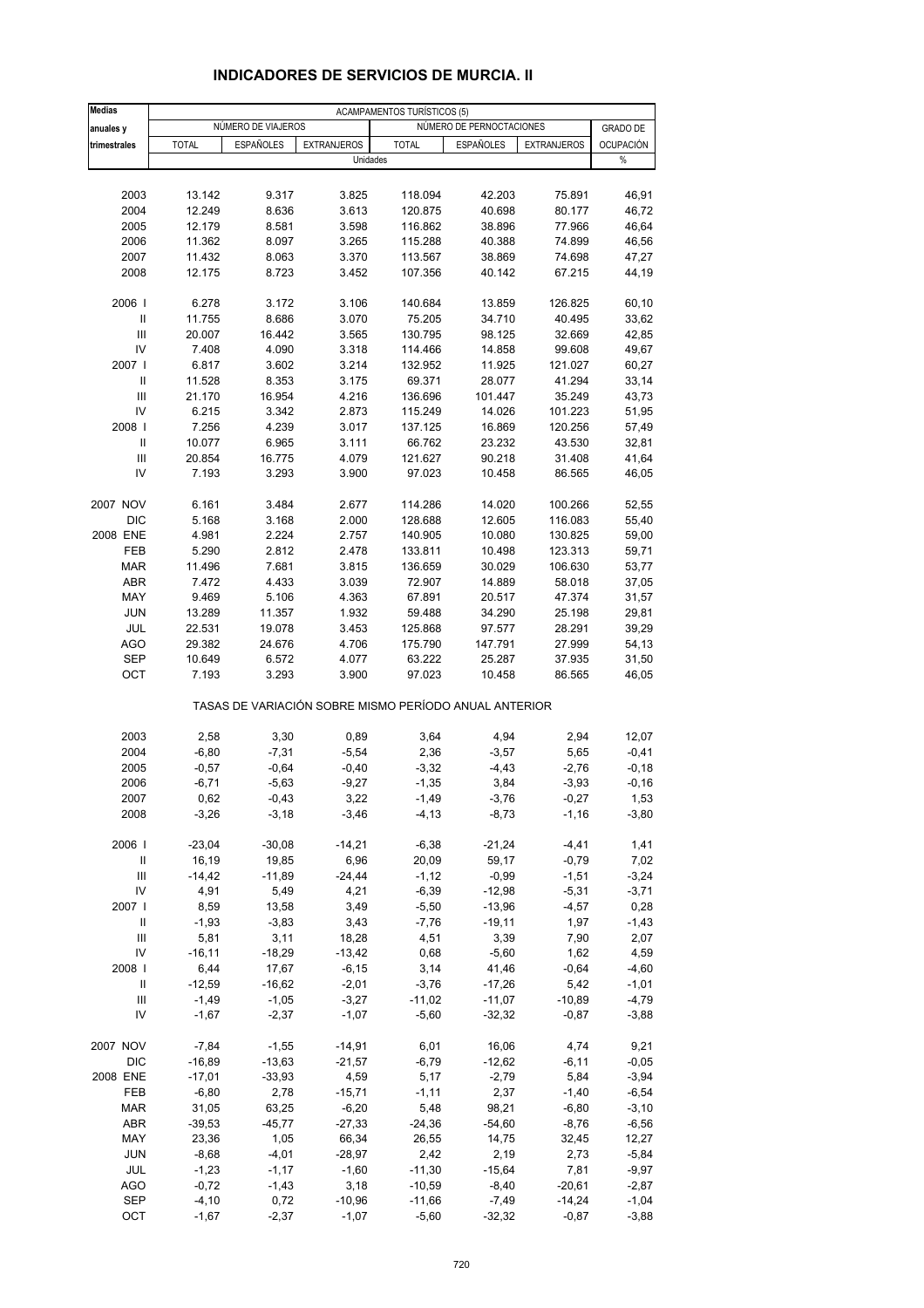| <b>Medias</b>              |              |                    |                                                       | APARTAMENTOS TURÍSTICOS (5) |                          |                    |                  |
|----------------------------|--------------|--------------------|-------------------------------------------------------|-----------------------------|--------------------------|--------------------|------------------|
| anuales y                  |              | NUMERO DE VIAJEROS |                                                       |                             | NÚMERO DE PERNOCTACIONES |                    | <b>GRADO DE</b>  |
| trimestrales               | <b>TOTAL</b> | <b>ESPAÑOLES</b>   | <b>EXTRANJEROS</b>                                    | <b>TOTAL</b>                | <b>ESPAÑOLES</b>         | <b>EXTRANJEROS</b> | <b>OCUPACIÓN</b> |
|                            |              |                    | Unidades                                              |                             |                          |                    | $\%$             |
|                            |              |                    |                                                       |                             |                          |                    |                  |
| 2003                       | 6.399        | 5.474              | 925                                                   | 70.503                      | 57.125                   | 13.378             | 31,74            |
| 2004                       | 6.424        | 5.590              | 834                                                   | 66.213                      | 53.344                   | 12.869             | 29,62            |
| 2005                       | 5.603        | 4.898              | 705                                                   | 66.495                      | 55.169                   | 11.326             | 30,92            |
| 2006                       | 5.003        | 4.426              | 576                                                   | 54.711                      | 45.923                   | 8.788              | 26,84            |
| 2007                       | 5.448        | 4.752              | 696                                                   | 54.234                      | 44.839                   | 9.395              | 23,35            |
| 2008                       | 6.001        | 5.285              | 716                                                   | 61.274                      | 51.944                   | 9.330              | 23,18            |
| 2006                       | 2.025        | 1.820              | 205                                                   | 20.061                      | 13.887                   | 6.174              | 12,61            |
| Ш                          | 5.185        | 4.642              | 543                                                   | 44.973                      | 38.088                   | 6.885              | 24,16            |
| Ш                          | 10.323       | 9.178              | 1.145                                                 | 130.742                     | 115.196                  | 15.547             | 58,22            |
| IV                         | 2.478        | 2.066              | 412                                                   | 23.066                      | 16.520                   | 6.546              | 12,36            |
| 2007 l                     | 1.883        | 1.529              | 355                                                   | 18.402                      | 10.983                   | 7.418              | 10,47            |
| $\mathbf{II}$              | 5.742        | 4.964              | 778                                                   | 52.348                      | 43.077                   | 9.271              | 21,42            |
| Ш                          | 11.050       | 9.885              | 1.165                                                 | 121.101                     | 107.287                  | 13.814             | 48,82            |
| IV                         | 3.116        | 2.629              | 487                                                   | 25.084                      | 18.008                   | 7.076              | 12,67            |
| 2008                       | 2.747        | 2.173              | 574                                                   | 24.324                      | 14.712                   | 9.612              | 11,30            |
| $\ensuremath{\mathsf{II}}$ | 4.916        | 4.265              | 651                                                   | 44.842                      | 36.364                   | 8.478              | 16,81            |
| III                        | 11.263       | 10.251             | 1.012                                                 | 124.579                     | 113.398                  | 11.182             | 44,93            |
| IV                         | 3.226        | 2.782              | 444                                                   | 31.500                      | 26.016                   | 5.484              | 12,68            |
| 2007 NOV                   | 2.587        | 2.197              | 390                                                   | 18.364                      | 12.921                   | 5.443              | 10, 12           |
| <b>DIC</b>                 | 2.367        | 2.021              | 346                                                   | 19.441                      | 12.811                   | 6.630              | 10,65            |
| 2008 ENE                   | 1.979        | 1.513              | 466                                                   | 17.140                      | 10.672                   | 6.468              | 8,82             |
| FEB                        | 2.299        | 1.769              | 530                                                   | 24.818                      | 12.825                   | 11.993             | 13,09            |
| <b>MAR</b>                 | 3.964        | 3.237              | 727                                                   | 31.015                      | 20.639                   | 10.376             | 11,98            |
| <b>ABR</b>                 | 2.668        | 2.158              | 510                                                   | 26.509                      | 17.533                   | 8.976              | 11,34            |
| MAY                        | 4.836        | 4.071              | 765                                                   | 37.644                      | 29.121                   | 8.523              | 13,90            |
| <b>JUN</b>                 | 7.244        | 6.566              | 678                                                   | 70.373                      | 62.439                   | 7.934              | 25,18            |
| JUL                        | 12.643       | 11.586             | 1.057                                                 | 146.232                     | 133.971                  | 12.261             | 48,04            |
| <b>AGO</b>                 | 13.929       | 12.800             | 1.129                                                 | 159.717                     | 146.766                  | 12.951             | 60,54            |
| SEP                        | 7.218        | 6.367              | 851                                                   | 67.789                      | 59.456                   | 8.333              | 26,21            |
| OCT                        | 3.226        | 2.782              | 444                                                   | 31.500                      | 26.016                   | 5.484              | 12,68            |
|                            |              |                    | TASAS DE VARIACIÓN SOBRE MISMO PERÍODO ANUAL ANTERIOR |                             |                          |                    |                  |
| 2003                       | $-2,36$      | $-4,30$            | 10,89                                                 | $-1,53$                     | $-4,04$                  | 10,86              | 0,53             |
| 2004                       | 0,39         | 2,13               | $-9,87$                                               | $-6,08$                     | $-6,62$                  | $-3,81$            | $-6,66$          |
| 2005                       | $-12,78$     | $-12,38$           | $-15,44$                                              | 0,43                        | 3,42                     | $-11,99$           | 4,40             |
| 2006                       | $-10,71$     | $-9,63$            | $-18,23$                                              | $-17,72$                    | $-16,76$                 | $-22,41$           | $-13,22$         |
| 2007                       | 8,90         | 7,35               | 20,81                                                 | $-0,87$                     | $-2,36$                  | 6,90               | -13,01           |
| 2008                       | $-0,69$      | 0,09               | $-6,06$                                               | $-0,04$                     | 1,39                     | $-7,32$            | $-10,64$         |
| 2006                       | $-30,35$     | $-28,21$           | $-44,94$                                              | $-26,58$                    | $-27,72$                 | $-23,87$           | $-10,61$         |
| $\ensuremath{\mathsf{II}}$ | $-22,23$     | $-21,32$           | $-29,19$                                              | $-38,24$                    | $-38,33$                 | $-37,73$           | $-25,63$         |
| $\mathsf{III}$             | $-3,18$      | $-0,99$            | $-17,76$                                              | $-6,65$                     | $-4,78$                  | $-18,51$           | $-5,78$          |
| IV                         | 13,90        | 9,43               | 43,17                                                 | $-10,53$                    | $-11,76$                 | $-7,26$            | $-19,27$         |
| 2007                       | $-6,98$      | $-15,99$           | 73,01                                                 | $-8,27$                     | $-20,91$                 | 20,15              | $-16,99$         |
| Ш                          | 10,76        | 6,94               | 43,43                                                 | 16,40                       | 13,10                    | 34,65              | $-11,37$         |
| Ш                          | 7,04         | 7,71               | 1,69                                                  | $-7,37$                     | $-6,87$                  | $-11,14$           | $-16,14$         |
| IV                         | 25,75        | 27,26              | 18,19                                                 | 8,75                        | 9,01                     | 8,09               | 2,56             |
| 2008                       | 45,88        | 42,15              | 61,94                                                 | 32,19                       | 33,95                    | 29,58              | 7,90             |
| Ш                          | $-14,39$     | $-14,08$           | $-16,36$                                              | $-14,34$                    | $-15,58$                 | $-8,55$            | $-21,53$         |
| Ш                          | 1,93         | 3,70               | $-13,08$                                              | 2,87                        | 5,70                     | $-19,06$           | $-7,97$          |
| IV                         | $-26,58$     | $-24,15$           | $-38,84$                                              | $-15,88$                    | $-8,05$                  | $-40,09$           | $-26,49$         |
| 2007 NOV                   | 55,84        | 74,37              | $-2,50$                                               | $-1,67$                     | 6,17                     | $-16,34$           | $-5,95$          |
| DIC                        | $-1,91$      | $-4, 17$           | 13,82                                                 | 6,69                        | 3,46                     | 13,55              | 9,68             |
| 2008 ENE                   | 48,91        | 36,68              | 109,91                                                | 9,16                        | 17,78                    | $-2,61$            | $-5,47$          |
| FEB                        | 10,69        | 13,91              | 1,15                                                  | 31,98                       | 21,92                    | 44,76              | 12,94            |
| <b>MAR</b>                 | 76,65        | 68,07              | 128,62                                                | 49,84                       | 54,37                    | 41,57              | 14,20            |
| ABR                        | $-49,58$     | $-54,16$           | $-12,67$                                              | $-37,32$                    | $-49,53$                 | 18,86              | $-37,00$         |
| MAY                        | 3,96         | 8,53               | $-15,09$                                              | $-11,10$                    | $-12,84$                 | $-4,61$            | $-19,61$         |
| <b>JUN</b>                 | $-0,54$      | 2,07               | $-20,24$                                              | $-2,81$                     | 2,22                     | $-29,94$           | $-13,05$         |
| JUL                        | 7,56         | 12,05              | $-25,25$                                              | 17,17                       | 22,50                    | $-20,56$           | $-2,32$          |
| <b>AGO</b>                 | 4,31         | 5,12               | $-4,16$                                               | 0,51                        | 2,57                     | $-18,09$           | $-3,64$          |
| <b>SEP</b>                 | $-10,25$     | $-10,83$           | $-5,65$                                               | $-14,84$                    | $-14,33$                 | $-18,28$           | $-23,92$         |
| OCT                        | $-26,58$     | $-24,15$           | $-38,84$                                              | $-15,88$                    | $-8,05$                  | $-40,09$           | $-26,49$         |

### **INDICADORES DE SERVICIOS DE MURCIA. III**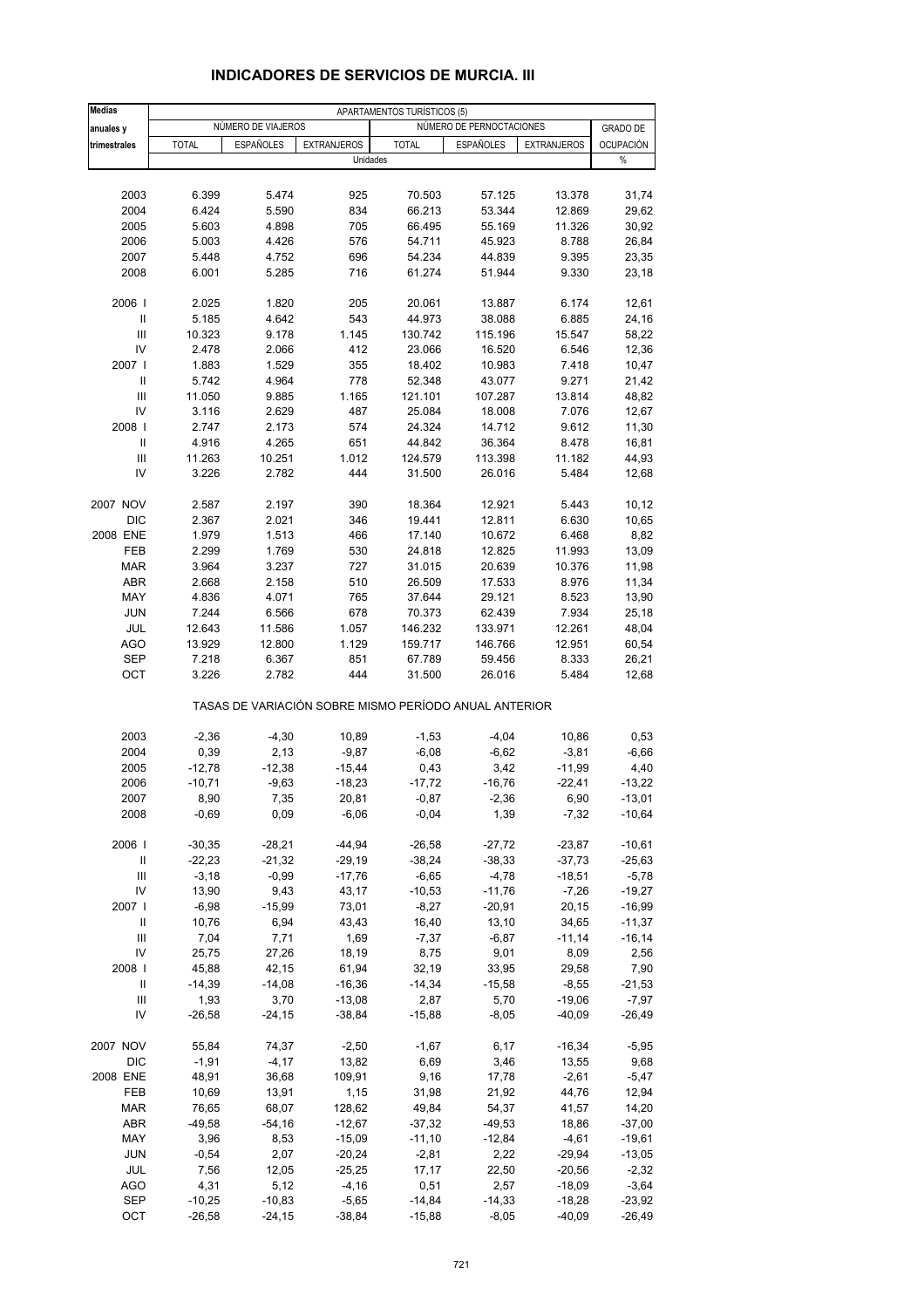| <b>Medias</b>                      | TRANSPORTE AÉREO DE PASAJEROS |                      |                      |                          |                                                       |                    |                      |                    |
|------------------------------------|-------------------------------|----------------------|----------------------|--------------------------|-------------------------------------------------------|--------------------|----------------------|--------------------|
| anuales y                          | <b>TOTAL</b>                  |                      | <b>INTERIOR</b>      |                          |                                                       | INTERNACIONAL      |                      | E.ELECTRICA        |
| trimestrales                       |                               | <b>TOTAL</b>         | <b>REGULAR</b>       | NO REGULAR               | <b>TOTAL</b>                                          | <b>REGULAR</b>     | NO REGULAR           | <b>SERVICIOS</b>   |
|                                    |                               |                      |                      | Unidades                 |                                                       |                    |                      | Gwh                |
|                                    |                               |                      |                      |                          |                                                       |                    |                      |                    |
| 2003                               | 45.545                        | 4.052                | 3.967                | 85                       | 41.493                                                | 34.881             | 6.612                | 138,760            |
| 2004                               | 69.900                        | 5.329                | 5.135                | 194                      | 64.571                                                | 62.252             | 2.319                | 149,165            |
| 2005                               | 117.475                       | 8.708                | 8.418                | 290                      | 108.768                                               | 106.425            | 2.343                | 159,598            |
| 2006                               | 137.108                       | 12.579               | 12.534               | 45                       | 124.529                                               | 120.901            | 3.628                | 170,460            |
| 2007<br>2008                       | 166.184<br>170.238            | 14.838<br>13.951     | 14.693<br>13.741     | 145<br>210               | 151.346<br>156.288                                    | 150.732<br>155.607 | 614<br>681           | 183,449<br>201,964 |
|                                    |                               |                      |                      |                          |                                                       |                    |                      |                    |
| 2006                               | 105.171                       | 11.655               | 11.601               | 54                       | 93.516                                                | 91.172             | 2.344                | 153,997            |
| $\mathbf{II}$                      | 146.548                       | 11.750               | 11.706               | 45                       | 134.798                                               | 130.940            | 3.858                | 156,842            |
| $\mathbf{III}$                     | 172.921                       | 14.395               | 14.384               | 11                       | 158.526                                               | 151.508            | 7.018                | 192,870            |
| IV                                 | 123.794                       | 12.516               | 12.445               | 72                       | 111.277                                               | 109.983            | 1.294                | 178,130            |
| 2007 l                             | 119.088                       | 11.997               | 11.947               | 50                       | 107.091                                               | 106.169            | 922                  | 166,179            |
| $\mathbf{II}$                      | 187.950                       | 14.922               | 14.715               | 207                      | 173.028                                               | 172.653            | 375                  | 176,763            |
| III                                | 223.065                       | 17.400               | 17.308               | 92                       | 205.665                                               | 204.545            | 1.121                | 207,239            |
| IV                                 | 134.632                       | 15.031               | 14.800               | 232                      | 119.601                                               | 119.561            | 40                   | 183,615            |
| 2008                               | 110.366                       | 13.627               | 13.412               | 215                      | 96.739                                                | 95.645             | 1.095                | 182,153            |
| Ш                                  | 180.882                       | 13.960               | 13.539               | 422                      | 166.922                                               | 166.193            | 729                  | 198,622            |
| $\mathbf{III}$<br>IV               | 216.122                       | 14.622               | 14.565               | 56<br>16                 | 201.501                                               | 201.062            | 439<br>21            | 225,116            |
|                                    | 180.272                       | 12.878               | 12.862               |                          | 167.394                                               | 167.373            |                      |                    |
| 2007 NOV                           | 105.974                       | 15.300               | 14.930               | 370                      | 90.674                                                | 90.626             | 48                   | 164,640            |
| <b>DIC</b>                         | 96.103                        | 13.586               | 13.450               | 136                      | 82.517                                                | 82.462             | 55                   | 169,376            |
| 2008 ENE                           | 90.674                        | 11.650               | 11.524               | 126                      | 79.024                                                | 78.910             | 114                  | 195,365            |
| FEB                                | 104.664                       | 13.992               | 13.857               | 135                      | 90.672                                                | 89.864             | 808                  | 190,548            |
| <b>MAR</b>                         | 135.761                       | 15.239               | 14.854               | 385                      | 120.522                                               | 118.160            | 2.362                | 160,546            |
| ABR                                | 159.854                       | 15.734               | 14.923               | 811                      | 144.120                                               | 143.455            | 665                  | 194,937            |
| MAY                                | 183.882                       | 12.806               | 12.505               | 301                      | 171.076                                               | 170.933            | 143                  | 196,894            |
| <b>JUN</b>                         | 198.910                       | 13.341               | 13.188               | 153                      | 185.569                                               | 184.190            | 1.379                | 204,035            |
| JUL                                | 219.256                       | 14.569               | 14.544               | 25                       | 204.687                                               | 203.771            | 916                  | 207,507            |
| <b>AGO</b>                         | 230.340                       | 16.215               | 16.215               | $\pmb{0}$                | 214.125                                               | 214.012            | 113                  | 235,837            |
| <b>SEP</b>                         | 198.771                       | 13.081               | 12.937               | 144                      | 185.690                                               | 185.402            | 288                  | 232,003            |
| OCT                                | 180.272                       | 12.878               | 12.862               | 16                       | 167.394                                               | 167.373            | 21                   |                    |
|                                    |                               |                      |                      |                          | TASAS DE VARIACIÓN SOBRE MISMO PERÍODO ANUAL ANTERIOR |                    |                      |                    |
|                                    |                               |                      |                      |                          |                                                       |                    |                      |                    |
| 2003<br>2004                       | 76,77<br>53,47                | 8,90<br>31,50        | 8,68<br>29,43        | 19,98<br>127,91          | 88,22<br>55,62                                        | 149,07<br>78,47    | $-17,76$<br>$-64,93$ | 9,13<br>7,50       |
| 2005                               | 68,06                         | 63,41                | 63,94                | 49,46                    | 68,45                                                 | 70,96              | 1,02                 | 6,99               |
| 2006                               | 16,71                         | 44,46                | 48,90                | $-84,39$                 | 14,49                                                 | 13,60              | 54,87                | 6,81               |
| 2007                               | 21,21                         | 17,95                | 17,22                | 220,44                   | 21,53                                                 | 24,67              | $-83,07$             | 7,62               |
| 2008                               | $-5,01$                       | $-6,48$              | $-7,11$              | 69,85                    | $-4,87$                                               | $-4,87$            | $-6,32$              | 10, 13             |
|                                    |                               |                      |                      |                          |                                                       |                    |                      |                    |
| 2006                               | 37,53                         | 30,62                | 31,25                | $-35,71$                 | 38,44                                                 | 36,55              | 200,64               | 9,74               |
| $\mathbf{II}$                      | 21,69                         | 68,79                | 76,46                | $-86,38$                 | 18,80                                                 | 18,04              | 52,08                | 3,82               |
| $\mathop{\mathsf{III}}\nolimits$   | 10,70                         | 61,25                | 72,00                | $-98,11$                 | 7,64                                                  | 6,07               | 58,08                | 2,58               |
| IV                                 | 5,99                          | 24,93                | 26,52                | $-60,84$                 | 4,21                                                  | 4,58               | $-19,89$             | 12,05              |
| 2007 l                             | 13,23                         | 2,94                 | 2,99                 | $-7,41$                  | 14,52                                                 | 16,45              | $-60,68$             | 7,91               |
| Ш                                  | 28,25                         | 26,99                | 25,71                | 362,69                   | 28,36                                                 | 31,86              | $-90,28$             | 12,70              |
| $\ensuremath{\mathsf{III}}\xspace$ | 29,00                         | 20,88                | 20,33                | 759,38                   | 29,74                                                 | 35,01              | $-84,03$             | 7,45               |
| IV<br>2008                         | 8,76                          | 20,09                | 18,92<br>12,26       | 223,26                   | 7,48                                                  | 8,71               | $-96,93$<br>18,77    | 3,08               |
| $\, \parallel$                     | $-7,32$<br>$-3,76$            | 13,59<br>$-6,44$     | $-8,00$              | 330,67<br>104,03         | $-9,67$<br>$-3,53$                                    | $-9,91$<br>$-3,74$ | 94,40                | 9,61<br>12,37      |
| $\ensuremath{\mathsf{III}}\xspace$ | $-3,11$                       | $-15,97$             | $-15,85$             | $-38,55$                 | $-2,02$                                               | $-1,70$            | $-60,83$             | 8,63               |
| IV                                 | $-10,68$                      | $-20,55$             | $-19,71$             | $-91,53$                 | $-9,81$                                               | $-9,82$            | 31,25                |                    |
|                                    |                               |                      |                      |                          |                                                       |                    |                      |                    |
| 2007 NOV                           | $-4,43$                       | 20,25                | 17,76                | 704,35                   | $-7,62$                                               | $-7,10$            | $-92,05$             | $-7,80$            |
| <b>DIC</b>                         | $-9,02$                       | 20,43                | 19,27                |                          | $-12,54$                                              | $-12,59$           | 450,00               | 5,08               |
| 2008 ENE                           | $-11,69$                      | 7,69                 | 6,73                 | 500,00                   | $-13,97$                                              | $-13,82$           | $-60,28$             | 13,53              |
| FEB                                | $-3,57$                       | 24,21                | 24,34                | 11,57                    | $-6,79$                                               | $-6,88$            | 4,53                 | 16,49              |
| <b>MAR</b>                         | $-7,05$                       | 9,57                 | 6,86                 |                          | $-8,80$                                               | $-9,41$            | 38,53                | $-1,43$            |
| ABR                                | $-7,52$                       | 7,36                 | 3,25                 | 299,51                   | $-8,89$                                               | $-9,23$            | 352,38               | 14,19              |
| MAY                                | $-2,56$                       | $-17,67$             | $-19,34$             | 478,85                   | $-1,21$                                               | $-1,13$            | $-47,62$             | 17,55              |
| <b>JUN</b>                         | $-1,67$                       | $-8,34$              | $-7,06$              | $-58,08$                 | $-1,15$                                               | $-1,52$            | 95,60                | 6,23               |
| JUL                                | $-0,60$                       | $-13,76$             | $-13,85$             | 150,00                   | 0,49                                                  | 0,61               | $-20,62$             | 7,00               |
| <b>AGO</b>                         | $-1,43$                       | $-17,33$             | $-16,94$             | $\overline{\phantom{a}}$ | 0,02                                                  | 0,44               | $-88,71$             | 2,96               |
| SEP<br>OCT                         | $-7,51$<br>$-10,68$           | $-16,64$<br>$-20,55$ | $-16,64$<br>$-19,71$ | $-16,28$<br>$-91,53$     | $-6,79$<br>$-9,81$                                    | $-6,37$<br>$-9,82$ | $-76,14$<br>31,25    | 16,74              |
|                                    |                               |                      |                      |                          |                                                       |                    |                      |                    |

## **INDICADORES DE SERVICIOS DE MURCIA. IV**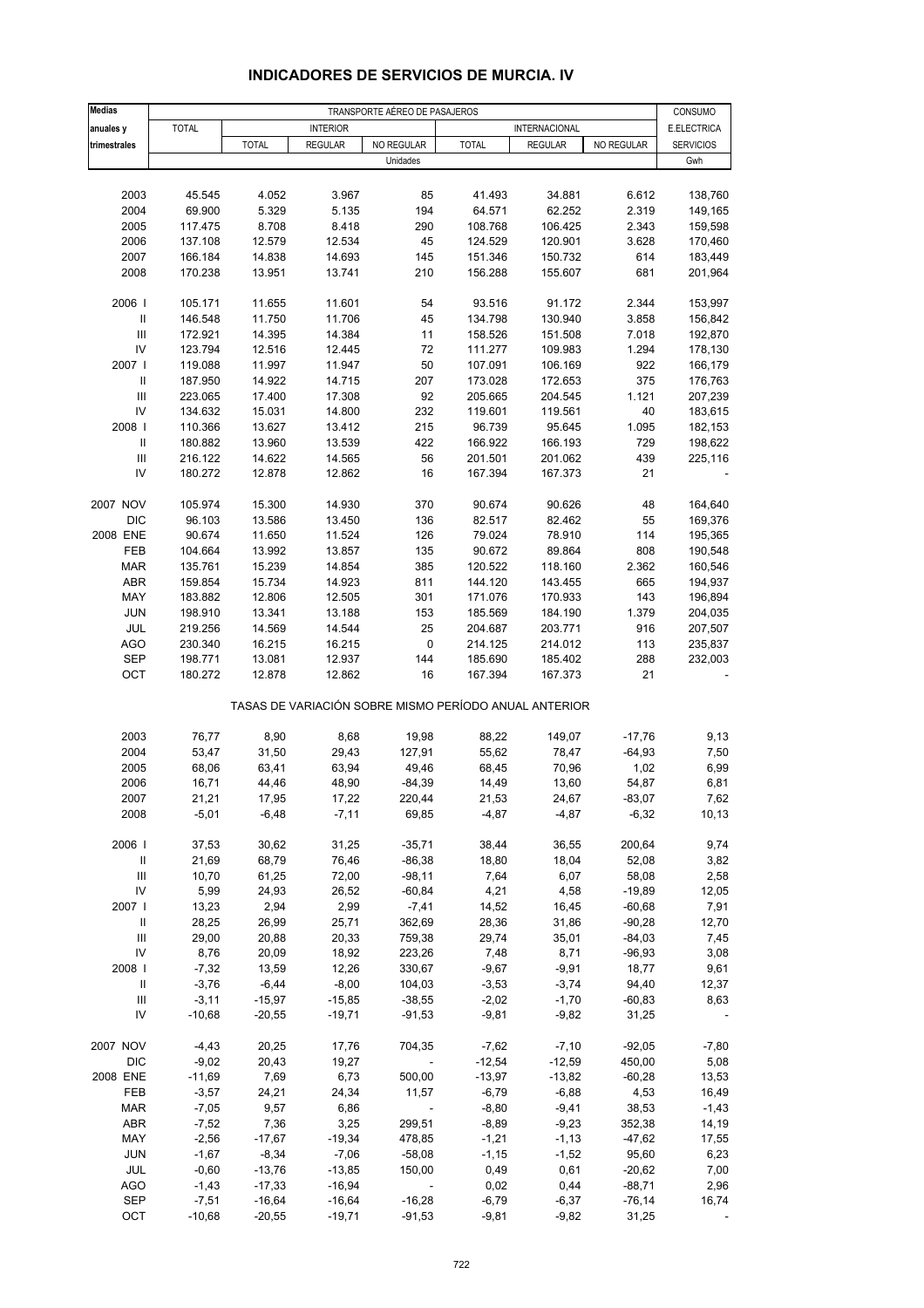| <b>Medias</b>                      |                  |                 | CONSUMO         |              |                                                       |
|------------------------------------|------------------|-----------------|-----------------|--------------|-------------------------------------------------------|
| anuales y                          | IPI. INE         | <b>GASOLINA</b> | MATRICULACIÓN   | E. ELÉCTRICA | <b>ÍNDICE</b>                                         |
| trimestrales                       | <b>B.CONSUMO</b> | AUTO            | <b>TURISMOS</b> | USOS DOMEST. | COMERC. MENOR                                         |
|                                    | <b>Base 2000</b> | Toneladas       | Unidades        | Gwh          | <b>Base 2005</b>                                      |
|                                    |                  |                 |                 |              |                                                       |
| 2003                               | 101,6            | 17.795          | 3.272           | 140,392      | 89,78                                                 |
|                                    |                  |                 |                 |              |                                                       |
| 2004                               | 103,1            | 17.384          | 3.817           | 151,817      | 94,98                                                 |
| 2005                               | 113,5            | 16.831          | 4.043           | 166,609      | 100,00                                                |
| 2006                               | 119,7            | 15.937          | 4.123           | 172,678      | 107,08                                                |
| 2007                               | 115,2            | 15.302          | 3.950           | 174,254      | 113,45                                                |
|                                    |                  |                 |                 |              |                                                       |
| 2008                               | 109,9            | 14.996          | 2.390           | 201,664      | 108,58                                                |
| 2006                               | 117,7            | 14.835          | 4.134           | 221,686      | 98,05                                                 |
| Ш                                  |                  |                 |                 |              |                                                       |
|                                    | 124,3            | 16.399          | 4.501           | 149,125      | 104,89                                                |
| $\ensuremath{\mathsf{III}}\xspace$ | 121,5            | 17.299          | 3.917           | 165,775      | 107,24                                                |
| IV                                 | 115,1            | 15.214          | 3.939           | 154,124      | 118,12                                                |
| 2007                               | 102,9            | 14.127          | 4.140           | 204,138      | 108,28                                                |
| Ш                                  | 115,2            | 15.185          | 4.134           | 169,767      | 110,72                                                |
|                                    |                  |                 |                 |              |                                                       |
| Ш                                  | 129,6            | 16.833          | 3.786           | 162,294      | 112,99                                                |
| IV                                 | 113,2            | 15.061          | 3.741           | 160,815      | 121,82                                                |
| 2008                               | 101,2            | 14.009          | 2.840           | 215,693      | 108,29                                                |
| Ш                                  | 110,9            | 14.849          | 2.741           | 201,178      | 108,70                                                |
|                                    |                  |                 |                 |              |                                                       |
| Ш                                  | 115,9            | 16.129          | 2.029           | 188,122      | 108,27                                                |
| IV                                 | 114,8            |                 | 1.733           |              | 110,00                                                |
|                                    |                  |                 |                 |              |                                                       |
| 2007 DIC                           | 91,8             | 14.974          | 3.753           | 151,444      | 136,63                                                |
| 2008 ENE                           | 101,4            | 14.076          | 2.988           | 230,094      | 113,86                                                |
| FEB                                | 104,9            | 13.444          | 2.979           | 260,950      | 103,05                                                |
| <b>MAR</b>                         | 97,4             | 14.507          | 2.552           | 156,035      | 107,96                                                |
|                                    |                  |                 |                 |              |                                                       |
| ABR                                | 109,4            | 14.555          | 3.220           | 245,348      | 111,55                                                |
| MAY                                | 110,4            | 15.016          | 2.526           | 170,865      | 110,38                                                |
| JUN                                | 112,8            | 14.977          | 2.476           | 187,321      | 104,16                                                |
| JUL                                | 137,2            | 17.380          | 2.740           | 158,102      | 116,89                                                |
|                                    |                  |                 |                 |              |                                                       |
| AGO                                | 91,7             | 17.008          | 1.664           | 214,117      | 102,86                                                |
| <b>SEP</b>                         | 118,9            | 14.000          | 1.682           | 192,146      | 105,06                                                |
| ост                                | 114,8            |                 | 1.902           |              | 110,00                                                |
| <b>NOV</b>                         |                  |                 | 1.564           |              |                                                       |
|                                    |                  |                 |                 |              | TASAS DE VARIACIÓN SOBRE MISMO PERÍODO ANUAL ANTERIOR |
|                                    |                  |                 |                 |              |                                                       |
| 2003                               | $-0,07$          | $-1,40$         | 5,06            | 10,78        | 8,69                                                  |
| 2004                               | 1,41             | $-2,31$         | 16,66           | 8,14         | 5,78                                                  |
| 2005                               | 10,14            | $-3,18$         | 5,92            | 9,74         | 5,29                                                  |
|                                    |                  |                 |                 |              |                                                       |
| 2006                               | 5,41             | $-5,31$         | 1,98            | 3,64         | 7,08                                                  |
| 2007                               | 3,69             | $-3,99$         | $-4,18$         | 0,91         | 5,95                                                  |
| 2008                               | $-6,68$          | $-2,51$         | -39,77          | 12,83        | $-2,46$                                               |
|                                    |                  |                 |                 |              |                                                       |
| 2006                               | 16,53            | $-4,60$         | 12,04           | 9,58         | 3,94                                                  |
| Ш                                  | 9,48             | $-4,21$         | 2,18            | $-1,99$      | 5,41                                                  |
| Ш                                  | $-7,49$          | $-7,08$         | $-3,89$         | 1,47         | 8,80                                                  |
| IV                                 | 6,41             | $-5,12$         | $-1,55$         | 3,72         | 9,78                                                  |
| 2007 l                             | $-12,57$         | $-4,77$         | 0, 15           | $-7,92$      | 10,43                                                 |
|                                    |                  |                 |                 |              |                                                       |
| $\ensuremath{\mathsf{II}}$         | $-7,35$          | $-7,40$         | $-8,16$         | 13,84        | 5,56                                                  |
| Ш                                  | 6,69             | $-2,69$         | $-3,33$         | $-2,10$      | 5,36                                                  |
| IV                                 | $-1,62$          | $-1,00$         | $-5,02$         | 4,34         | 3,13                                                  |
| 2008                               | $-1,65$          | $-0,84$         | $-31,41$        | 5,66         | 0,00                                                  |
| Ш                                  | $-3,73$          | $-2,21$         | $-33,70$        | 18,50        | $-1,82$                                               |
|                                    |                  |                 |                 |              |                                                       |
| Ш                                  | $-10,57$         | $-4,18$         | $-46,42$        | 15,91        | $-4,18$                                               |
| IV                                 | $-14,58$         |                 | $-53,60$        |              | $-6,14$                                               |
|                                    |                  |                 |                 |              |                                                       |
| 2007 DIC                           | $-13,23$         | $-2,76$         | 0,78            | 11,72        | 0,48                                                  |
| 2008 ENE                           | 0,70             | 2,58            | $-24,75$        | 8,67         | 0,66                                                  |
| FEB                                | 6,61             | 4,43            | $-19,79$        | 38,49        | 3,52                                                  |
| MAR                                | $-11,21$         | $-8,10$         | $-46, 10$       | $-26,49$     | $-3,77$                                               |
|                                    |                  |                 |                 |              |                                                       |
| ABR                                | 9,07             | 3,17            | $-10,70$        | 27,58        | 4,50                                                  |
| MAY                                | $-12,59$         | $-2,15$         | $-41,60$        | 10,68        | $-1,53$                                               |
| <b>JUN</b>                         | $-5,13$          | $-6,98$         | $-44,62$        | 15,20        | $-8,07$                                               |
| JUL                                | $-4,52$          | 1,57            | $-43,73$        | 10,75        |                                                       |
|                                    |                  |                 |                 |              | $-5,02$                                               |
| AGO                                | $-18,27$         | $-7,21$         | $-50,70$        | 10,00        | $-4, 12$                                              |
| <b>SEP</b>                         | $-10,60$         | $-7,03$         | $-46,00$        | 28,55        | $-3,28$                                               |
| OCT                                | $-14,58$         |                 | $-50,17$        |              | $-6, 14$                                              |

NOV - - -57,19 - -

### **INDICADORES DE DEMANDA DE MURCIA. I**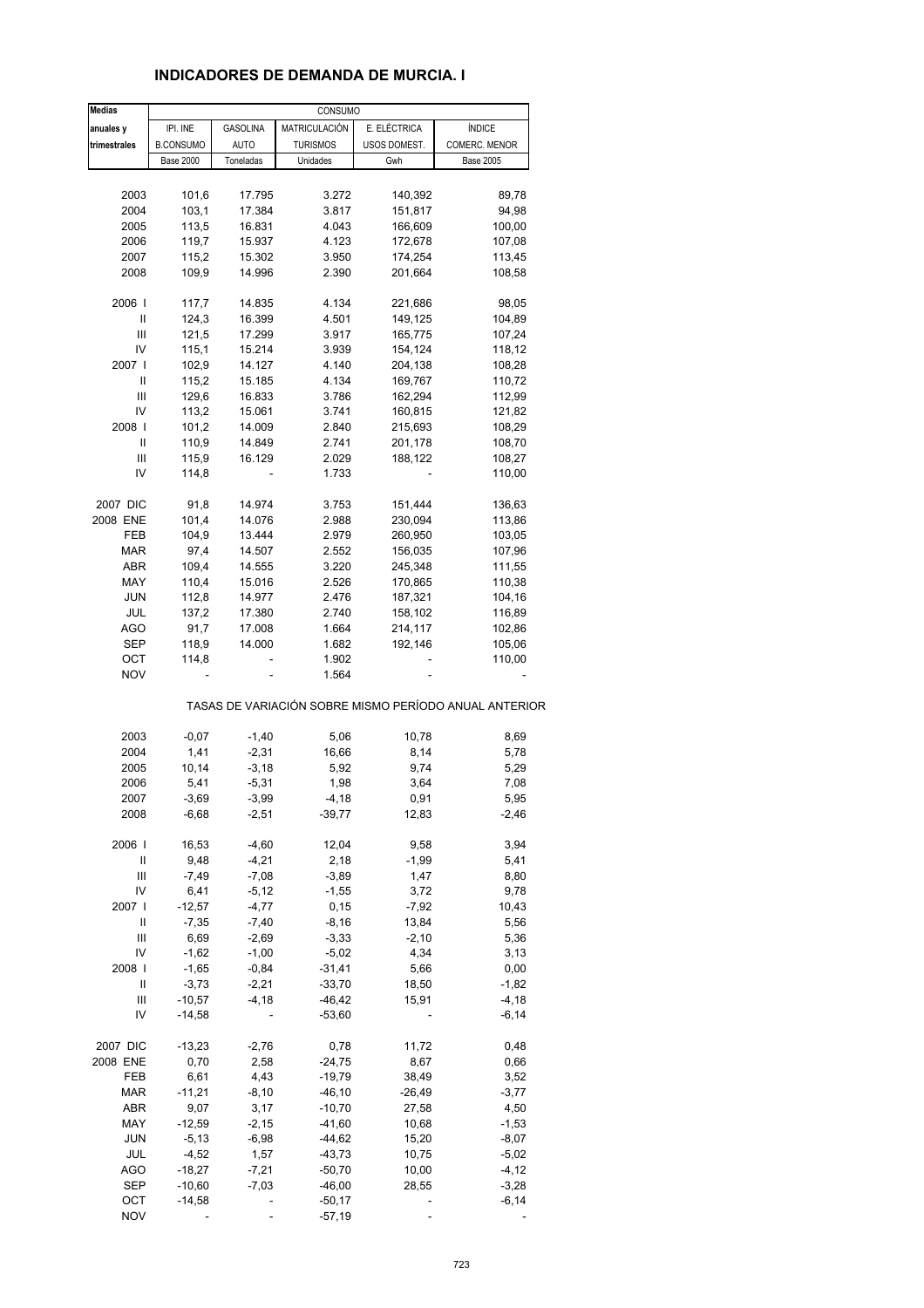| <b>Medias</b>  |                  |                       |          | <b>INVERSIÓN</b>                                      |                     |
|----------------|------------------|-----------------------|----------|-------------------------------------------------------|---------------------|
| anuales y      |                  | IPI. INE              |          | MATRICULACIÓN                                         | <b>INSCRIPCIÓN</b>  |
| trimestrales   | <b>B. EQUIPO</b> | <b>B. INTERMEDIOS</b> | ENERGÍA  | VEHÍCULOS CARGA                                       | MAQUINARIA AGRICOLA |
|                |                  | <b>Base 2000</b>      |          |                                                       | Unidades            |
|                |                  |                       |          |                                                       |                     |
| 2003           | 134,1            | 94,1                  | 97,1     | 911                                                   | 67                  |
|                |                  |                       |          |                                                       |                     |
| 2004           | 162,0            | 95,2                  | 111,6    | 1.030                                                 | 65                  |
| 2005           | 172,6            | 100,7                 | 111,8    | 1.137                                                 | 63                  |
| 2006           | 191,2            | 111,8                 | 128,5    | 1.082                                                 | 57                  |
| 2007           | 206,9            | 110,3                 | 119,2    | 1.046                                                 | 58                  |
| 2008           | 172,1            | 101,0                 | 132,2    | 504                                                   | 44                  |
| 2006           | 169,5            | 112,0                 | 134,3    | 1.091                                                 | 53                  |
| Ш              | 210,8            | 113,9                 | 122,8    | 1.100                                                 | 57                  |
| $\mathsf{III}$ | 173,4            |                       |          | 995                                                   | 57                  |
|                |                  | 110,3                 | 129,7    |                                                       |                     |
| IV             | 210,9            | 111,0                 | 127,0    | 1.142                                                 | 60                  |
| 2007 l         | 208,5            | 114,4                 | 119,2    | 1.071                                                 | 48                  |
| Ш              | 225,6            | 117,9                 | 116,1    | 1.064                                                 | 45                  |
| Ш              | 183,7            | 103,4                 | 119,0    | 917                                                   | 52                  |
| IV             | 209,9            | 105,4                 | 122,5    | 1.132                                                 | 87                  |
| 2008           | 172,4            | 106,5                 | 145,2    | 664                                                   | 37                  |
| Ш              | 187,0            | 100,3                 | 132,2    | 561                                                   | 52                  |
| Ш              |                  |                       |          |                                                       |                     |
|                | 137,6            | 96,1                  | 119,2    | 345                                                   | 36                  |
| IV             | 230,1            | 101,2                 | 132,0    | 419                                                   | 66                  |
| 2007 DIC       | 182,8            | 95,8                  | 119,5    | 1.061                                                 | 118                 |
| 2008 ENE       | 171,0            | 113,8                 | 157,3    | 715                                                   | 44                  |
| FEB            | 185,7            | 103,3                 | 136,3    | 766                                                   | 27                  |
| <b>MAR</b>     | 160,4            | 102,3                 | 142,1    | 511                                                   | 40                  |
| ABR            | 218,1            | 107,8                 | 126,6    | 756                                                   | 56                  |
|                |                  |                       |          |                                                       |                     |
| MAY            | 178,0            | 99,3                  | 137,2    | 494                                                   | 47                  |
| <b>JUN</b>     | 165,0            | 93,9                  | 132,9    | 433                                                   | 53                  |
| JUL            | 176,0            | 110,6                 | 133,6    | 534                                                   | 46                  |
| <b>AGO</b>     | 86,5             | 77,1                  | 117,9    | 243                                                   | 24                  |
| <b>SEP</b>     | 150,4            | 100,7                 | 106,2    | 259                                                   | 38                  |
| OCT            | 230,1            | 101,2                 | 132,0    | 499                                                   | 66                  |
| <b>NOV</b>     |                  |                       |          | 338                                                   |                     |
|                |                  |                       |          | TASAS DE VARIACIÓN SOBRE MISMO PERÍODO ANUAL ANTERIOR |                     |
|                |                  |                       |          |                                                       |                     |
| 2003           | 19,08            | $-1,82$               | $-3,74$  | 13,93                                                 | 2,95                |
| 2004           | 20,80            | 1,17                  | 15,00    | 13,13                                                 | $-3,61$             |
| 2005           | 6,56             | 5,75                  | 0,17     | 10,31                                                 | $-2,84$             |
| 2006           | 10,76            | 11,03                 | 14,88    | $-4,81$                                               | $-9,57$             |
| 2007           | 8,25             | $-1,38$               | $-7,22$  | $-3,32$                                               | 2,35                |
| 2008           | $-16,44$         | $-10, 15$             | 12,58    | $-51,72$                                              | $-14,53$            |
| 2006           | 8,26             | 23,18                 | 14,11    | 6,61                                                  | $-10,67$            |
|                |                  |                       |          |                                                       |                     |
| Ш              | 7,86             | 10,36                 | 12,31    | $-10,91$                                              | $-11,92$            |
| Ш              | 11,99            | 7,54                  | 13,28    | $-3,15$                                               | $-2,82$             |
| IV             | 14,93            | 4,65                  | 20,11    | $-9,46$                                               | $-12,25$            |
| 2007           | 22,98            | 2,14                  | $-11,25$ | $-1,77$                                               | $-10,06$            |
| Ш              | 7,04             | 3,45                  | $-5,51$  | $-3,21$                                               | $-20,00$            |
| $\mathsf{III}$ | 5,94             | $-6,20$               | $-8,25$  | $-7,90$                                               | $-8,72$             |
| IV             | $-0,49$          | $-5,10$               | $-3,57$  | $-0,90$                                               | 45,25               |
| 2008           | $-17,33$         | $-6,91$               | 21,87    | $-38,02$                                              | $-22,38$            |
|                |                  |                       |          |                                                       |                     |
| Ш              | $-17,11$         | $-14,88$              | 13,93    | $-47,29$                                              | 14,71               |
| Ш              | $-25,06$         | $-7,06$               | 0,20     | $-62,33$                                              | $-31,21$            |
| IV             | 11,43            | $-13,58$              | 18,17    | $-64,14$                                              | $-17,50$            |
| 2007 DIC       | $-2,66$          | $-3,13$               | $-5,61$  | 3,21                                                  | 87,30               |
| 2008 ENE       | $-2,12$          | $-0,09$               | 15,83    | $-33,49$                                              | 7,32                |
| FEB            | $-9,33$          | $-9,23$               | 66,02    | $-22,55$                                              | $-42,55$            |
| <b>MAR</b>     | $-34,80$         | $-11,35$              | 1,79     | $-55,57$                                              | $-27,27$            |
|                |                  |                       |          |                                                       |                     |
| ABR            | 4,76             | $-8,80$               | 31,19    | $-20,75$                                              | 86,67               |
| MAY            | $-22,37$         | $-18,81$              | 5,05     | $-57,16$                                              | $-20,34$            |
| <b>JUN</b>     | $-31,08$         | $-16,98$              | 9,74     | $-60, 13$                                             | 12,77               |
| JUL            | $-29,49$         | $-6,03$               | 9,60     | $-53,20$                                              | $-32,35$            |
| <b>AGO</b>     | $-12,00$         | $-8,76$               | $-0,67$  | $-68,24$                                              | $-42,86$            |
| <b>SEP</b>     | $-25,95$         | $-6,85$               | $-8,76$  | $-69,31$                                              | $-19,15$            |
|                |                  |                       |          |                                                       |                     |
| OCT            | 11,43            | $-13,58$              | 18,17    | $-58,35$                                              | $-17,50$            |
| <b>NOV</b>     |                  |                       |          | $-70,25$                                              |                     |

## **INDICADORES DE DEMANDA DE MURCIA. II**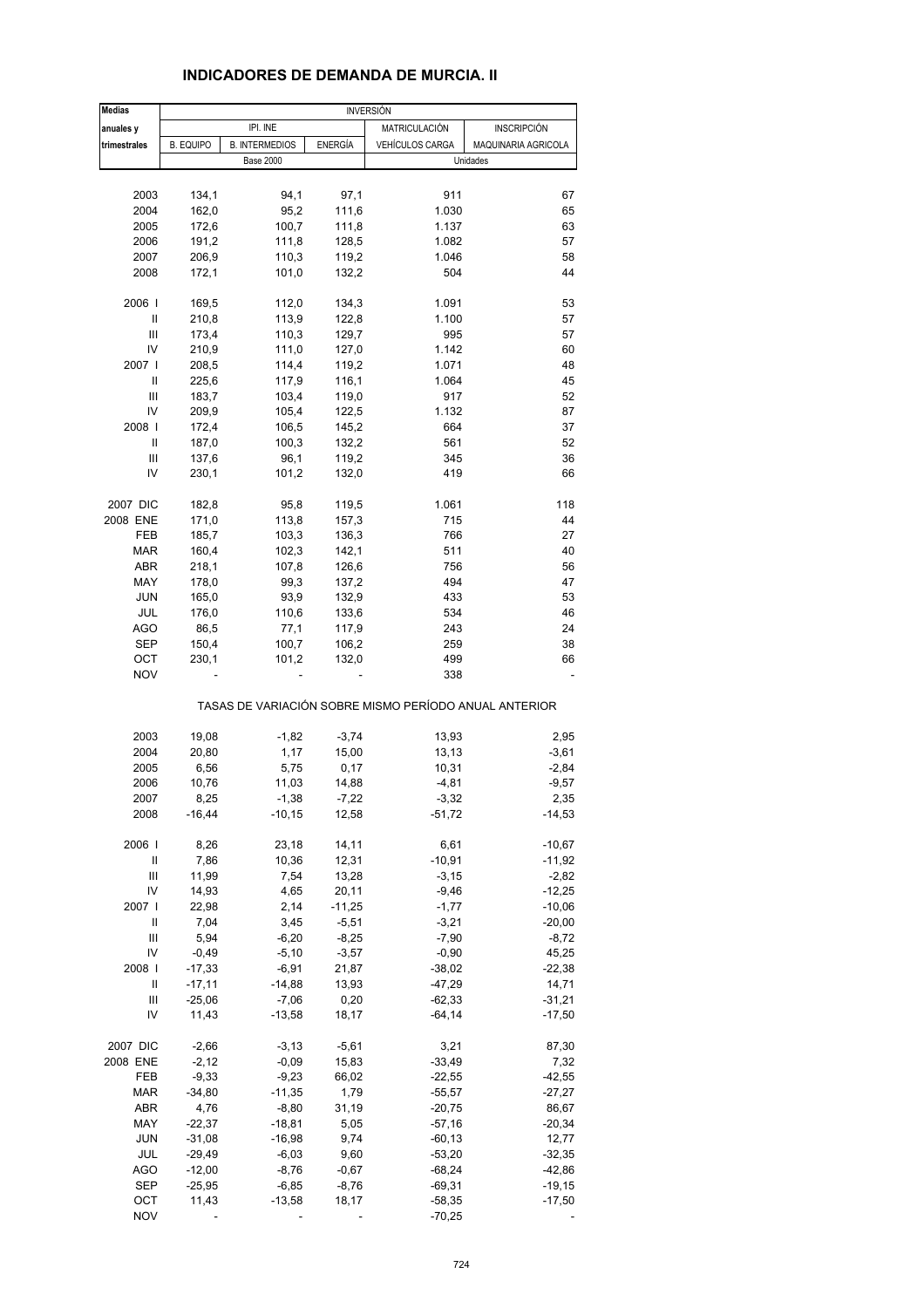# **INDICADORES DEL MERCADO DE TRABAJO DE MURCIA. I**

| <b>Medias</b>                    |              | POBLACIÓN ACTIVA (9) |                    |                   |                  | POBLACIÓN OCUPADA (9)                                 |                  |                  |
|----------------------------------|--------------|----------------------|--------------------|-------------------|------------------|-------------------------------------------------------|------------------|------------------|
| anuales y                        |              |                      |                    |                   |                  |                                                       |                  |                  |
| trimestrales                     | <b>TOTAL</b> | <b>VARONES</b>       | <b>MUJERES</b>     | <b>TOTAL</b>      | AGRICULT.        | <b>INDUSTRIA</b>                                      | CONSTRUC.        | <b>SERVICIOS</b> |
|                                  |              |                      |                    | Miles de personas |                  |                                                       |                  |                  |
|                                  |              |                      |                    |                   |                  |                                                       |                  |                  |
| 2003                             | 576.618      | 357.255              | 219.365            | 514.770           | 64.913           | 90.470                                                | 59.060           | 300.328          |
| 2004                             | 607.190      | 372.983              | 234.205            | 542.473           | 70.825           | 94.215                                                | 76.260           | 301.175          |
| 2005                             | 619.275      | 380.350              | 238.950            | 569.700           | 63.975           | 97.450                                                | 92.700           | 315.550          |
| 2006                             | 648.500      | 393.375              | 255.100            | 597.575           | 58.900           | 92.275                                                | 99.925           | 346.500          |
| 2007                             | 684.650      | 415.975              | 268.675<br>292.033 | 632.850           | 63.050           | 98.400                                                | 107.450          | 363.950          |
| 2008                             | 716.100      | 424.067              |                    | 632.633           | 58.133           | 94.967                                                | 91.667           | 387.867          |
| 2005 IV                          | 631.700      | 386.500              | 245.200            | 584.800           | 68.500           | 93.400                                                | 97.900           | 324.900          |
| 2006                             | 638.400      | 389.900              | 248.500            | 589.300           | 63.100           | 86.800                                                | 102.600          | 336.800          |
| Ш                                | 652.000      | 393.300              | 258.700            | 600.400           | 63.600           | 97.200                                                | 98.100           | 341.500          |
| III                              | 645.700      | 391.700              | 253.900            | 594.800           | 54.300           | 90.600                                                | 100.800          | 349.100          |
| IV                               | 657.900      | 398.600              | 259.300            | 605.800           | 54.600           | 94.500                                                | 98.200           | 358.600          |
| 2007 l                           | 672.100      | 412.500              | 259.600            | 624.000           | 71.100           | 96.500                                                | 100.100          | 356.300          |
| $\mathbf{II}$                    | 684.000      | 414.200              | 269.800            | 639.000           | 65.700           | 95.200                                                | 106.200          | 372.000          |
| III                              | 689.400      | 417.700              | 271.700            | 632.600           | 58.100           | 101.400                                               | 114.000          | 359.100          |
| IV                               | 693.100      | 419.500              | 273.600            | 635.800           | 57.300           | 100.500                                               | 109.500          | 368.400          |
| 2008                             | 708.000      | 423.000              | 285.000            | 640.700           | 55.400           | 97.400                                                | 105.500          | 382.400          |
| $\, \parallel$                   | 719.100      | 421.800              | 297.300            | 637.600           | 60.600           | 95.700                                                | 89.000           | 392.300          |
| Ш                                | 721.200      | 427.400              | 293.800            | 619.600           | 58.400           | 91.800                                                | 80.500           | 388.900          |
|                                  |              |                      |                    |                   |                  |                                                       |                  |                  |
| 2007 OCT<br><b>NOV</b>           |              |                      |                    |                   |                  |                                                       |                  |                  |
| <b>DIC</b>                       |              |                      |                    |                   |                  |                                                       |                  |                  |
| 2008 ENE                         |              |                      |                    |                   |                  |                                                       |                  |                  |
| FEB                              |              |                      |                    |                   |                  |                                                       |                  |                  |
| <b>MAR</b>                       |              |                      |                    |                   |                  |                                                       |                  |                  |
| <b>ABR</b>                       |              |                      |                    |                   |                  |                                                       |                  |                  |
| MAY                              |              |                      |                    |                   |                  |                                                       |                  |                  |
| <b>JUN</b>                       |              |                      |                    |                   |                  |                                                       |                  |                  |
| <b>JUL</b>                       |              |                      |                    |                   |                  |                                                       |                  |                  |
| <b>AGO</b>                       |              |                      |                    |                   |                  |                                                       |                  |                  |
| <b>SEP</b>                       |              |                      |                    |                   |                  |                                                       |                  |                  |
|                                  |              |                      |                    |                   |                  | TASAS DE VARIACIÓN SOBRE MISMO PERÍODO ANUAL ANTERIOR |                  |                  |
|                                  |              |                      |                    |                   |                  |                                                       |                  |                  |
| 2003                             | 5.34         | 4.26                 | 7.14               | 6.12              | 5.54             | 11.50                                                 | 3.93             | 5.14             |
| 2004                             | 5.30         | 4.40                 | 6.76               | 5.38              | 9.11             | 4.14                                                  | 29.12            | 0.28             |
| 2005                             | 1.99         | 1.98                 | 2.03               | 5.02              | $-9.67$          | 3.43                                                  | 21.56            | 4.77             |
| 2006<br>2007                     | 4.72         | 3.42                 | 6.76               | 4.89              | $-7.93$          | $-5.31$                                               | 7.79             | 9.81             |
| 2008                             | 5.57<br>5.03 | 5.75<br>2.23         | 5.32<br>9.36       | 5.90<br>0.12      | 7.05<br>$-10.52$ | 6.64<br>$-2.80$                                       | 7.53<br>$-14.14$ | 5.04<br>7.01     |
|                                  |              |                      |                    |                   |                  |                                                       |                  |                  |
| 2005 IV                          | 2.60         | 1.55                 | 4.29               | 5.37              | $-3.66$          | $-3.48$                                               | 15.94            | 7.34             |
| 2006                             | 5.54         | 4.28                 | 7.53               | 7.11              | $-2.47$          | $-5.96$                                               | 17.93            | 9.99             |
| $\, \parallel$                   | 5.43         | 3.86                 | 7.93               | 5.59              | 0.79             | 0.73                                                  | 9.49             | 6.92             |
| Ш                                | 3.79         | 2.46                 | 5.88               | 3.41              | $-8.89$          | $-15.80$                                              | 4.67             | 12.00            |
| IV                               | 4.15         | 3.13                 | 5.75               | 3.59              | $-20.29$         | 1.18                                                  | 0.31             | 10.37            |
| 2007                             | 5.28         | 5.80                 | 4.47               | 5.89              | 12.68            | 11.18                                                 | $-2.44$          | 5.79             |
| $\, \parallel$                   | 4.91         | 5.31                 | 4.29               | 6.43              | 3.30             | $-2.06$                                               | 8.26             | 8.93             |
| $\mathop{\mathrm{III}}\nolimits$ | 6.77         | 6.64                 | 7.01               | 6.36              | 7.00             | 11.92                                                 | 13.10            | 2.86             |
| IV                               | 5.35         | 5.24                 | 5.51               | 4.95              | 4.95             | 6.35                                                  | 11.51            | 2.73             |
| 2008                             | 5.34         | 2.55                 | 9.78               | 2.68              | $-22.08$         | 0.93                                                  | 5.39             | 7.33             |
| $\, \parallel$<br>Ш              | 5.13         | 1.83                 | 10.19<br>8.13      | $-0.22$           | $-7.76$          | 0.53                                                  | $-16.20$         | 5.46             |
|                                  | 4.61         | 2.32                 |                    | $-2.06$           | 0.52             | $-9.47$                                               | $-29.39$         | 8.30             |
| 2007 OCT                         |              |                      |                    |                   |                  |                                                       |                  |                  |
| <b>NOV</b>                       |              |                      |                    |                   |                  |                                                       |                  |                  |
| <b>DIC</b>                       |              |                      |                    |                   |                  |                                                       |                  |                  |
| 2008 ENE                         |              |                      |                    |                   |                  |                                                       |                  |                  |
| FEB                              |              |                      |                    |                   |                  |                                                       |                  |                  |
| <b>MAR</b>                       |              |                      |                    |                   |                  |                                                       |                  |                  |
| <b>ABR</b>                       |              |                      |                    |                   |                  |                                                       |                  |                  |
| MAY                              |              |                      |                    |                   |                  |                                                       |                  |                  |
| <b>JUN</b>                       |              |                      |                    |                   |                  |                                                       |                  |                  |
| JUL                              |              |                      |                    |                   |                  |                                                       |                  |                  |
| <b>AGO</b>                       |              |                      |                    |                   |                  |                                                       |                  |                  |
| <b>SEP</b>                       |              |                      |                    |                   |                  |                                                       |                  |                  |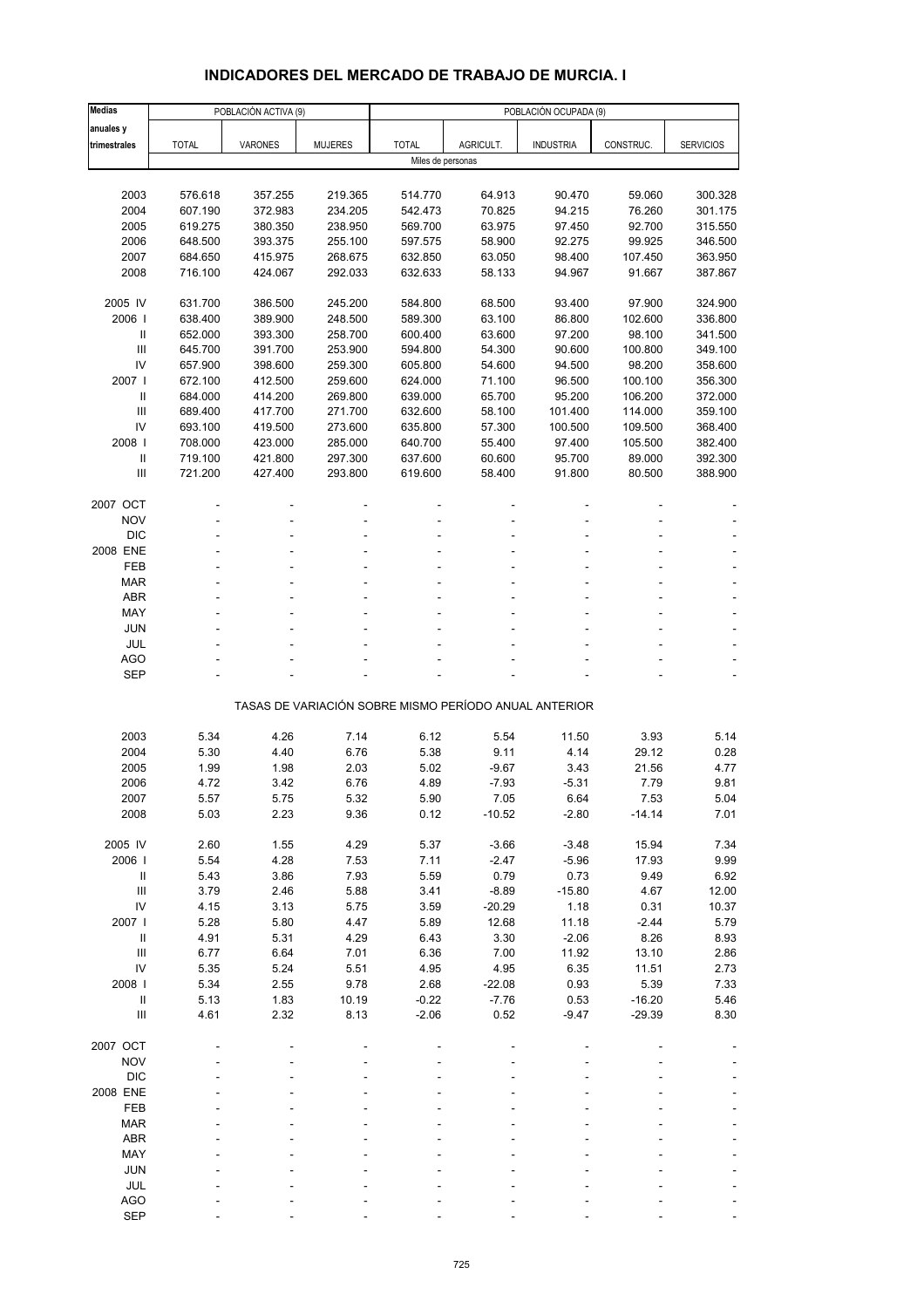## **INDICADORES DEL MERCADO DE TRABAJO DE MURCIA. II**

| <b>Medias</b>          | POBLACIÓN ASALARIADA (9) |           |                                                       |           |                  |  |  |  |  |
|------------------------|--------------------------|-----------|-------------------------------------------------------|-----------|------------------|--|--|--|--|
| anuales y              |                          |           |                                                       |           |                  |  |  |  |  |
| trimestrales           | <b>TOTAL</b>             | AGRICULT. | <b>INDUSTRIA</b>                                      | CONSTRUC. | <b>SERVICIOS</b> |  |  |  |  |
|                        |                          |           | Miles de Personas                                     |           |                  |  |  |  |  |
|                        |                          |           |                                                       |           |                  |  |  |  |  |
| 2003                   | 422.885                  | 50.520    | 77.695                                                | 50.225    | 244.445          |  |  |  |  |
| 2004                   | 451.260                  | 57.108    | 82.650                                                | 65.898    | 245.605          |  |  |  |  |
| 2005                   | 471.550                  | 48.875    | 84.200                                                | 77.600    | 260.875          |  |  |  |  |
| 2006                   | 499.200                  | 46.975    | 80.825                                                | 83.225    | 288.175          |  |  |  |  |
| 2007                   | 524.900                  | 51.625    | 83.625                                                | 90.050    | 299.600          |  |  |  |  |
| 2008                   |                          |           |                                                       | 71.067    |                  |  |  |  |  |
|                        | 520.433                  | 47.400    | 81.867                                                |           | 320.133          |  |  |  |  |
| 2005 IV                | 482.000                  | 55.300    | 80.100                                                | 79.300    | 267.300          |  |  |  |  |
| 2006                   | 488.300                  | 50.100    | 74.500                                                | 83.900    | 279.800          |  |  |  |  |
| Ш                      | 503.100                  | 52.500    | 85.900                                                | 81.800    | 282.900          |  |  |  |  |
| Ш                      | 501.600                  | 42.500    | 81.100                                                | 85.200    | 292.800          |  |  |  |  |
| IV                     | 503.800                  | 42.800    | 81.800                                                | 82.000    | 297.200          |  |  |  |  |
| 2007 l                 | 517.300                  | 57.700    | 82.000                                                | 82.000    | 295.600          |  |  |  |  |
|                        |                          |           |                                                       |           |                  |  |  |  |  |
| Ш                      | 532.900                  | 55.300    | 81.000                                                | 89.500    | 307.200          |  |  |  |  |
| Ш                      | 523.000                  | 46.500    | 85.900                                                | 96.500    | 294.100          |  |  |  |  |
| IV                     | 526.400                  | 47.000    | 85.600                                                | 92.200    | 301.500          |  |  |  |  |
| 2008                   | 526.200                  | 44.700    | 85.900                                                | 83.200    | 312.500          |  |  |  |  |
| Ш                      | 524.500                  | 49.500    | 82.300                                                | 68.900    | 323.800          |  |  |  |  |
| Ш                      | 510.600                  | 48.000    | 77.400                                                | 61.100    | 324.100          |  |  |  |  |
|                        |                          |           |                                                       |           |                  |  |  |  |  |
| 2007 OCT<br><b>NOV</b> |                          | ۰         | $\overline{a}$<br>٠                                   |           |                  |  |  |  |  |
|                        |                          |           |                                                       |           |                  |  |  |  |  |
| <b>DIC</b>             |                          |           |                                                       |           |                  |  |  |  |  |
| 2008 ENE               |                          | ٠         | ٠                                                     |           |                  |  |  |  |  |
| FEB                    |                          |           | ٠                                                     |           |                  |  |  |  |  |
| MAR                    | ä,                       |           | ٠                                                     |           |                  |  |  |  |  |
| <b>ABR</b>             |                          | ٠         | ۰                                                     |           |                  |  |  |  |  |
| MAY                    |                          |           | ٠                                                     |           |                  |  |  |  |  |
| <b>JUN</b>             |                          |           | ٠                                                     |           |                  |  |  |  |  |
| JUL                    |                          |           | ۰                                                     |           |                  |  |  |  |  |
| AGO                    |                          |           |                                                       |           |                  |  |  |  |  |
| <b>SEP</b>             |                          |           | ÷.                                                    |           |                  |  |  |  |  |
|                        |                          |           | TASAS DE VARIACIÓN SOBRE MISMO PERÍODO ANUAL ANTERIOR |           |                  |  |  |  |  |
|                        |                          |           |                                                       |           |                  |  |  |  |  |
| 2003                   | 6.11                     | 4.70      | 10.85                                                 | 7.29      | 4.75             |  |  |  |  |
| 2004                   | 6.71                     | 13.04     | 6.38                                                  | 31.20     | 0.47             |  |  |  |  |
| 2005                   | 4.50                     | $-14.42$  | 1.88                                                  | 17.76     | 6.22             |  |  |  |  |
| 2006                   | 5.86                     | $-3.89$   | $-4.01$                                               | 7.25      | 10.46            |  |  |  |  |
| 2007                   | 5.15                     | 9.90      | 3.46                                                  | 8.20      | 3.96             |  |  |  |  |
| 2008                   | $-0.76$                  | $-10.85$  | $-1.33$                                               | $-20.45$  | 7.08             |  |  |  |  |
|                        |                          |           |                                                       |           |                  |  |  |  |  |
| 2005 IV                | 4.22                     | $-2.56$   | $-5.92$                                               | 8.10      | 8.11             |  |  |  |  |
| 2006                   | 8.20                     | 5.03      | $-4.85$                                               | 12.02     | 11.74            |  |  |  |  |
| Ш                      | 6.18                     | 10.53     | 4.88                                                  | 7.35      | 5.48             |  |  |  |  |
| Ш                      | 4.70                     | $-5.56$   | $-15.96$                                              | 6.50      | 13.66            |  |  |  |  |
| IV                     | 4.52                     | $-22.60$  | 2.12                                                  | 3.40      | 11.19            |  |  |  |  |
| 2007 l                 | 5.94                     | 15.17     | 10.07                                                 | $-2.26$   | 5.65             |  |  |  |  |
| $\sf II$               | 5.92                     | 5.33      | $-5.70$                                               | 9.41      | 8.59             |  |  |  |  |
| $\mathbf{III}$         | 4.27                     | 9.41      | 5.92                                                  | 13.26     | 0.44             |  |  |  |  |
|                        |                          |           |                                                       |           |                  |  |  |  |  |
| IV                     | 4.49                     | 9.81      | 4.65                                                  | 12.44     | 1.45             |  |  |  |  |
| 2008                   | 1.72                     | $-22.53$  | 4.76                                                  | 1.46      | 5.72             |  |  |  |  |
| $\sf II$               | $-1.58$                  | $-10.49$  | 1.60                                                  | $-23.02$  | 5.40             |  |  |  |  |
| Ш                      | $-2.37$                  | 3.23      | $-9.90$                                               | $-36.68$  | 10.20            |  |  |  |  |
| 2007 OCT               |                          |           |                                                       |           |                  |  |  |  |  |
| <b>NOV</b>             |                          |           |                                                       |           |                  |  |  |  |  |
|                        |                          |           |                                                       |           |                  |  |  |  |  |
| <b>DIC</b>             |                          |           |                                                       |           |                  |  |  |  |  |
| 2008 ENE               |                          |           |                                                       |           |                  |  |  |  |  |
| FEB                    |                          |           |                                                       |           |                  |  |  |  |  |
| <b>MAR</b>             |                          |           |                                                       |           |                  |  |  |  |  |
| <b>ABR</b>             |                          |           |                                                       |           |                  |  |  |  |  |
| MAY                    |                          |           |                                                       |           |                  |  |  |  |  |
| <b>JUN</b>             |                          |           |                                                       |           |                  |  |  |  |  |
| JUL                    |                          |           |                                                       |           |                  |  |  |  |  |
| <b>AGO</b>             |                          |           |                                                       |           |                  |  |  |  |  |
| <b>SEP</b>             |                          |           |                                                       |           |                  |  |  |  |  |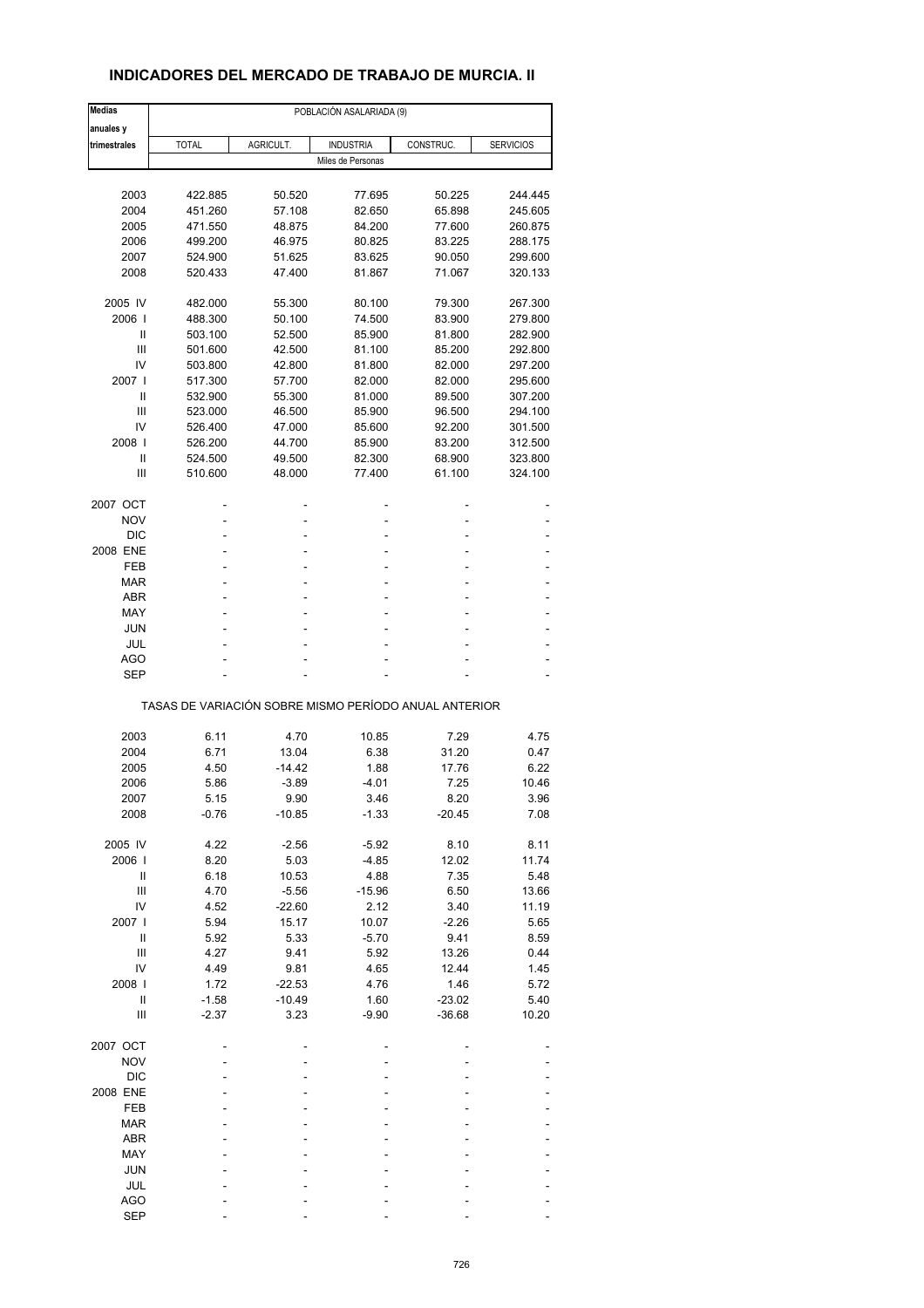# **INDICADORES DEL MERCADO DE TRABAJO DE MURCIA. III**

| <b>Medias</b>                           |              | PARADOS (9)       |                |                                                       | TASA DE ACTIVIDAD (9) |                |              | TASA DE PARO (9) |                |  |
|-----------------------------------------|--------------|-------------------|----------------|-------------------------------------------------------|-----------------------|----------------|--------------|------------------|----------------|--|
| anuales y                               |              |                   |                |                                                       | <b>MENORES</b>        |                |              | <b>MENORES</b>   |                |  |
| trimestrales                            | <b>TOTAL</b> | VARONES           | <b>MUJERES</b> | <b>TOTAL</b>                                          | 20 AÑOS               | <b>MUJERES</b> | <b>TOTAL</b> | 20 AÑOS          | <b>MUJERES</b> |  |
|                                         |              | Miles de personas |                |                                                       |                       | Porcentaje     |              |                  |                |  |
|                                         |              |                   |                |                                                       |                       |                |              |                  |                |  |
|                                         |              |                   |                |                                                       |                       |                |              |                  |                |  |
| 2003                                    | 61.848       | 27.155            | 34.693         | 56.90                                                 | 36.00                 | 42.99          | 10.73        | 29.81            | 15.82          |  |
| 2004                                    | 64.718       | 27.403            | 37.315         | 58.29                                                 | 32.71                 | 44.77          | 10.67        | 27.73            | 15.96          |  |
| 2005                                    | 49.600       | 21.975            | 27.600         | 57.84                                                 | 33.62                 | 44.64          | 8.02         | 23.68            | 11.59          |  |
| 2006                                    | 50.900       | 23.000            | 27.925         | 58.98                                                 | 29.85                 | 46.61          | 7.85         | 29.45            | 10.95          |  |
| 2007                                    | 51.800       | 25.000            | 26.800         | 60.45                                                 | 34.90                 | 47.86          | 7.56         | 28.31            | 9.98           |  |
| 2008                                    | 83.467       | 45.267            | 38.167         | 61.74                                                 | 38.80                 | 50.88          | 11.64        | 30.00            | 13.06          |  |
|                                         |              |                   |                |                                                       |                       |                |              |                  |                |  |
| 2005 IV                                 | 46.900       | 20.900            | 26.000         | 58.38                                                 | 32.04                 | 45.41          | 7.42         | 25.60            | 10.61          |  |
| 2006                                    | 49.100       | 20.400            | 28.700         | 58.61                                                 | 27.86                 | 45.77          | 7.70         | 36.48            | 11.56          |  |
| Ш                                       | 51.600       | 23.800            | 27.800         | 59.50                                                 | 33.04                 | 47.40          | 7.91         | 26.90            | 10.74          |  |
| $\ensuremath{\mathsf{III}}\xspace$      | 50.900       | 23.600            | 27.300         | 58.57                                                 | 31.95                 | 46.29          | 7.89         | 25.90            | 10.74          |  |
| ${\sf IV}$                              | 52.000       | 24.200            | 27.900         | 59.23                                                 | 26.55                 | 46.97          | 7.91         | 28.50            | 10.74          |  |
| 2007 l                                  | 48.100       | 21.000            | 27.100         | 60.01                                                 | 31.96                 | 46.71          | 7.15         | 22.91            | 10.44          |  |
| Ш                                       | 45.000       | 21.400            | 23.600         | 60.59                                                 | 34.69                 | 48.23          | 6.57         | 26.74            | 8.74           |  |
| $\ensuremath{\mathsf{III}}\xspace$      | 56.800       | 28.800            |                | 60.64                                                 | 41.45                 |                | 8.24         | 34.30            |                |  |
|                                         |              |                   | 28.000         |                                                       |                       | 48.25          |              |                  | 10.30          |  |
| IV                                      | 57.300       | 28.800            | 28.500         | 60.56                                                 | 31.49                 | 48.26          | 8.27         | 29.28            | 10.42          |  |
| 2008                                    | 67.300       | 33.400            | 33.900         | 61.44                                                 | 35.46                 | 49.94          | 9.51         | 18.79            | 11.91          |  |
| Ш                                       | 81.500       | 44.400            | 37.000         | 61.98                                                 | 38.74                 | 51.78          | 11.33        | 27.90            | 12.46          |  |
| $\ensuremath{\mathsf{III}}\xspace$      | 101.600      | 58.000            | 43.600         | 61.81                                                 | 42.20                 | 50.91          | 14.09        | 43.32            | 14.82          |  |
|                                         |              |                   |                |                                                       |                       |                |              |                  |                |  |
| 2007 OCT                                |              |                   |                |                                                       |                       |                |              |                  |                |  |
| <b>NOV</b>                              |              |                   |                |                                                       |                       |                |              |                  |                |  |
| DIC                                     |              |                   |                |                                                       |                       |                |              |                  |                |  |
| 2008 ENE                                |              |                   |                |                                                       |                       |                |              |                  |                |  |
| FEB                                     |              |                   |                |                                                       |                       |                |              |                  |                |  |
| <b>MAR</b>                              |              |                   |                |                                                       |                       |                |              |                  |                |  |
| ABR                                     |              |                   |                |                                                       |                       |                |              |                  |                |  |
|                                         |              |                   |                |                                                       |                       |                |              |                  |                |  |
| MAY                                     |              |                   |                |                                                       |                       |                |              |                  |                |  |
| JUN                                     |              |                   |                |                                                       |                       |                |              |                  |                |  |
| JUL                                     |              |                   |                |                                                       |                       |                |              |                  |                |  |
| AGO                                     |              |                   |                |                                                       |                       |                |              |                  |                |  |
| <b>SEP</b>                              |              |                   |                |                                                       |                       |                |              |                  | $\blacksquare$ |  |
|                                         |              |                   |                |                                                       |                       |                |              |                  |                |  |
|                                         |              |                   |                | TASAS DE VARIACIÓN SOBRE MISMO PERÍODO ANUAL ANTERIOR |                       |                |              |                  |                |  |
|                                         |              |                   |                |                                                       |                       |                |              |                  |                |  |
| 2003                                    | $-0.71$      | $-3.05$           | 1.21           |                                                       |                       |                |              |                  |                |  |
| 2004                                    | 4.64         | 0.91              | 7.56           |                                                       |                       |                |              |                  |                |  |
| 2005                                    | $-23.36$     | $-19.81$          | $-26.04$       |                                                       |                       |                |              |                  |                |  |
| 2006                                    | 2.62         | 4.66              | 1.18           |                                                       |                       |                |              |                  |                |  |
| 2007                                    | 1.77         | 8.70              | $-4.03$        |                                                       |                       |                |              |                  |                |  |
| 2008                                    | 67.04        | 90.73             | 45.49          |                                                       |                       |                |              |                  |                |  |
|                                         |              |                   |                |                                                       |                       |                |              |                  |                |  |
| 2005 IV                                 | $-22.77$     | $-14.41$          | $-28.37$       |                                                       |                       |                |              |                  |                |  |
| 2006                                    | $-10.24$     | 0.99              | $-16.81$       |                                                       |                       |                |              |                  |                |  |
|                                         |              |                   |                |                                                       |                       |                |              |                  |                |  |
| Ш<br>$\ensuremath{\mathsf{III}}\xspace$ | 3.61         | 10.19             | $-1.42$        |                                                       |                       |                |              |                  |                |  |
|                                         | 8.30         | $-6.35$           | 25.81          |                                                       |                       |                |              |                  |                |  |
| IV                                      | 10.87        | 15.79             | 7.31           |                                                       |                       |                |              |                  |                |  |
| 2007                                    | $-2.04$      | 2.94              | $-5.57$        |                                                       |                       |                |              |                  |                |  |
| Ш                                       | $-12.79$     | $-10.08$          | $-15.11$       |                                                       |                       |                |              |                  |                |  |
| $\ensuremath{\mathsf{III}}\xspace$      | 11.59        | 22.03             | 2.56           |                                                       |                       |                |              |                  |                |  |
| IV                                      | 10.19        | 19.01             | 2.15           |                                                       |                       |                |              |                  |                |  |
| 2008                                    | 39.92        | 59.05             | 25.09          |                                                       |                       |                |              |                  |                |  |
| Ш                                       | 81.11        | 107.48            | 56.78          |                                                       |                       |                |              |                  |                |  |
| Ш                                       | 78.87        | 101.39            | 55.71          |                                                       |                       |                |              |                  |                |  |
|                                         |              |                   |                |                                                       |                       |                |              |                  |                |  |
| 2007 OCT                                |              |                   |                |                                                       |                       |                |              |                  |                |  |
| <b>NOV</b>                              |              |                   |                |                                                       |                       |                |              |                  |                |  |
| <b>DIC</b>                              |              |                   |                |                                                       |                       |                |              |                  |                |  |
| 2008 ENE                                |              |                   |                |                                                       |                       |                |              |                  |                |  |
| FEB                                     |              |                   |                |                                                       |                       |                |              |                  |                |  |
|                                         |              |                   |                |                                                       |                       |                |              |                  |                |  |
| <b>MAR</b>                              |              |                   |                |                                                       |                       |                |              |                  |                |  |
| ABR                                     |              |                   |                |                                                       |                       |                |              |                  |                |  |
| MAY                                     |              |                   |                |                                                       |                       |                |              |                  |                |  |
| JUN                                     |              |                   |                |                                                       |                       |                |              |                  |                |  |
| JUL                                     |              |                   |                |                                                       |                       |                |              |                  |                |  |
| AGO                                     |              |                   |                |                                                       |                       |                |              |                  |                |  |
| SEP                                     |              |                   |                |                                                       |                       |                |              |                  |                |  |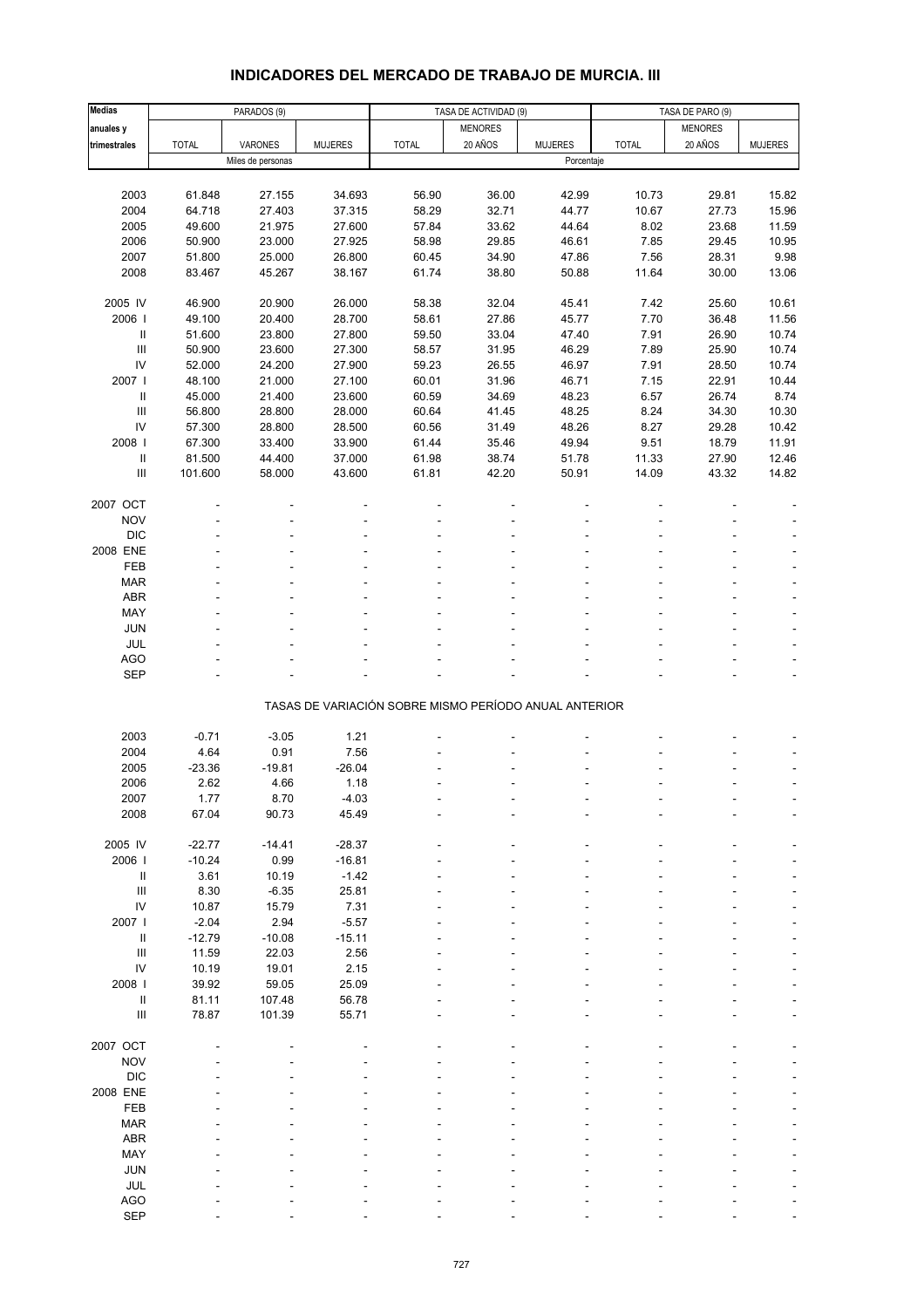| Medias                               |                  |                                                       |                      |                  | PARO REGISTRADO  |                    |  |  |  |  |  |  |
|--------------------------------------|------------------|-------------------------------------------------------|----------------------|------------------|------------------|--------------------|--|--|--|--|--|--|
| anuales y                            |                  |                                                       |                      |                  |                  | SIN EMPLEO         |  |  |  |  |  |  |
| trimestrales                         | <b>TOTAL</b>     | <b>AGRICULTURA</b>                                    | <b>INDUSTRIA</b>     | CONSTRUCCIÓN     | <b>SERVICIOS</b> | ANTERIOR           |  |  |  |  |  |  |
|                                      |                  |                                                       | Personas             |                  |                  |                    |  |  |  |  |  |  |
|                                      |                  |                                                       |                      |                  |                  |                    |  |  |  |  |  |  |
| 2003                                 | 45.732           | 1.813                                                 | 9.661                | 5.408            | 23.717           | 5.134              |  |  |  |  |  |  |
| 2004                                 | 45.187           | 2.126                                                 | 9.094                | 5.353            | 23.503           | 5.112              |  |  |  |  |  |  |
| 2005                                 | 44.244           | 2.392                                                 | 8.580                | 5.639            | 23.950           | 3.684              |  |  |  |  |  |  |
| 2006                                 | 44.355           | 2.617                                                 | 7.779                | 6.508            | 24.216           | 3.235              |  |  |  |  |  |  |
| 2007<br>2008                         | 46.619<br>67.924 | 2.553<br>3.474                                        | 7.386<br>9.453       | 8.103<br>15.252  | 25.366<br>35.229 | 3.211<br>4.517     |  |  |  |  |  |  |
|                                      |                  |                                                       |                      |                  |                  |                    |  |  |  |  |  |  |
| 2006                                 | 46.886           | 2.985                                                 | 8.428                | 6.051            | 25.825           | 3.597              |  |  |  |  |  |  |
| Ш                                    | 42.419           | 2.385                                                 | 7.561                | 5.887            | 23.418           | 3.168              |  |  |  |  |  |  |
| III                                  | 44.414           | 2.625                                                 | 7.648                | 7.275            | 23.800           | 3.066              |  |  |  |  |  |  |
| IV                                   | 43.699           | 2.475                                                 | 7.477                | 6.820            | 23.820           | 3.107              |  |  |  |  |  |  |
| 2007 l                               | 45.463           | 2.487                                                 | 7.576                | 7.098            | 25.130           | 3.172              |  |  |  |  |  |  |
| Ш                                    | 43.644           | 2.339                                                 | 7.154                | 7.054            | 23.980           | 3.117              |  |  |  |  |  |  |
| $\mathbf{III}$<br>IV                 | 47.306           | 2.703                                                 | 7.214                | 9.192            | 25.082           | 3.115              |  |  |  |  |  |  |
| 2008                                 | 50.062<br>58.223 | 2.682<br>3.699                                        | 7.600<br>8.312       | 9.069<br>10.761  | 27.270<br>31.474 | 3.442<br>3.977     |  |  |  |  |  |  |
| $\ensuremath{\mathsf{II}}$           | 62.053           | 2.932                                                 | 8.748                | 13.340           | 32.866           | 4.167              |  |  |  |  |  |  |
| Ш                                    | 73.059           | 3.475                                                 | 9.946                | 18.265           | 36.586           | 4.786              |  |  |  |  |  |  |
| IV                                   | 83.583           | 3.948                                                 | 11.481               | 20.334           | 42.373           | 5.449              |  |  |  |  |  |  |
|                                      |                  |                                                       |                      |                  |                  |                    |  |  |  |  |  |  |
| 2007 DIC                             | 51.623           | 2.746                                                 | 7.758                | 9.791            | 27.895           | 3.433              |  |  |  |  |  |  |
| 2008 ENE                             | 56.594           | 3.581                                                 | 8.292                | 10.173           | 30.750           | 3.798              |  |  |  |  |  |  |
| FEB                                  | 60.261           | 4.700                                                 | 8.449                | 10.782           | 32.252           | 4.078              |  |  |  |  |  |  |
| <b>MAR</b>                           | 57.813           | 2.816                                                 | 8.196                | 11.327           | 31.419           | 4.055              |  |  |  |  |  |  |
| <b>ABR</b>                           | 59.923           | 2.849                                                 | 8.491                | 12.090           | 32.344           | 4.149              |  |  |  |  |  |  |
| MAY                                  | 61.724           | 2.867                                                 | 8.767                | 13.250           | 32.717           | 4.123              |  |  |  |  |  |  |
| <b>JUN</b>                           | 64.512           | 3.081                                                 | 8.985                | 14.681           | 33.537           | 4.228              |  |  |  |  |  |  |
| JUL                                  | 68.632           | 3.365                                                 | 9.463                | 16.432           | 34.937           | 4.435              |  |  |  |  |  |  |
| <b>AGO</b>                           | 74.199           | 3.463                                                 | 10.066               | 19.335           | 36.549           | 4.786              |  |  |  |  |  |  |
| <b>SEP</b>                           | 76.345           | 3.598                                                 | 10.310               | 19.029           | 38.271           | 5.137              |  |  |  |  |  |  |
| OCT<br><b>NOV</b>                    | 80.977<br>86.189 | 3.737<br>4.158                                        | 11.032<br>11.929     | 19.637<br>21.031 | 41.197<br>43.548 | 5.374<br>5.523     |  |  |  |  |  |  |
|                                      |                  | TASAS DE VARIACIÓN SOBRE MISMO PERÍODO ANUAL ANTERIOR |                      |                  |                  |                    |  |  |  |  |  |  |
|                                      |                  |                                                       |                      |                  |                  |                    |  |  |  |  |  |  |
| 2003<br>2004                         | 1.28<br>$-1.19$  | $-4.83$<br>17.28                                      | 0.43                 | 3.68             | 1.60             | 1.24<br>$-0.43$    |  |  |  |  |  |  |
| 2005                                 | $-2.09$          | 12.50                                                 | $-5.86$<br>$-5.66$   | $-1.02$<br>5.35  | $-0.90$<br>1.90  | $-27.93$           |  |  |  |  |  |  |
| 2006                                 | 0.25             | 9.44                                                  | $-9.34$              | 15.41            | 1.11             | $-12.19$           |  |  |  |  |  |  |
| 2007                                 | 5.11             | $-2.47$                                               | $-5.05$              | 24.51            | 4.75             | $-0.72$            |  |  |  |  |  |  |
| 2008                                 | 47.14            | 37.03                                                 | 28.58                | 91.85            | 40.16            | 41.54              |  |  |  |  |  |  |
|                                      |                  |                                                       |                      |                  |                  |                    |  |  |  |  |  |  |
| 2006  <br>$\ensuremath{\mathsf{II}}$ | $-0.03$          | 30.22                                                 | $-10.88$             | 6.56             | 2.67             | $-16.69$           |  |  |  |  |  |  |
| $\ensuremath{\mathsf{III}}\xspace$   | 0.47             | 15.22                                                 | $-8.47$              | 13.50            | 1.98             | $-15.26$           |  |  |  |  |  |  |
| IV                                   | 2.12<br>$-1.50$  | 0.92<br>$-4.93$                                       | $-6.39$              | 21.60<br>19.46   | 1.84<br>$-2.02$  | $-8.97$<br>$-6.15$ |  |  |  |  |  |  |
| 2007                                 | $-3.04$          | $-16.67$                                              | $-11.30$<br>$-10.12$ | 17.30            | $-2.69$          | $-11.82$           |  |  |  |  |  |  |
| $\ensuremath{\mathsf{II}}$           | 2.89             | $-1.93$                                               | $-5.38$              | 19.82            | 2.40             | $-1.62$            |  |  |  |  |  |  |
| $\ensuremath{\mathsf{III}}\xspace$   | 6.51             | 2.97                                                  | -5.68                | 26.36            | 5.38             | 1.61               |  |  |  |  |  |  |
| IV                                   | 14.56            | 8.38                                                  | 1.64                 | 32.98            | 14.48            | 10.76              |  |  |  |  |  |  |
| 2008                                 | 28.07            | 48.71                                                 | 9.72                 | 51.60            | 25.24            | 25.39              |  |  |  |  |  |  |
| Ш                                    | 42.18            | 25.37                                                 | 22.28                | 89.12            | 37.05            | 33.68              |  |  |  |  |  |  |
| $\ensuremath{\mathsf{III}}\xspace$   | 54.44            | 28.59                                                 | 37.88                | 98.70            | 45.87            | 53.63              |  |  |  |  |  |  |
| IV                                   | 69.60            | 48.93                                                 | 52.66                | 133.52           | 57.18            | 58.11              |  |  |  |  |  |  |
| 2007 DIC                             | 18.43            | 14.75                                                 | 3.33                 | 35.05            | 18.69            | 16.85              |  |  |  |  |  |  |
| 2008 ENE                             | 24.95            | 39.56                                                 | 8.11                 | 42.20            | 23.72            | 24.48              |  |  |  |  |  |  |
| FEB                                  | 31.05            | 87.10                                                 | 10.44                | 51.48            | 26.42            | 27.84              |  |  |  |  |  |  |
| <b>MAR</b>                           | 28.15            | 18.12                                                 | 10.65                | 61.31            | 25.55            | 23.85              |  |  |  |  |  |  |
| ABR                                  | 34.75            | 23.60                                                 | 18.28                | 72.32            | 30.96            | 26.76              |  |  |  |  |  |  |
| MAY                                  | 43.61            | 24.27                                                 | 22.96                | 92.03            | 38.61            | 35.63              |  |  |  |  |  |  |
| <b>JUN</b>                           | 48.37            | 28.11                                                 | 25.61                | 102.61           | 41.87            | 39.17              |  |  |  |  |  |  |
| JUL                                  | 51.88            | 26.84                                                 | 34.21                | 96.98            | 45.07            | 44.98              |  |  |  |  |  |  |
| AGO                                  | 51.67            | 27.79                                                 | 36.67                | 90.93            | 42.82            | 52.96              |  |  |  |  |  |  |
| <b>SEP</b>                           | 59.69            | 31.07                                                 | 42.70                | 108.93           | 49.67            | 62.67              |  |  |  |  |  |  |
| ОСТ                                  | 66.38            | 45.92                                                 | 48.34                | 126.10           | 54.68            | 60.32              |  |  |  |  |  |  |
| <b>NOV</b>                           | 72.74            | 51.75                                                 | 56.88                | 140.90           | 59.63            | 56.02              |  |  |  |  |  |  |

## **INDICADORES DEL MERCADO DE TRABAJO DE MURCIA. IV**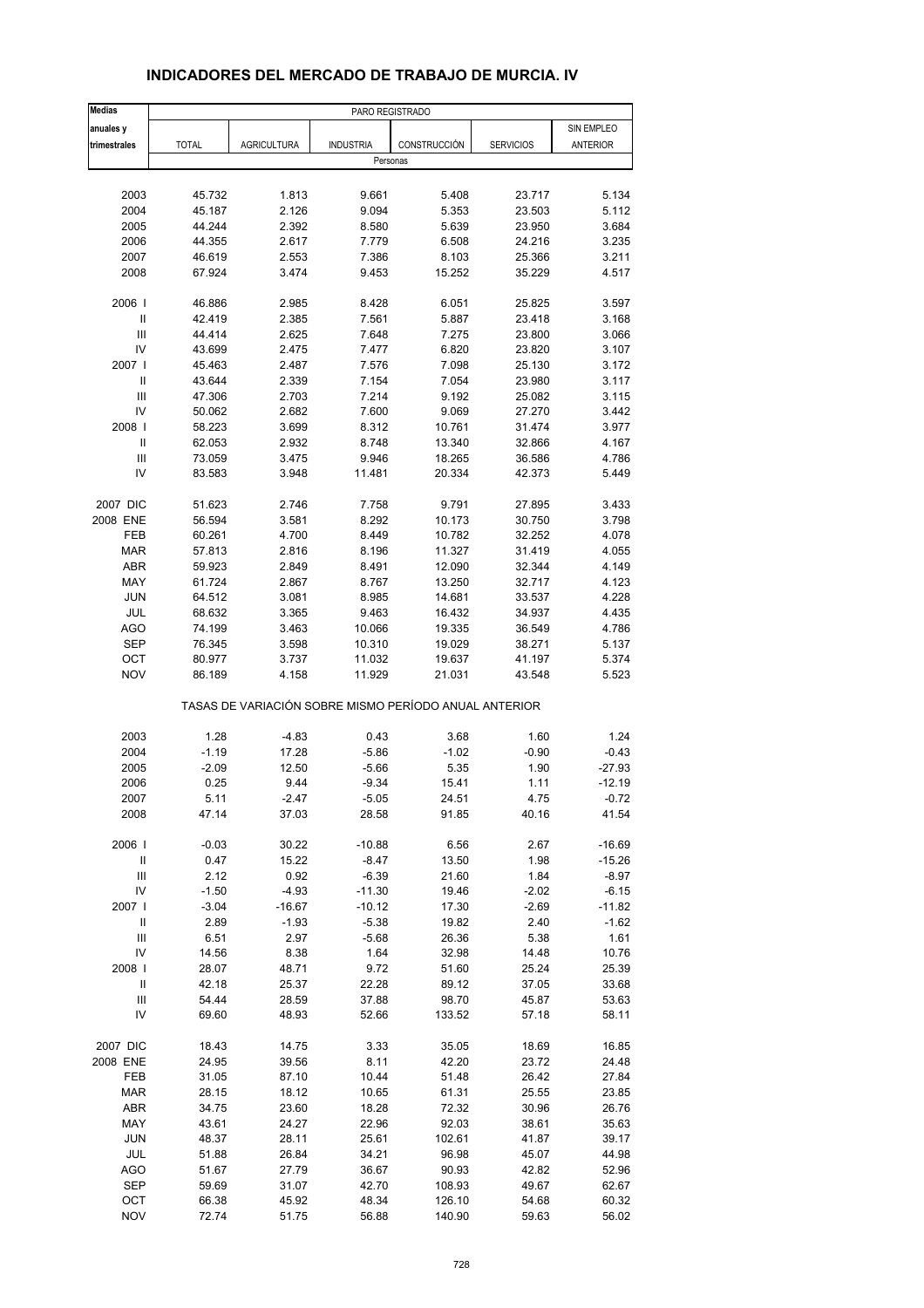## **INDICADORES DEL MERCADO DE TRABAJO DE MURCIA. V**

| <b>Medias</b>     |                                                       |                    | AFILIADOS A LA SEGURIDAD SOCIAL EN ALTA LABORAL |                  |                    |
|-------------------|-------------------------------------------------------|--------------------|-------------------------------------------------|------------------|--------------------|
| anuales y         |                                                       |                    | <b>TOTAL</b>                                    |                  |                    |
| trimestrales      | <b>TOTAL</b>                                          | <b>AGRICULTURA</b> | <b>INDUSTRIA</b>                                | CONSTRUCCIÓN     | <b>SERVICIOS</b>   |
|                   |                                                       |                    | Personas                                        |                  |                    |
|                   |                                                       |                    |                                                 |                  |                    |
| 2003              | 487.236                                               | 79.272             | 78.517                                          | 63.564           | 265.441            |
| 2004              | 503.852                                               | 72.238             | 78.971                                          | 70.562           | 281.616            |
| 2005              | 537.953                                               | 73.189             | 80.111                                          | 80.874           | 303.443            |
| 2006              | 573.180                                               | 74.896             | 81.249                                          | 90.102           | 326.872            |
| 2007              | 588.095                                               | 69.573             | 82.713                                          | 91.199           | 344.577            |
| 2008              | 578.659                                               | 71.866             | 79.175                                          | 79.350           | 348.240            |
| 2006              | 563.378                                               | 77.140             | 80.286                                          | 88.667           | 317.146            |
| Ш                 | 575.328                                               | 76.854             | 82.001                                          | 91.056           | 325.382            |
| Ш                 | 572.665                                               | 72.709             | 81.393                                          | 89.420           | 329.109            |
| IV                | 581.350                                               | 72.881             | 81.315                                          | 91.266           | 335.853            |
| 2007 l            | 582.606                                               | 71.154             | 81.878                                          | 92.167           | 337.373            |
| Ш                 | 592.516                                               | 70.651             | 83.666                                          | 92.848           | 345.318            |
| Ш                 | 586.543                                               | 67.467             | 82.997                                          | 89.469           | 346.577            |
| IV                | 590.714                                               | 69.020             | 82.313                                          | 90.311           | 349.039            |
| 2008              | 587.128                                               | 69.714             | 81.048                                          | 88.839           | 347.496            |
| Ш                 | 587.395                                               | 71.834             | 80.632                                          | 83.654           | 351.243            |
| Ш                 | 572.212                                               | 71.898             | 78.099                                          | 73.281           | 348.902            |
| IV                | 562.520                                               | 75.094             | 75.795                                          | 67.762           | 343.855            |
|                   |                                                       |                    |                                                 |                  |                    |
| 2007 DIC          | 588.718                                               | 69.287             | 81.220                                          | 87.741           | 350.439            |
| 2008 ENE          | 585.754                                               | 69.289             | 80.769                                          | 89.853           | 345.812            |
| FEB<br><b>MAR</b> | 587.205<br>588.424                                    | 69.413<br>70.440   | 80.652<br>81.722                                | 89.245<br>87.419 | 347.864<br>348.812 |
| ABR               | 588.568                                               | 71.149             | 81.098                                          | 86.117           | 350.173            |
| MAY               | 590.463                                               | 72.195             | 80.741                                          | 84.043           | 353.453            |
| <b>JUN</b>        | 583.155                                               | 72.159             | 80.058                                          | 80.803           | 350.104            |
| JUL               | 580.161                                               | 71.910             | 78.637                                          | 76.905           | 352.678            |
| AGO               | 571.495                                               | 71.301             | 77.951                                          | 71.591           | 350.621            |
| <b>SEP</b>        | 564.980                                               | 72.484             | 77.709                                          | 71.348           | 343.408            |
| ОСТ               | 563.411                                               | 75.188             | 76.402                                          | 68.742           | 343.050            |
| <b>NOV</b>        | 561.629                                               | 75.000             | 75.187                                          | 66.782           | 344.660            |
|                   | TASAS DE VARIACIÓN SOBRE MISMO PERÍODO ANUAL ANTERIOR |                    |                                                 |                  |                    |
| 2003              | 6.25                                                  | 10.27              | 1.45                                            | 9.49             | 5.84               |
| 2004              | 3.41                                                  | $-8.87$            | 0.58                                            | 11.01            | 6.09               |
| 2005              | 6.77                                                  | 1.32               | 1.44                                            | 14.61            | 7.75               |
| 2006              | 6.55                                                  | 2.33               | 1.42                                            | 11.41            | 7.72               |
| 2007              | 2.60                                                  | -7.11              | 1.80                                            | 1.22             | 5.42               |
| 2008              | $-1.60$                                               | 3.26               | $-4.43$                                         | $-13.29$         | 1.22               |
|                   |                                                       |                    |                                                 |                  |                    |
| 2006              | 10.07                                                 | 13.84              | 2.64                                            | 17.36            | 9.40               |
| Ш                 | 7.70                                                  | 6.13               | 2.00                                            | 13.79            | 8.11               |
| $\mathbf{III}$    | 4.97                                                  | $-3.07$            | 0.36                                            | 9.26             | 7.10               |
| IV                | 3.77                                                  | $-6.04$            | 0.73                                            | 6.02             | 6.42               |
| 2007              | 3.41                                                  | $-7.76$            | 1.98                                            | 3.95             | 6.38               |
| $\mathsf{I}$<br>Ш | 2.99<br>2.42                                          | $-8.07$<br>$-7.21$ | 2.03<br>1.97                                    | 1.97<br>0.05     | 6.13<br>5.31       |
| IV                | 1.61                                                  | $-5.30$            | 1.23                                            | $-1.05$          | 3.93               |
| 2008              | 0.78                                                  | $-2.02$            | $-1.01$                                         | $-3.61$          | 3.00               |
| Ш                 | $-0.86$                                               | 1.67               | $-3.63$                                         | $-9.90$          | 1.72               |
| Ш                 | $-2.44$                                               | 6.57               | $-5.90$                                         | $-18.09$         | 0.67               |
| IV                | $-4.93$                                               | 9.01               | $-8.53$                                         | $-26.02$         | $-1.29$            |
|                   |                                                       |                    |                                                 |                  |                    |
| 2007 DIC          | 1.47                                                  | $-4.06$            | 0.45                                            | $-1.86$          | 3.78               |
| 2008 ENE          | 1.32                                                  | $-2.44$            | $-0.11$                                         | $-1.35$          | 3.19               |
| FEB               | 1.03                                                  | $-2.21$            | $-1.10$                                         | $-3.51$          | 3.48               |
| <b>MAR</b>        | $-0.01$                                               | $-1.42$            | $-1.80$                                         | $-5.93$          | 2.34               |
| ABR               | $-0.27$                                               | $-0.11$            | $-3.19$                                         | $-6.69$          | 2.14               |
| MAY               | $-0.34$                                               | 2.11               | $-3.28$                                         | $-9.72$          | 2.40               |
| <b>JUN</b>        | $-1.98$                                               | 3.05               | $-4.41$                                         | $-13.27$         | 0.62               |
| JUL               | $-2.40$                                               | 5.02               | $-6.00$                                         | $-15.52$         | 0.42               |
| AGO               | $-0.82$                                               | 6.63               | $-4.88$                                         | $-17.46$         | 2.92               |
| <b>SEP</b>        | $-4.07$                                               | 8.09               | $-6.81$                                         | $-21.28$         | $-1.28$            |
| OCT               | $-4.40$                                               | 9.65               | $-7.89$                                         | $-24.72$         | $-0.99$            |
| <b>NOV</b>        | $-5.46$                                               | 8.38               | $-9.17$                                         | $-27.31$         | $-1.59$            |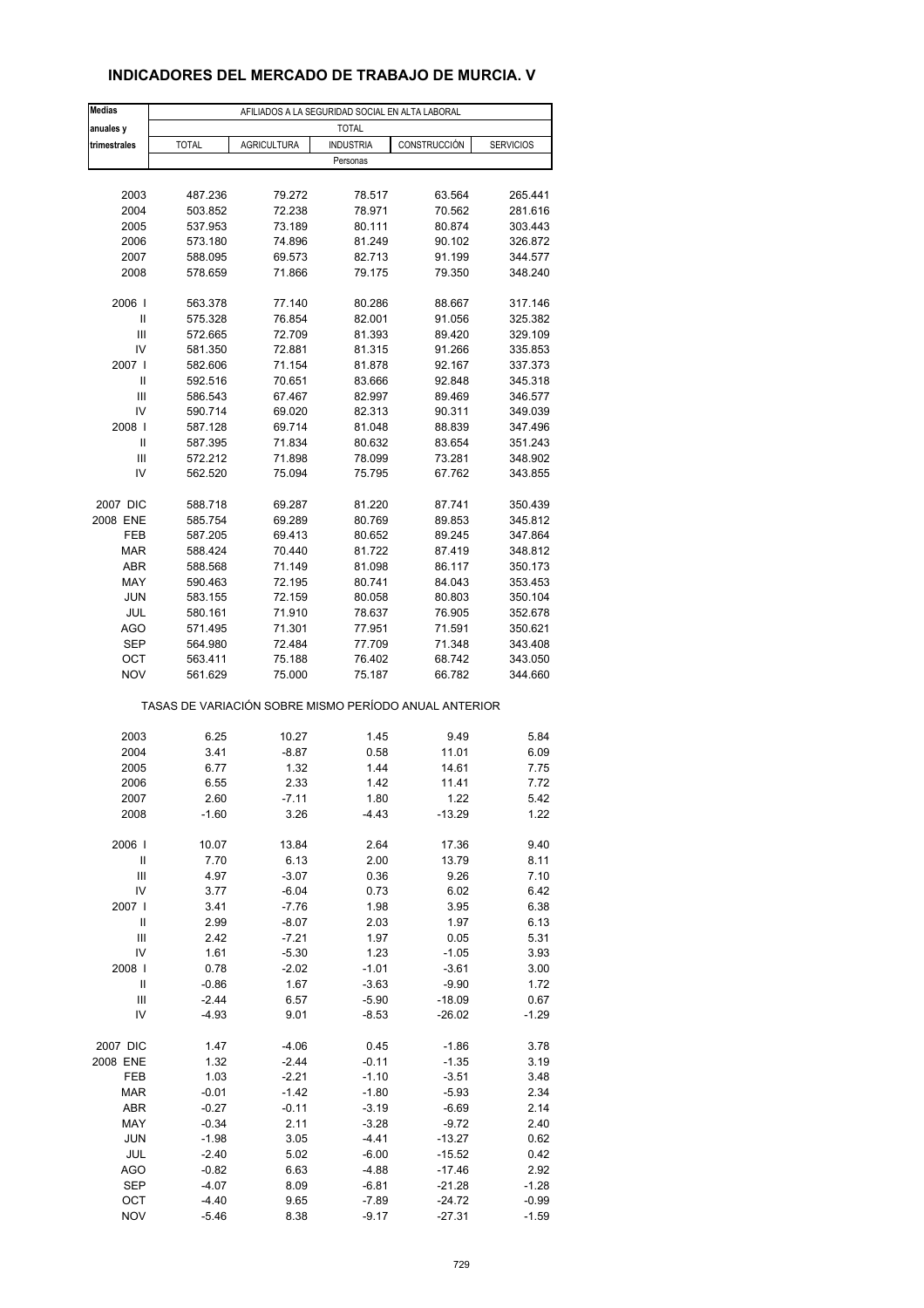## **INDICADORES DEL MERCADO DE TRABAJO DE MURCIA. VI**

| <b>Medias</b>     |                                                       |                    | AFILIADOS A LA SEGURIDAD SOCIAL EN ALTA LABORAL |                    |                    |
|-------------------|-------------------------------------------------------|--------------------|-------------------------------------------------|--------------------|--------------------|
| anuales y         |                                                       |                    | <b>CUENTA AJENA</b>                             |                    |                    |
| trimestrales      | <b>TOTAL</b>                                          | <b>AGRICULTURA</b> | <b>INDUSTRIA</b>                                | CONSTRUCCIÓN       | <b>SERVICIOS</b>   |
|                   |                                                       |                    | Personas                                        |                    |                    |
|                   |                                                       |                    |                                                 |                    |                    |
| 2003              | 399.484                                               | 68.998             | 70.269                                          | 50.811             | 209.112            |
| 2004              | 411.282                                               | 61.861             | 70.605                                          | 56.503             | 221.976            |
| 2005              | 439.161                                               | 62.849             | 71.659                                          | 65.190             | 239.246            |
| 2006              | 468.509                                               | 64.640             | 72.698                                          | 72.811             | 258.341            |
| 2007              | 479.972                                               | 59.542             | 73.990                                          | 72.397             | 274.044            |
| 2008              | 470.267                                               | 62.048             | 70.461                                          | 61.087             | 276.670            |
| 2006              | 460.328                                               | 66.789             | 71.786                                          | 72.025             | 249.649            |
| Ш                 | 470.513                                               | 66.544             | 73.446                                          | 73.853             | 256.670            |
| Ш                 | 467.637                                               | 62.495             | 72.826                                          | 71.953             | 260.363            |
| IV                | 475.560                                               | 62.730             | 72.734                                          | 73.413             | 266.683            |
| 2007 l            | 475.971                                               | 61.085             | 73.215                                          | 73.883             | 267.787            |
| Ш                 | 484.321                                               | 60.604             | 74.946                                          | 74.062             | 274.710            |
| Ш                 | 478.027                                               | 57.473             | 74.260                                          | 70.483             | 275.811            |
| IV                | 481.570                                               | 59.004             | 73.537                                          | 71.161             | 277.867            |
| 2008              | 477.911                                               | 59.778             | 72.266                                          | 69.837             | 276.030            |
| Ш                 | 477.999                                               | 61.981             | 71.871                                          | 64.974             | 279.173            |
| Ш                 | 464.310                                               | 62.147             | 69.426                                          | 55.391             | 277.345            |
| IV                | 456.138                                               | 65.407             | 67.191                                          | 50.678             | 272.863            |
|                   |                                                       |                    |                                                 |                    |                    |
| 2007 DIC          | 479.311                                               | 59.278             | 72.425                                          | 68.602             | 279.006            |
| 2008 ENE          | 476.832                                               | 59.345             | 71.992                                          | 70.833             | 274.662            |
| FEB<br><b>MAR</b> | 477.997                                               | 59.477             | 71.862                                          | 70.223             | 276.435            |
| ABR               | 478.904<br>479.110                                    | 60.512<br>61.278   | 72.945<br>72.326                                | 68.454<br>67.294   | 276.993<br>278.212 |
| MAY               | 480.971                                               | 62.340             | 71.971                                          | 65.337             | 281.323            |
| <b>JUN</b>        | 473.915                                               | 62.325             | 71.315                                          | 62.290             | 277.985            |
| JUL               | 471.637                                               | 62.130             | 69.934                                          | 58.730             | 280.843            |
| AGO               | 463.614                                               | 61.538             | 69.282                                          | 53.715             | 279.079            |
| <b>SEP</b>        | 457.678                                               | 62.772             | 69.063                                          | 53.729             | 272.114            |
| ОСТ               | 456.790                                               | 65.487             | 67.773                                          | 51.511             | 272.019            |
| <b>NOV</b>        | 455.486                                               | 65.326             | 66.608                                          | 49.845             | 273.707            |
|                   | TASAS DE VARIACIÓN SOBRE MISMO PERÍODO ANUAL ANTERIOR |                    |                                                 |                    |                    |
| 2003              | 6.61                                                  | 11.74              | 1.57                                            | 9.48               | 6.09               |
| 2004              | 2.95                                                  | $-10.34$           | 0.48                                            | 11.20              | 6.15               |
| 2005              | 6.78                                                  | 1.60               | 1.49                                            | 15.37              | 7.78               |
| 2006              | 6.68                                                  | 2.85               | 1.45                                            | 11.69              | 7.98               |
| 2007              | 2.45                                                  | -7.89              | 1.78                                            | $-0.57$            | 6.08               |
| 2008              | $-2.03$                                               | 4.17               | $-4.95$                                         | $-16.02$           | 1.12               |
|                   |                                                       |                    |                                                 |                    |                    |
| 2006              | 10.51                                                 | 16.31              | 2.87                                            | 18.90              | 9.26               |
| Ш                 | 7.91                                                  | 7.28               | 2.11                                            | 14.65              | 8.11               |
| $\mathbf{III}$    | 4.96                                                  | $-3.37$            | 0.25                                            | 9.15               | 7.54               |
| IV                | 3.72                                                  | $-6.74$            | 0.63                                            | 5.10               | 7.11               |
| 2007              | 3.40                                                  | $-8.54$            | 1.99                                            | 2.58               | 7.27               |
| $\mathsf{I}$      | 2.93                                                  | $-8.93$            | 2.04                                            | 0.28               | 7.03               |
| Ш<br>IV           | 2.22<br>1.26                                          | $-8.04$<br>$-5.94$ | 1.97<br>1.10                                    | $-2.04$<br>$-3.07$ | 5.93<br>4.19       |
| 2008              | 0.41                                                  | $-2.14$            | $-1.30$                                         | $-5.48$            | 3.08               |
| Ш                 | $-1.31$                                               | 2.27               | $-4.10$                                         | $-12.27$           | 1.62               |
| Ш                 | $-2.87$                                               | 8.13               | $-6.51$                                         | $-21.41$           | 0.56               |
| IV                | -5.50                                                 | 11.11              | $-9.32$                                         | $-30.04$           | $-1.60$            |
|                   |                                                       |                    |                                                 |                    |                    |
| 2007 DIC          | 1.09                                                  | $-4.53$            | 0.23                                            | $-4.02$            | 3.99               |
| 2008 ENE          | 1.02                                                  | $-2.63$            | $-0.33$                                         | $-2.96$            | 3.32               |
| FEB               | 0.71                                                  | $-2.37$            | $-1.41$                                         | $-5.38$            | 3.69               |
| <b>MAR</b>        | $-0.49$                                               | $-1.43$            | $-2.13$                                         | $-8.05$            | 2.24               |
| ABR               | $-0.69$                                               | 0.16               | $-3.66$                                         | $-8.66$            | 2.10               |
| MAY               | $-0.67$                                               | 2.79               | $-3.74$                                         | $-12.04$           | 2.48               |
| <b>JUN</b>        | $-2.55$                                               | 3.90               | $-4.91$                                         | $-16.08$           | 0.32               |
| JUL               | $-2.92$                                               | 6.27               | $-6.64$                                         | $-18.53$           | 0.16               |
| AGO               | $-0.92$                                               | 8.17               | $-5.40$                                         | $-20.78$           | 3.37               |
| <b>SEP</b>        | $-4.72$                                               | 9.99               | $-7.47$                                         | -24.91             | $-1.79$            |
| OCT               | $-4.93$                                               | 11.84              | $-8.66$                                         | $-28.63$           | $-1.28$            |
| <b>NOV</b>        | $-6.07$                                               | 10.39              | $-9.98$                                         | $-31.44$           | $-1.91$            |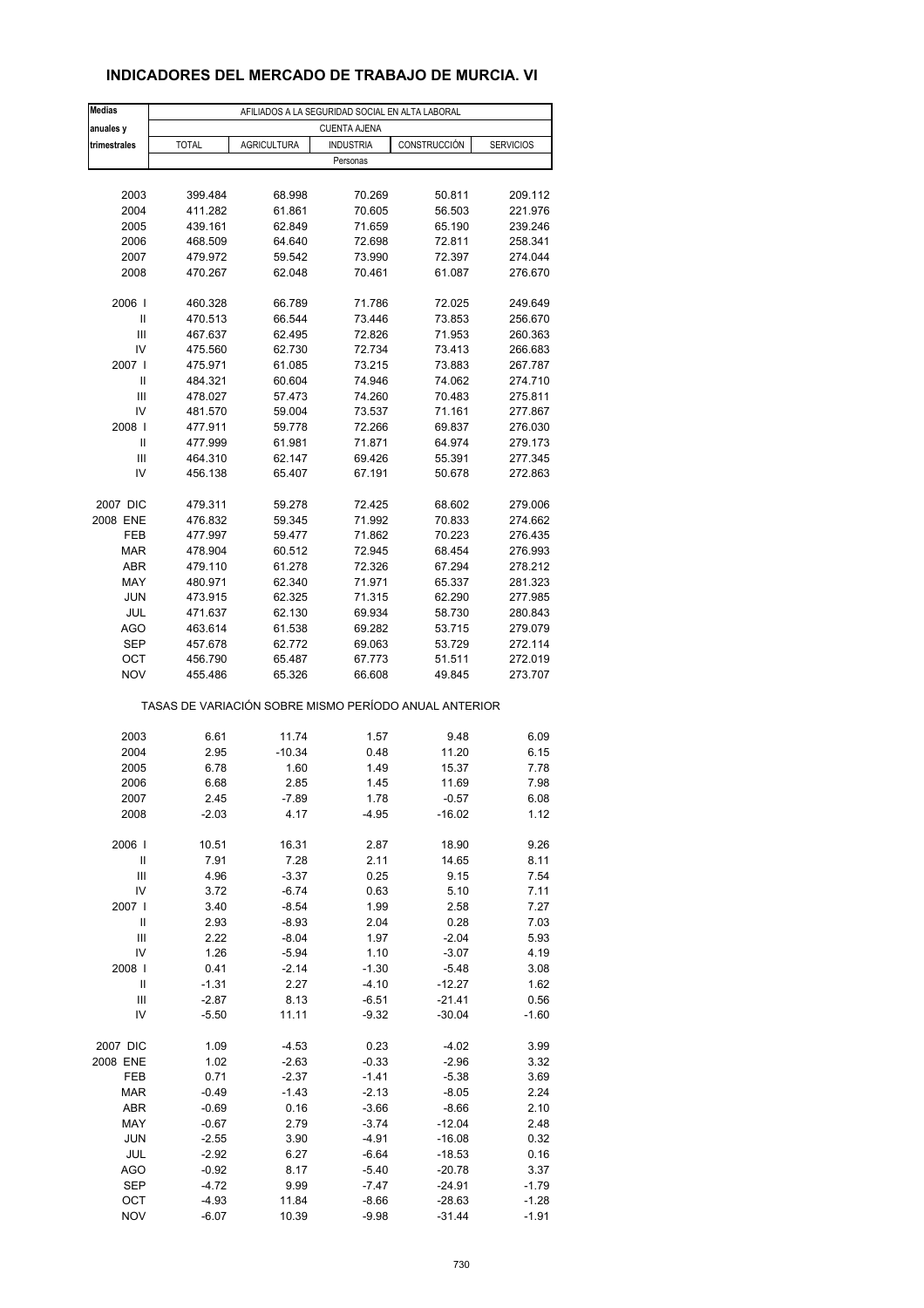## **INDICADORES DEL MERCADO DE TRABAJO DE MURCIA. VII**

| <b>Medias</b>  |              | AFILIADOS A LA SEGURIDAD SOCIAL EN ALTA LABORAL |                      |                                                       |                  |
|----------------|--------------|-------------------------------------------------|----------------------|-------------------------------------------------------|------------------|
| anuales y      |              |                                                 | <b>CUENTA PROPIA</b> |                                                       |                  |
| trimestrales   | <b>TOTAL</b> | <b>AGRICULTURA</b>                              | <b>INDUSTRIA</b>     | CONSTRUCCIÓN                                          | <b>SERVICIOS</b> |
|                |              |                                                 | Personas             |                                                       |                  |
|                |              |                                                 |                      |                                                       |                  |
| 2003           | 87.751       | 10.274                                          | 8.248                | 12.753                                                | 56.330           |
| 2004           | 92.570       | 10.377                                          | 8.366                | 14.059                                                | 59.640           |
| 2005           | 98.792       | 10.340                                          | 8.452                | 15.684                                                | 64.197           |
| 2006           | 104.671      | 10.256                                          | 8.551                | 17.291                                                | 68.531           |
| 2007           | 108.123      | 10.031                                          | 8.724                | 18.802                                                | 70.533           |
| 2008           | 108.392      | 9.818                                           | 8.714                | 18.262                                                | 71.569           |
| 2006           | 103.050      | 10.351                                          | 8.500                | 16.642                                                | 67.497           |
| Ш              | 104.815      | 10.310                                          | 8.555                | 17.203                                                | 68.712           |
| Ш              | 105.028      | 10.214                                          | 8.567                | 17.467                                                | 68.745           |
| IV             | 105.790      | 10.150                                          | 8.582                | 17.853                                                | 69.170           |
| 2007 l         | 106.635      | 10.069                                          | 8.663                | 18.284                                                | 69.586           |
| Ш              | 108.195      | 10.047                                          | 8.720                | 18.786                                                | 70.608           |
| Ш              | 108.516      | 9.994                                           | 8.736                | 18.986                                                | 70.766           |
| IV             | 109.144      | 10.015                                          | 8.775                | 19.150                                                | 71.173           |
| 2008           | 109.217      | 9.936                                           | 8.781                | 19.002                                                | 71.466           |
| Ш              | 109.397      | 9.853                                           | 8.762                | 18.681                                                | 72.070           |
| Ш              | 107.902      | 9.752                                           | 8.673                | 17.890                                                | 71.557           |
| IV             | 106.382      | 9.688                                           | 8.604                | 17.084                                                | 70.992           |
| 2007 DIC       | 109.407      | 10.009                                          | 8.795                | 19.139                                                | 71.433           |
| 2008 ENE       | 108.922      | 9.944                                           | 8.777                | 19.020                                                | 71.150           |
| FEB            | 109.208      | 9.936                                           |                      | 19.022                                                | 71.429           |
|                |              |                                                 | 8.790                |                                                       |                  |
| MAR            | 109.520      | 9.928                                           | 8.777                | 18.965                                                | 71.819           |
| <b>ABR</b>     | 109.458      | 9.871                                           | 8.772                | 18.823                                                | 71.961           |
| MAY            | 109.492      | 9.855                                           | 8.770                | 18.706                                                | 72.130           |
| <b>JUN</b>     | 109.240      | 9.834                                           | 8.743                | 18.513                                                | 72.119           |
| <b>JUL</b>     | 108.524      | 9.780                                           | 8.703                | 18.175                                                | 71.835           |
| AGO            | 107.881      | 9.763                                           | 8.669                | 17.876                                                | 71.542           |
| <b>SEP</b>     | 107.302      | 9.712                                           | 8.646                | 17.619                                                | 71.294           |
| OCT            | 106.621      | 9.701                                           | 8.629                | 17.231                                                | 71.031           |
| <b>NOV</b>     | 106.143      | 9.674                                           | 8.579                | 16.937                                                | 70.953           |
|                |              |                                                 |                      | TASAS DE VARIACIÓN SOBRE MISMO PERÍODO ANUAL ANTERIOR |                  |
| 2003           | 4.67         | 1.33                                            | 0.48                 | 9.57                                                  | 4.92             |
| 2004           | 5.49         | 1.00                                            | 1.43                 | 10.25                                                 | 5.88             |
| 2005           | 6.72         | $-0.36$                                         | 1.03                 | 11.56                                                 | 7.64             |
|                |              |                                                 |                      |                                                       |                  |
| 2006           | 5.95         | $-0.81$                                         | 1.17                 | 10.25                                                 | 6.75             |
| 2007<br>2008   | 3.30<br>0.36 | -2.19<br>$-2.15$                                | 2.02<br>$-0.03$      | 8.73<br>$-2.71$                                       | 2.92<br>1.59     |
|                |              |                                                 |                      |                                                       |                  |
| 2006           | 8.14         | 0.12                                            | 0.79                 | 11.14                                                 | 9.88             |
| Ш              | 6.78         | $-0.74$                                         | 1.04                 | 10.22                                                 | 8.08             |
| Ш              | 5.01         | $-1.20$                                         | 1.32                 | 9.71                                                  | 5.47             |
| IV             | 4.02         | $-1.42$                                         | 1.52                 | 9.98                                                  | 3.86             |
| 2007 l         | 3.48         | $-2.72$                                         | 1.91                 | 9.86                                                  | 3.09             |
| Ш              | 3.23         | $-2.55$                                         | 1.93                 | 9.20                                                  | 2.76             |
| $\mathsf{III}$ | 3.32         | $-2.15$                                         | 1.98                 | 8.70                                                  | 2.94             |
| IV             | 3.17         | $-1.33$                                         | 2.26                 | 7.26                                                  | 2.89             |
| 2008           | 2.42         | $-1.32$                                         | 1.37                 | 3.93                                                  | 2.70             |
| Ш              | 1.11         | $-1.93$                                         | 0.48                 | $-0.56$                                               | 2.07             |
| Ш              | $-0.57$      | $-2.43$                                         | $-0.73$              | $-5.77$                                               | 1.12             |
| IV             | $-2.41$      | $-3.30$                                         | $-1.84$              | $-10.81$                                              | $-0.07$          |
|                |              |                                                 |                      |                                                       |                  |
| 2007 DIC       | 3.17         | $-1.17$                                         | 2.27                 | 6.74                                                  | 3.00             |
| 2008 ENE       | 2.66         | $-1.33$                                         | 1.67                 | 5.16                                                  | 2.72             |
| FEB            | 2.44         | $-1.26$                                         | 1.47                 | 4.04                                                  | 2.69             |
| <b>MAR</b>     | 2.16         | $-1.36$                                         | 0.98                 | 2.62                                                  | 2.70             |
| ABR            | 1.62         | $-1.74$                                         | 0.94                 | 1.10                                                  | 2.33             |
| MAY            | 1.13         | $-1.99$                                         | 0.63                 | $-0.52$                                               | 2.08             |
| <b>JUN</b>     | 0.58         | $-2.06$                                         | $-0.14$              | $-2.24$                                               | 1.80             |
| JUL            | $-0.04$      | $-2.32$                                         | $-0.49$              | $-4.06$                                               | 1.41             |
| AGO            | $-0.43$      | $-2.17$                                         | $-0.56$              | $-5.57$                                               | 1.22             |
| <b>SEP</b>     | -1.23        | $-2.79$                                         | $-1.13$              | $-7.68$                                               | 0.72             |
| OCT            | $-2.04$      | $-3.14$                                         | $-1.32$              | $-9.98$                                               | 0.17             |
| <b>NOV</b>     | $-2.79$      | $-3.47$                                         | $-2.37$              | $-11.64$                                              | $-0.31$          |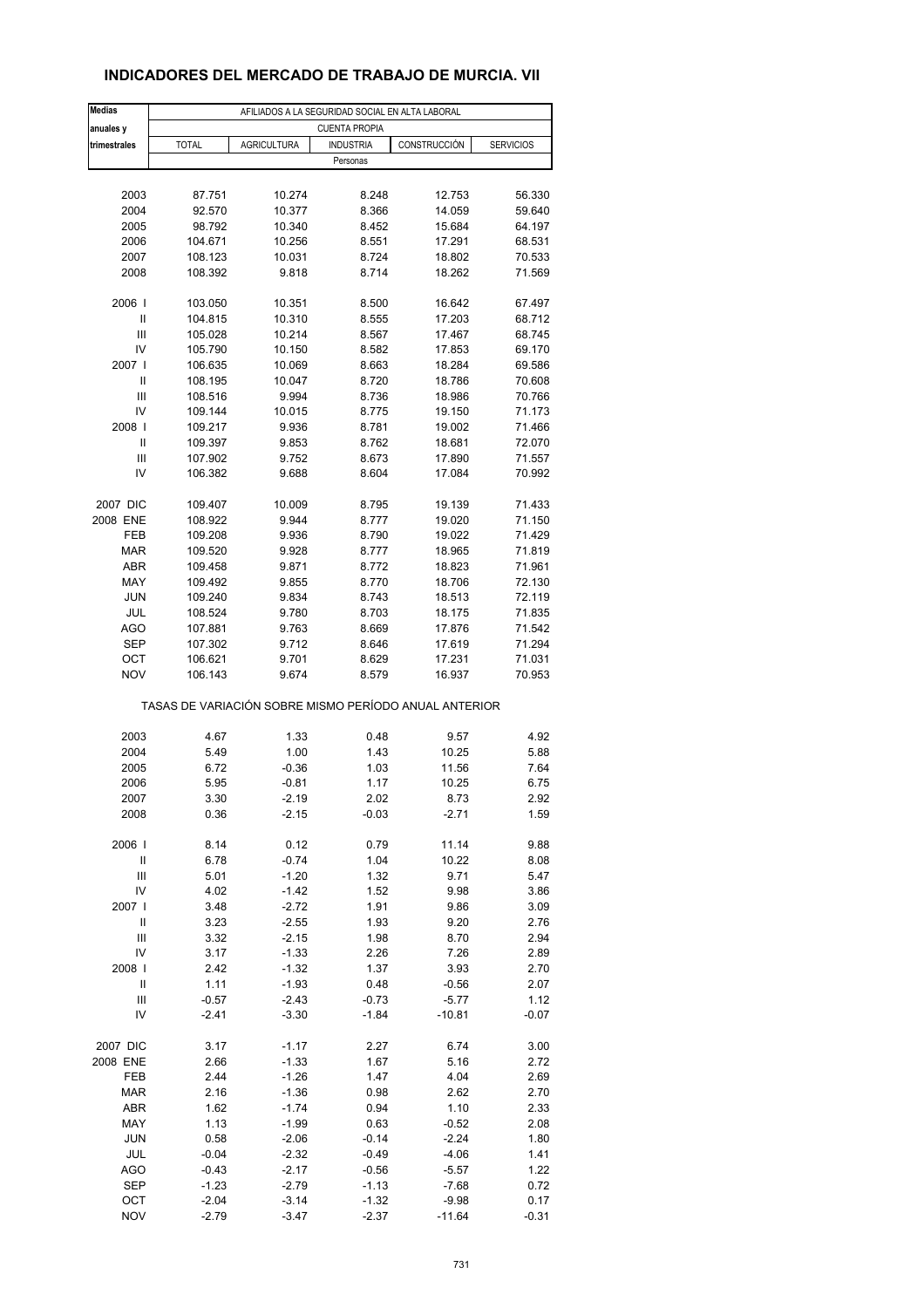| <b>Medias</b>                      |              |                  | EFECTIVOS LABORALES |                  |                                                       | JORNADA MEDIA POR TRABAJADOR Y TRIM. |              |          |                |
|------------------------------------|--------------|------------------|---------------------|------------------|-------------------------------------------------------|--------------------------------------|--------------|----------|----------------|
| anuales y                          | <b>TOTAL</b> |                  | <b>SECTORES</b>     |                  | CONTRATO                                              | CONTRATO                             | <b>TOTAL</b> | A TIEMPO | A TIEMPO       |
| trimestrales                       |              | <b>INDUSTRIA</b> | CONSTRUC.           | <b>SERVICIOS</b> | <b>INDEFINIDO</b>                                     | <b>TEMPORAL</b>                      |              | COMPLETO | <b>PARCIAL</b> |
|                                    |              |                  | Miles de personas   |                  |                                                       |                                      |              | Horas    |                |
|                                    |              |                  |                     |                  |                                                       |                                      |              |          |                |
| 2003                               | 308.4        | 70.3             | 50.6                | 187.5            | 174.9                                                 | 133.5                                | 415.9        | 441.1    | 285.8          |
| 2004                               | 326.5        | 71.2             | 56.8                | 198.6            | 194.6                                                 | 131.9                                | 413.2        | 439.7    | 288.1          |
| 2005                               | 352.7        | 71.8             | 66.0                | 214.9            | 209.2                                                 | 143.5                                | 411.9        | 438.9    | 280.3          |
| 2006                               | 379.6        | 72.8             | 73.0                | 233.7            | 215.8                                                 | 150.3                                | 410.3        | 436.8    | 283.3          |
| 2007                               | 394.1        | 74.9             | 71.8                | 247.4            | 215.8                                                 | 139.7                                | 409.7        | 435.0    | 293.1          |
| 2008                               | 386.9        | 72.4             | 66.4                | 248.1            | 215.8                                                 | 134.9                                | 425.9        | 453.6    | 293.8          |
| 2005 III                           | 354.5        | 73.1             | 67.4                | 213.9            | 209.8                                                 | 144.7                                | 360.5        | 377.6    | 263.3          |
| IV                                 | 363.6        | 71.5             | 69.5                | 222.6            | 213.2                                                 | 150.4                                | 422.3        | 453.5    | 280.8          |
| 2006                               | 372.0        | 73.0             | 72.8                | 226.2            | 215.8                                                 | 156.2                                | 430.8        | 460.4    | 292.5          |
| $\ensuremath{\mathsf{II}}$         | 379.2        | 72.9             | 74.2                | 232.1            | 215.8                                                 | 152.7                                | 432.1        | 460.0    | 292.1          |
| $\ensuremath{\mathsf{III}}\xspace$ | 383.0        | 72.8             | 73.1                | 237.1            | 215.8                                                 | 146.2                                | 357.7        | 378.3    | 253.5          |
| IV                                 | 384.3        | 72.6             | 72.1                | 239.6            | 215.8                                                 | 145.9                                | 420.7        | 448.4    | 295.1          |
| 2007 l                             | 392.4        | 72.7             | 75.1                | 244.6            | 215.8                                                 | 143.2                                | 427.8        | 457.3    | 298.6          |
| Ш                                  | 398.3        | 73.7             | 74.2                | 250.4            | 215.8                                                 | 147.6                                | 429.0        | 458.3    | 297.3          |
| III                                | 394.7        | 78.3             | 70.7                | 245.7            | 215.8                                                 | 135.7                                | 360.5        | 379.0    | 272.8          |
| IV                                 | 391.1        | 75.0             | 67.4                | 248.7            | 215.8                                                 | 132.3                                | 421.5        | 445.3    | 303.8          |
| 2008                               | 390.9        | 73.2             | 69.6                | 248.1            | 215.8                                                 | 131.7                                | 426.1        | 453.8    | 296.6          |
| Ш                                  | 382.8        | 71.6             | 63.1                | 248.1            | 215.8                                                 | 138.1                                | 425.7        | 453.4    | 290.9          |
| 2007 JUL                           |              |                  |                     |                  |                                                       |                                      |              |          |                |
| AGO                                |              |                  |                     |                  |                                                       |                                      |              |          |                |
| <b>SEP</b>                         |              |                  |                     |                  |                                                       |                                      |              |          |                |
| OCT                                |              |                  |                     |                  |                                                       |                                      |              |          |                |
| <b>NOV</b>                         |              |                  |                     |                  |                                                       |                                      |              |          |                |
| <b>DIC</b>                         |              |                  |                     |                  |                                                       |                                      |              |          |                |
| 2008 ENE                           |              |                  |                     |                  |                                                       |                                      |              |          |                |
| FEB                                |              |                  |                     |                  |                                                       |                                      |              |          |                |
| <b>MAR</b>                         |              |                  |                     |                  |                                                       |                                      |              |          |                |
| <b>ABR</b>                         |              |                  |                     |                  |                                                       |                                      |              |          |                |
| MAY                                |              |                  |                     |                  |                                                       |                                      |              |          |                |
| <b>JUN</b>                         |              |                  |                     |                  |                                                       |                                      |              |          |                |
|                                    |              |                  |                     |                  | TASAS DE VARIACIÓN SOBRE MISMO PERÍODO ANUAL ANTERIOR |                                      |              |          |                |
|                                    |              |                  |                     |                  |                                                       |                                      |              |          |                |
| 2003                               | 5.75         | 1.22             | 9.94                | 6.45             | 6.92                                                  | 4.26                                 | $-0.45$      | $-0.07$  | $-1.83$        |
| 2004                               | 5.89         | 1.28             | 12.15               | 5.92             | 11.26                                                 | $-1.16$                              | $-0.64$      | $-0.33$  | 0.80           |
| 2005                               | 8.03         | 0.83             | 16.30               | 8.25             | 7.52                                                  | 8.78                                 | $-0.33$      | $-0.18$  | $-2.70$        |
| 2006                               | 7.62         | 1.42             | 10.67               | 8.75             | 3.13                                                  | 4.72                                 | $-0.37$      | $-0.48$  | 1.06           |
| 2007                               | 3.83         | 2.87             | $-1.63$             | 5.83             | 0.01                                                  | $-7.02$                              | $-0.15$      | -0.42    | 3.47           |
| 2008                               | $-2.14$      | $-0.98$          | $-11.14$            | 0.23             | 0.00                                                  | $-7.25$                              | $-0.60$      | $-0.91$  | $-1.40$        |
| 2005 III                           | 9.24         | 0.55             | 19.50               | 9.47             | 7.87                                                  | 11.31                                | $-0.28$      | $-0.03$  | $-3.38$        |
| ${\sf IV}$                         | 9.65         | 0.53             | 20.67               | 9.72             | 2.63                                                  | 21.42                                | $-0.59$      | $-0.69$  | $-0.62$        |
| 2006                               | 9.75         | 4.86             | 18.60               | 8.78             | 7.07                                                  | 13.69                                | 0.65         | 0.03     | 3.74           |
| Ш                                  | 7.14         | $-0.17$          | 12.87               | 7.82             | 1.55                                                  | 8.00                                 | $-1.05$      | $-0.87$  | $-1.05$        |
| $\ensuremath{\mathsf{III}}\xspace$ | 8.03         | $-0.46$          | 8.52                | 10.83            | 2.86                                                  | 1.04                                 | $-0.77$      | 0.20     | $-3.71$        |
| IV                                 | 5.69         | 1.60             | 3.66                | 7.63             | 1.24                                                  | $-3.03$                              | $-0.37$      | $-1.14$  | 5.08           |
| 2007 l                             | 5.49         | $-0.44$          | 3.12                | 8.17             | 0.02                                                  | $-8.30$                              | $-0.68$      | $-0.68$  | 2.11           |
| $\ensuremath{\mathsf{II}}\xspace$  | 5.04         | 1.09             | 0.13                | 7.85             | 0.00                                                  | $-3.33$                              | $-0.71$      | $-0.39$  | 1.77           |
| $\ensuremath{\mathsf{III}}\xspace$ | 3.06         | 7.59             | $-3.40$             | 3.67             | 0.00                                                  | $-7.21$                              | 0.77         | 0.17     | 7.61           |
| IV                                 | 1.78         | 3.26             | $-6.45$             | 3.80             | 0.00                                                  | $-9.32$                              | 0.20         | $-0.68$  | 2.95           |
| 2008                               | $-0.37$      | 0.81             | $-7.30$             | 1.42             | 0.00                                                  | $-8.05$                              | $-0.41$      | $-0.76$  | $-0.67$        |
| $\ensuremath{\mathsf{II}}\xspace$  | $-3.89$      | $-2.75$          | $-15.02$            | $-0.92$          | 0.00                                                  | $-6.47$                              | $-0.79$      | $-1.06$  | $-2.14$        |
|                                    |              |                  |                     |                  |                                                       |                                      |              |          |                |
| 2007 JUL<br>AGO                    |              |                  |                     |                  |                                                       |                                      |              |          |                |
| <b>SEP</b>                         |              |                  |                     |                  |                                                       |                                      |              |          |                |
| OCT                                |              |                  |                     |                  |                                                       |                                      |              |          |                |
| <b>NOV</b>                         |              |                  |                     |                  |                                                       |                                      |              |          |                |
| <b>DIC</b>                         |              |                  |                     |                  |                                                       |                                      |              |          |                |
| 2008 ENE                           |              |                  |                     |                  |                                                       |                                      |              |          |                |
| FEB                                |              |                  |                     |                  |                                                       |                                      |              |          |                |
| <b>MAR</b>                         |              |                  |                     |                  |                                                       |                                      |              |          |                |
| ABR                                |              |                  |                     |                  |                                                       |                                      |              |          |                |
| MAY                                |              |                  |                     |                  |                                                       |                                      |              |          |                |

### **INDICADORES DEL MERCADO DE TRABAJO DE MURCIA. VIII**

JUN - - - - - - - - -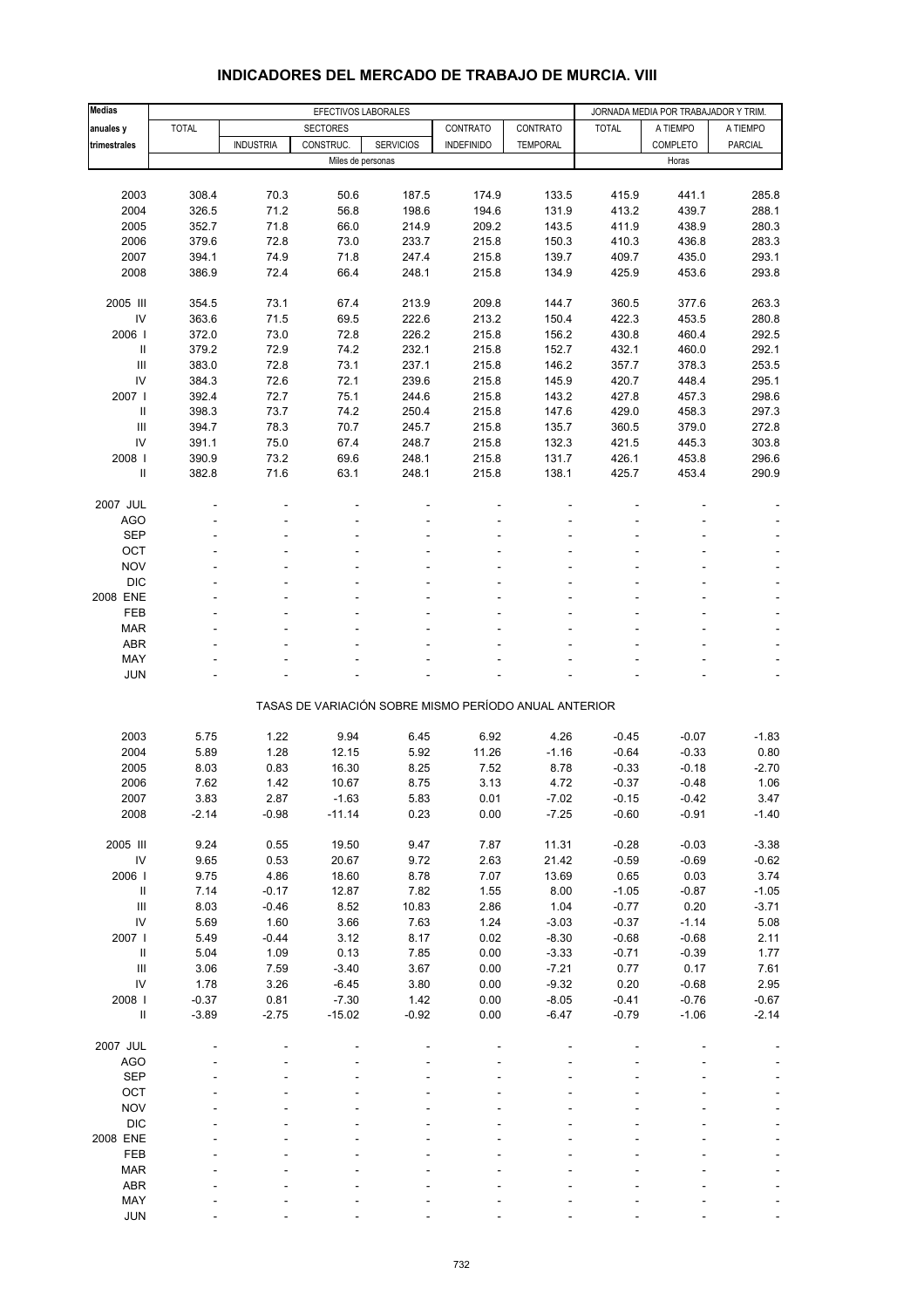## **INDICADORES DE PRECIOS DE MURCIA. I**

| <b>Medias</b> |                                                       | INDICES DE PRECIOS DE CONSUMO (10) |                     |                                    |  |  |
|---------------|-------------------------------------------------------|------------------------------------|---------------------|------------------------------------|--|--|
| anuales y     | <b>GENERAL</b>                                        | ALIMENTACIÓN                       | <b>SIN</b>          | DIFERENCIAL DE<br><b>INFLACIÓN</b> |  |  |
| trimestrales  |                                                       | <b>AGREGADO</b>                    | <b>ALIMENTACIÓN</b> | RTO. ESPAÑA                        |  |  |
|               |                                                       | <b>Base 2006</b>                   |                     | P.Porcentuales                     |  |  |
|               |                                                       |                                    |                     |                                    |  |  |
| 2003          | 90.195                                                | 89.037                             |                     | 0.65                               |  |  |
|               |                                                       |                                    | 90.613              |                                    |  |  |
| 2004          | 93.235                                                | 93.020                             | 93.311              | 0.33                               |  |  |
| 2005          | 96.443                                                | 96.395                             | 96.458              | 0.07                               |  |  |
| 2006          | 100.000                                               | 100.000                            | 100.000             | 0.18                               |  |  |
| 2007          | 103.072                                               | 106.131                            | 101.973             | 0.29                               |  |  |
| 2008          | 107.172                                               | 112.068                            | 105.435             | $-0.09$                            |  |  |
| 2006          | 98.270                                                | 99.041                             | 97.995              | 0.43                               |  |  |
| Ш             | 100.731                                               | 99.752                             | 101.079             | 0.16                               |  |  |
| Ш             | 100.134                                               | 100.457                            | 100.019             | 0.32                               |  |  |
| IV            | 100.865                                               | 100.749                            | 100.906             | $-0.20$                            |  |  |
| 2007 l        | 100.878                                               | 104.291                            | 99.652              | 0.23                               |  |  |
| Ш             | 103.478                                               | 105.094                            | 102.898             | 0.34                               |  |  |
| Ш             | 102.612                                               | 105.757                            | 101.482             | 0.11                               |  |  |
|               |                                                       |                                    |                     |                                    |  |  |
| IV            | 105.321                                               | 109.384                            | 103.860             | 0.46                               |  |  |
| 2008          | 105.308                                               | 111.252                            | 103.253             | 0.01                               |  |  |
| Ш             | 108.108                                               | 111.950                            | 106.692             | $-0.13$                            |  |  |
| Ш             | 107.529                                               | 112.648                            | 105.723             | $-0.11$                            |  |  |
| IV            | 108.029                                               | 112.599                            | 106.390             | $-0.14$                            |  |  |
| 2007 DIC      | 105.842                                               | 110.265                            | 104.253             | 0.48                               |  |  |
| 2008 ENE      | 104.828                                               | 111.190                            | 102.646             | 0.11                               |  |  |
| FEB           | 105.140                                               | 111.110                            | 103.078             | 0.03                               |  |  |
| MAR           | 105.955                                               | 111.455                            | 104.036             | $-0.11$                            |  |  |
| ABR           | 107.518                                               | 111.684                            | 106.004             | $-0.17$                            |  |  |
| MAY           | 108.163                                               | 111.837                            | 106.798             | $-0.11$                            |  |  |
|               |                                                       |                                    |                     |                                    |  |  |
| JUN           | 108.642                                               | 112.330                            | 107.273             | $-0.10$                            |  |  |
| JUL           | 107.688                                               | 112.367                            | 106.016             | $-0.11$                            |  |  |
| <b>AGO</b>    | 107.465                                               | 112.676                            | 105.631             | $-0.09$                            |  |  |
| SEP           | 107.435                                               | 112.901                            | 105.522             | $-0.14$                            |  |  |
| ОСТ           | 108.220                                               | 112.726                            | 106.600             | $-0.12$                            |  |  |
| <b>NOV</b>    | 107.837                                               | 112.472                            | 106.179             | $-0.17$                            |  |  |
|               | TASAS DE VARIACIÓN SOBRE MISMO PERÍODO ANUAL ANTERIOR |                                    |                     |                                    |  |  |
| 2003          | 3.69                                                  | 4.79                               | 3.31                |                                    |  |  |
| 2004          | 3.37                                                  | 4.47                               | 2.98                |                                    |  |  |
| 2005          | 3.44                                                  | 3.63                               | 3.37                |                                    |  |  |
| 2006          | 3.69                                                  | 3.74                               | 3.67                |                                    |  |  |
| 2007          | 3.07                                                  | 6.13                               |                     |                                    |  |  |
| 2008          | 4.23                                                  | 5.97                               | 1.97<br>3.61        |                                    |  |  |
|               |                                                       |                                    |                     |                                    |  |  |
| 2006          | 4.45                                                  | 4.10                               | 4.58                |                                    |  |  |
| Ш             | 4.10                                                  | 3.23                               | 4.41                |                                    |  |  |
| Ш             | 3.85                                                  | 4.32                               | 3.69                |                                    |  |  |
| IV            | 2.40                                                  | 3.32                               | 2.07                |                                    |  |  |
| 2007 l        | 2.65                                                  | 5.30                               | 1.69                |                                    |  |  |
| Ш             | 2.73                                                  | 5.35                               | 1.80                |                                    |  |  |
| Ш             | 2.47                                                  | 5.28                               | 1.46                |                                    |  |  |
| IV            | 4.42                                                  | 8.57                               | 2.93                |                                    |  |  |
| 2008          | 4.39                                                  | 6.67                               | 3.61                |                                    |  |  |
| Ш             | 4.47                                                  | 6.52                               | 3.69                |                                    |  |  |
| Ш             | 4.79                                                  | 6.52                               | 4.18                |                                    |  |  |
| IV            | 2.83                                                  | 3.36                               | 2.63                |                                    |  |  |
|               |                                                       |                                    |                     |                                    |  |  |
| 2007 DIC      | 4.70                                                  | 8.97                               | 3.17                |                                    |  |  |
| 2008 ENE      | 4.38                                                  | 6.80                               | 3.58                |                                    |  |  |
| FEB           | 4.40                                                  | 6.60                               | 3.65                |                                    |  |  |
| <b>MAR</b>    | 4.39                                                  | 6.62                               | 3.61                |                                    |  |  |
| <b>ABR</b>    | 4.02                                                  | 6.14                               | 3.22                |                                    |  |  |
| MAY           | 4.49                                                  | 6.46                               | 3.73                |                                    |  |  |
| <b>JUN</b>    | 4.91                                                  | 6.97                               | 4.12                |                                    |  |  |
| JUL           | 5.17                                                  | 6.87                               | 4.54                |                                    |  |  |
|               |                                                       |                                    |                     |                                    |  |  |
| AGO           | 4.81                                                  | 6.88                               | 4.08                |                                    |  |  |
| <b>SEP</b>    | 4.40                                                  | 5.80                               | 3.92                |                                    |  |  |
| ОСТ           | 3.44                                                  | 3.84                               | 3.29                |                                    |  |  |
| <b>NOV</b>    | 2.22                                                  | 2.88                               | 1.98                |                                    |  |  |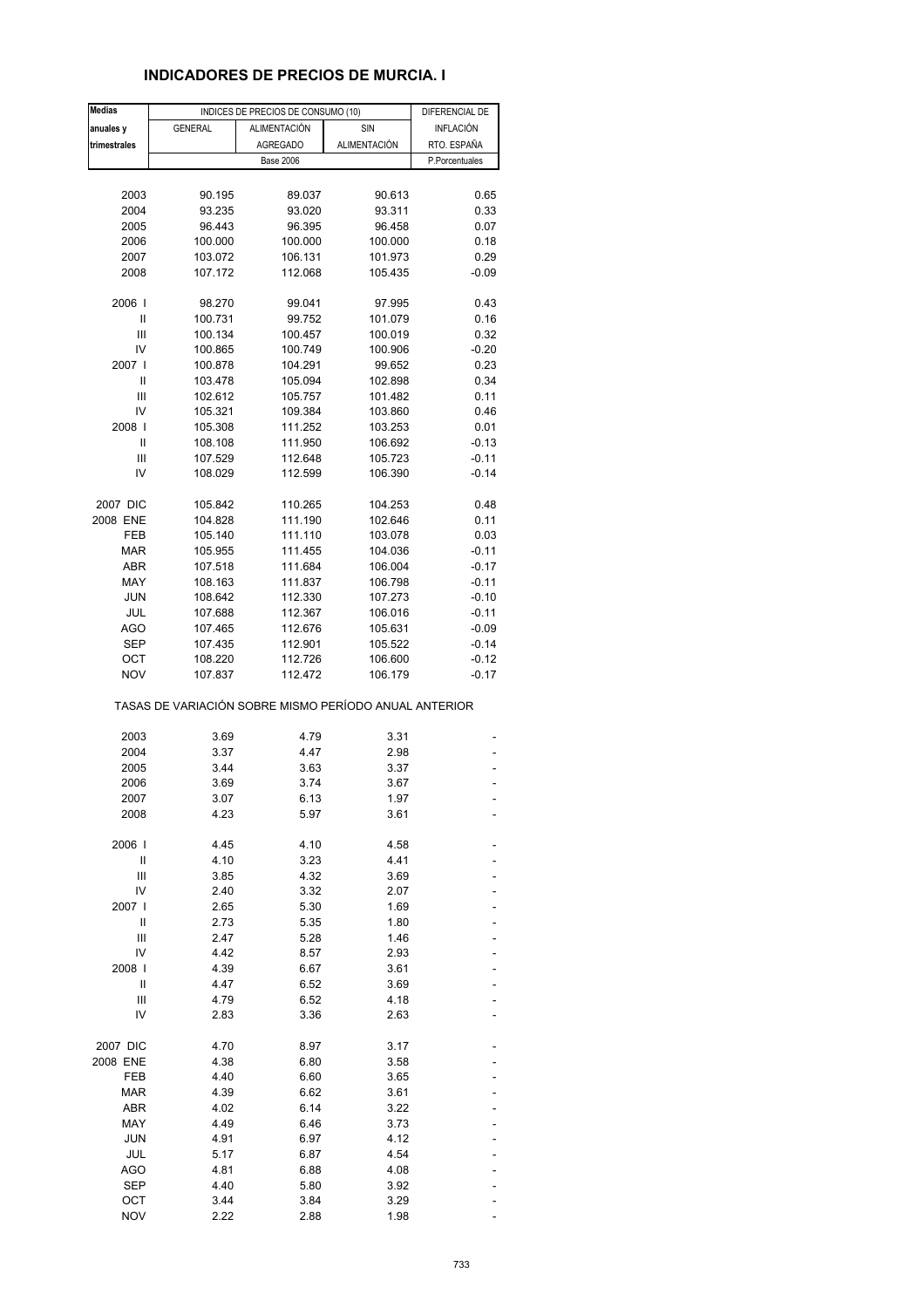# **INDICADORES DE PRECIOS DE MURCIA. II**

| <b>Medias</b>                        |                    |                    | INDICES DE PRECIOS DE CONSUMO (10)                    |                    |                    |                    |
|--------------------------------------|--------------------|--------------------|-------------------------------------------------------|--------------------|--------------------|--------------------|
| anuales y                            | <b>ALIMENTOS Y</b> | BEBIDAS ALC.       | <b>VESTIDO Y</b>                                      | <b>VIVIENDA</b>    | <b>MENAJE</b>      | <b>MEDICINA</b>    |
| trimestrales                         | BEB.NO ALCOH.      | Y TABACO           | CALZADO                                               |                    |                    |                    |
|                                      |                    |                    | <b>Base 2006</b>                                      |                    |                    |                    |
|                                      |                    |                    |                                                       |                    |                    |                    |
| 2003                                 | 88.961             | 89.437             | 94.042                                                | 85.719             | 95.064             | 98.965             |
| 2004                                 | 92.978             | 93.265             | 96.170                                                | 89.665             | 96.386             | 98.879             |
| 2005                                 | 96.108             | 97.909             | 98.249                                                | 93.295             | 98.020             | 99.341             |
| 2006<br>2007                         | 100.000<br>105.990 | 100.000<br>106.933 | 100.000<br>101.043                                    | 100.000<br>102.673 | 100.000<br>102.417 | 100.000<br>97.264  |
| 2008                                 | 112.207            | 111.129            | 101.077                                               | 109.057            | 103.409            | 96.311             |
|                                      |                    |                    |                                                       |                    |                    |                    |
| 2006                                 | 99.302             | 97.657             | 92.433                                                | 98.714             | 98.940             | 99.327             |
| $\sf II$                             | 99.563             | 100.754            | 106.579                                               | 100.146            | 100.254            | 99.748             |
| Ш                                    | 100.424            | 100.636            | 93.008                                                | 100.730            | 99.811             | 100.366            |
| IV                                   | 100.712            | 100.952            | 107.979                                               | 100.411            | 100.994            | 100.560            |
| 2007                                 | 103.871            | 106.687            | 93.522                                                | 101.224            | 101.842            | 99.314             |
| Ш                                    | 104.767            | 106.953            | 107.733                                               | 102.917            | 102.987            | 96.396             |
| Ш<br>IV                              | 105.551<br>109.769 | 106.930<br>107.162 | 94.125<br>108.793                                     | 102.821<br>103.731 | 101.862<br>102.978 | 96.183<br>97.163   |
| 2008                                 | 111.330            | 110.642            | 94.372                                                | 106.054            | 102.422            | 97.299             |
| $\sf II$                             | 112.017            | 111.404            | 108.573                                               | 108.541            | 103.838            | 96.142             |
| Ш                                    | 112.863            | 111.296            | 94.539                                                | 110.721            | 103.053            | 95.801             |
| IV                                   | 112.824            | 111.199            | 109.700                                               | 111.842            | 104.781            | 95.845             |
|                                      |                    |                    |                                                       |                    |                    |                    |
| 2007 DIC                             | 110.780            | 107.297            | 108.720                                               | 103.875            | 103.133            | 97.200             |
| 2008 ENE                             | 111.415            | 109.792            | 93.850                                                | 105.257            | 102.339            | 97.563             |
| FEB                                  | 111.105            | 110.949            | 93.522                                                | 105.768            | 102.360            | 97.822             |
| <b>MAR</b>                           | 111.471            | 111.184            | 95.743                                                | 107.137            | 102.567            | 96.513             |
| <b>ABR</b><br>MAY                    | 111.724<br>111.871 | 111.283<br>111.467 | 108.716<br>109.218                                    | 108.164<br>108.544 | 103.479<br>103.883 | 96.684<br>95.843   |
| JUN                                  | 112.455            | 111.463            | 107.784                                               | 108.915            | 104.152            | 95.898             |
| JUL                                  | 112.518            | 111.367            | 93.901                                                | 110.804            | 102.720            | 95.838             |
| AGO                                  | 112.905            | 111.248            | 93.710                                                | 110.697            | 102.821            | 95.793             |
| <b>SEP</b>                           | 113.167            | 111.272            | 96.005                                                | 110.662            | 103.618            | 95.773             |
| ОСТ                                  | 112.986            | 111.132            | 107.335                                               | 111.925            | 104.434            | 95.814             |
| <b>NOV</b>                           | 112.661            | 111.265            | 112.065                                               | 111.758            | 105.128            | 95.875             |
|                                      |                    |                    | TASAS DE VARIACIÓN SOBRE MISMO PERÍODO ANUAL ANTERIOR |                    |                    |                    |
| 2003                                 | 5.07               | 3.43               | 4.22                                                  | 4.50               | 2.26               | 3.02               |
| 2004                                 | 4.52               | 4.28               | 2.26                                                  | 4.60               | 1.39               | $-0.09$            |
| 2005                                 | 3.37               | 4.98               | 2.16                                                  | 4.05               | 1.69               | 0.47               |
| 2006                                 | 4.05               | 2.14               | 1.78                                                  | 7.19               | 2.02               | 0.66               |
| 2007                                 | 5.99               | 6.93               | 1.04                                                  | 2.67               | 2.42               | -2.74              |
| 2008                                 | 6.30               | 3.96               | 0.73                                                  | 6.33               | 1.03               | $-0.99$            |
|                                      |                    |                    |                                                       |                    |                    |                    |
| 2006  <br>$\ensuremath{\mathsf{II}}$ | 4.38               | 2.60               | 2.63                                                  | 8.80               | 2.73               | 0.00               |
| $\ensuremath{\mathsf{III}}\xspace$   | 3.39<br>4.79       | 2.39<br>1.92       | 1.66<br>1.48                                          | 8.75<br>8.02       | 1.74<br>1.93       | 0.36<br>1.01       |
| IV                                   | 3.64               | 1.65               | 1.45                                                  | 3.39               | 1.69               | 1.29               |
| 2007                                 | 4.60               | 9.25               | 1.18                                                  | 2.54               | 2.93               | $-0.01$            |
| $\ensuremath{\mathsf{II}}$           | 5.23               | 6.15               | 1.08                                                  | 2.77               | 2.73               | $-3.36$            |
| $\ensuremath{\mathsf{III}}\xspace$   | 5.11               | 6.25               | 1.20                                                  | 2.08               | 2.05               | $-4.17$            |
| IV                                   | 8.99               | 6.15               | 0.75                                                  | 3.31               | 1.96               | $-3.38$            |
| 2008                                 | 7.18               | 3.71               | 0.91                                                  | 4.77               | 0.57               | $-2.03$            |
| Ш                                    | 6.92               | 4.16               | 0.78                                                  | 5.46               | 0.83               | $-0.26$            |
| Ш<br>IV                              | 6.93<br>3.26       | 4.08<br>3.83       | 0.44<br>0.80                                          | 7.68<br>7.89       | 1.17<br>1.83       | $-0.40$<br>$-1.34$ |
|                                      |                    |                    |                                                       |                    |                    |                    |
| 2007 DIC                             | 9.51               | 5.89               | 0.87                                                  | 3.21               | 1.80               | $-3.39$            |
| 2008 ENE                             | 7.44               | 3.11               | 0.87                                                  | 5.00               | 0.78               | $-3.16$            |
| FEB                                  | 7.05               | 3.90               | 0.84                                                  | 5.07               | 0.65               | $-3.18$            |
| <b>MAR</b>                           | 7.04               | 4.11               | 1.01                                                  | 4.25               | 0.28               | 0.36               |
| ABR<br>MAY                           | 6.48               | 4.09               | 0.93                                                  | 5.26               | 0.52               | 0.51               |
| <b>JUN</b>                           | 6.84<br>7.45       | 4.23<br>4.17       | 0.85<br>0.56                                          | 5.43<br>5.70       | 0.80<br>1.16       | $-0.44$<br>$-0.85$ |
| JUL                                  | 7.33               | 4.19               | 0.40                                                  | 7.75               | 0.86               | $-0.35$            |
| AGO                                  | 7.38               | 3.99               | 0.43                                                  | 7.64               | 0.95               | $-0.37$            |
| <b>SEP</b>                           | 6.09               | 4.06               | 0.49                                                  | 7.66               | 1.70               | $-0.48$            |
| OCT                                  | 3.83               | 3.84               | 0.66                                                  | 8.11               | 1.68               | $-1.31$            |
| <b>NOV</b>                           | 2.70               | 3.83               | 0.94                                                  | 7.68               | 1.97               | $-1.36$            |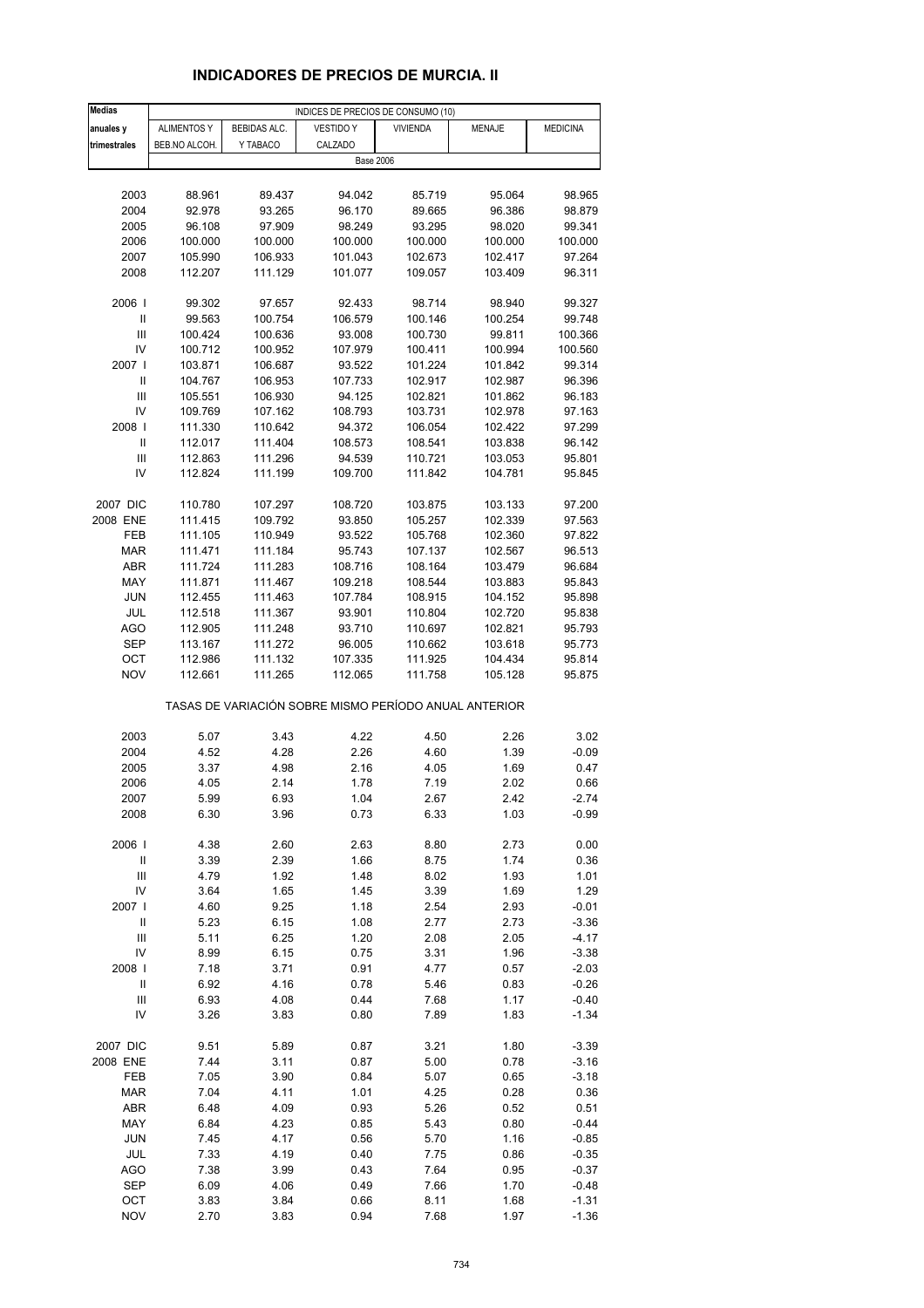#### **Medias anuales v TRANSPORTE COMUNICA - OCIO Y ENSEÑANZA HOTELES, QUI POTROS trimestrales** CIONES CULTURA CAFÉS Y REST. 2003 86.243 104.168 101.623 88.064 86.478 89.949 2004 90.045 103.014 101.176 91.457 90.314 92.888 2005 95.715 101.343 99.893 94.878 94.920 96.245 2006 100.000 100.000 100.000 100.000 100.000 100.000 2007 101.963 100.117 99.157 105.895 104.573 103.185 2008 108.855 100.109 99.565 111.117 109.016 106.620 2006 I 98.638 100.772 99.545 98.012 97.795 98.593 II 101.581 100.106 99.643 98.379 99.841 99.815 III 101.864 99.775 101.196 99.626 101.166 100.516 IV 97.917 99.347 99.616 103.983 101.198 101.076 2007 I 98.614 99.880 98.236 104.090 102.564 102.442 II 102.131 100.392 99.310 104.472 104.431 103.299 III 102.766 100.236 100.246 105.618 105.680 103.246 IV 104.340 99.958 98.835 109.401 105.616 103.753 2008 I 106.306 100.163 98.951 109.824 107.382 105.623 II 111.102 100.157 98.983 110.151 108.742 106.721 III 111.939 100.060 100.722 110.652 110.181 106.914 IV 104.680 100.028 99.623 115.204 110.132 107.524 2007 DIC 105.416 99.810 99.477 109.533 105.955 104.048 2008 ENE 105.373 100.227 98.247 109.729 106.559 105.019 FEB 105.829 100.102 99.146 109.729 107.354 105.904 MAR 107.716 100.159 99.460 110.013 108.232 105.946 ABR 108.329 100.138 98.742 110.013 108.542 106.519 MAY 111.412 100.161 98.946 110.220 108.701 106.560 JUN 113.566 100.173 99.262 110.220 108.982 107.084 JUL 114.353 100.128 100.429 110.383 109.910 106.629 AGO 111.383 100.013 101.711 110.383 110.603 106.886 SEP 110.080 100.039 100.026 111.190 110.031 107.226 OCT 106.963 100.089 100.154 115.095 110.170 107.512 NOV 102.396 99.966 99.091 115.313 110.093 107.535 TASAS DE VARIACIÓN SOBRE MISMO PERÍODO ANUAL ANTERIOR 2003 1.93 -2.60 1.71 3.01 4.97 4.77 2004 4.41 -1.11 -0.44 3.85 4.44 3.27 2005 6.30 -1.62 -1.27 3.74 5.10 3.61 2006 4.48 -1.33 0.11 5.40 5.35 3.90 2007 1.96 0.12 -0.84 5.90 4.57 3.19 2008 7.09 -0.04 0.44 5.26 4.37 3.41 2006 I 7.37 -1.42 -0.48 4.62 5.13 3.47 II 7.27 -1.25 0.71 4.60 5.38 3.70 III 3.39 -1.24 0.48 5.54 5.79 4.15 IV 0.16 -1.39 -0.28 6.78 5.10 4.27 2007 I -0.02 -0.89 -1.31 6.20 4.88 3.90 II 0.54 0.29 -0.33 6.19 4.60 3.49 III 0.89 0.46 -0.94 6.02 4.46 2.72 IV 6.56 0.61 -0.78 5.21 4.37 2.65 2008 I 7.80 0.28 0.73 5.51 4.70 3.10 II 8.78 -0.23 -0.33 5.44 4.13 3.31 III 8.93 -0.18 0.47 4.77 4.26 3.55 IV 0.85 0.00 1.13 5.37 4.44 3.78 2007 DIC 7.45 0.73 -0.58 5.29 4.51 2.85 2008 ENE 7.70 0.59 0.55 5.62 4.76 2.87 FEB 7.72 0.81 0.64 5.50 4.64 3.49 MAR 7.98 -0.54 0.99 5.41 4.70 2.96 ABR 6.96 -0.34 -0.94 5.41 4.06 3.11 MAY 8.86 0.04 0.01 5.45 4.20 3.13 JUN 10.50 -0.40 -0.05 5.45 4.12 3.71 JUL 11.00 -0.21 0.50 4.64 4.14 3.28 AGO 8.69 -0.18 0.22 4.75 4.21 3.51 Base 2006 INDICES DE PRECIOS DE CONSUMO (10)

#### **INDICADORES DE PRECIOS DE MURCIA. III**

 SEP 7.08 -0.14 0.71 4.91 4.43 3.86 OCT 3.80 0.01 1.28 5.46 4.55 3.82 NOV -2.07 -0.02 0.97 5.28 4.34 3.75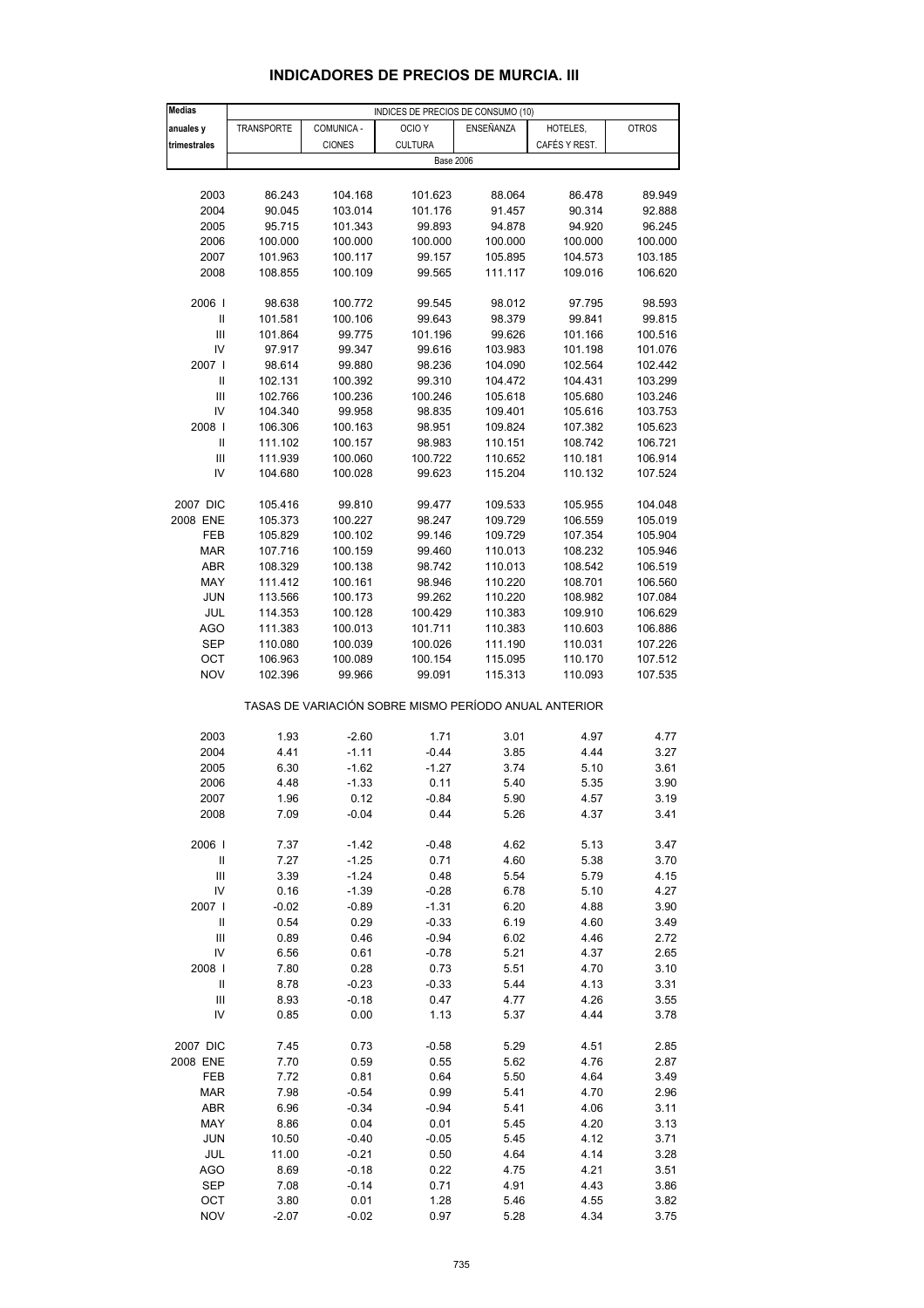## **INDICADORES DE SALARIOS DE MURCIA**

| Medias                               |                          | <b>COSTE SALARIAL</b>                                 |                          |                              | <b>SALARIOS</b> |                                              |        |         |               |
|--------------------------------------|--------------------------|-------------------------------------------------------|--------------------------|------------------------------|-----------------|----------------------------------------------|--------|---------|---------------|
| anuales y                            | POR TRABAJADOR Y MES     |                                                       |                          | POR HORA EFECTIVA DE TRABAJO |                 | INCREMENTO SALARIAL PACTADO EN CONVENIO (12) |        |         |               |
| trimestrales                         | <b>TOTAL</b>             | <b>ORDINARIO</b>                                      | <b>TOTAL</b>             | <b>ORDINARIO</b>             | <b>TOTAL</b>    | AGRIC.                                       | CONST. | INDUST. | SERV.         |
|                                      |                          | €                                                     |                          |                              |                 |                                              | $\%$   |         |               |
|                                      |                          |                                                       |                          |                              |                 |                                              |        |         |               |
| 2003                                 | 1.216.99                 | 1.069.97                                              | 8.91                     | 7.84                         | 3.94            | 4.33                                         | 4.80   | 3.88    | 3.47          |
| 2004                                 |                          |                                                       |                          |                              |                 | 5.14                                         |        |         |               |
|                                      | 1.276.85                 | 1.107.40                                              | 9.45                     | 8.19                         | 4.07            |                                              | 4.60   | 3.75    | 3.35          |
| 2005                                 | 1.317.30                 | 1.154.63                                              | 9.76                     | 8.56                         | 3.98            | 4.02                                         | 4.50   | 4.20    | 3.70          |
| 2006                                 | 1.364.54                 | 1.196.55                                              | 10.19                    | 8.93                         | 4.17            | 4.45                                         | 5.20   | 4.17    | 3.69          |
| 2007                                 | 1.411.90                 | 1.237.11                                              | 10.71                    | 9.39                         | 3.74            | 2.99                                         | 3.50   | 3.51    | 4.33          |
| 2008                                 | 1.459.79                 | 1.305.42                                              | 10.52                    | 9.41                         | 3.21            | 2.99                                         | 3.50   | 3.34    | 3.17          |
| 2006                                 | 1.297.64                 | 1.184.46                                              | 9.01                     | 8.22                         | 3.71            | 4.39                                         | 2.80   | 4.00    | 3.62          |
| $\ensuremath{\mathsf{II}}$           | 1.371.77                 | 1.194.18                                              | 9.96                     | 8.67                         | 4.12            | 4.39                                         | 4.50   | 4.05    | 3.70          |
| Ш                                    | 1.310.74                 | 1.200.74                                              | 10.68                    | 9.78                         | 4.14            | 4.42                                         | 4.50   | 4.05    | 3.79          |
| IV                                   | 1.478.01                 | 1.206.81                                              | 11.09                    | 9.06                         | 4.05            | 4.45                                         | 4.50   | 4.03    | 3.68          |
| 2007                                 | 1.344.35                 | 1.218.90                                              | 9.55                     | 8.66                         | 3.14            | 3.71                                         | 0.00   | 2.90    | 3.02          |
| Ш                                    | 1.404.29                 | 1.232.63                                              | 10.29                    | 9.03                         | 3.18            | 3.71                                         | 0.00   | 3.42    | 3.02          |
| Ш                                    | 1.344.19                 | 1.234.38                                              | 11.21                    | 10.30                        | 3.19            | 3.71                                         | 0.00   | 3.44    | 3.04          |
| IV                                   | 1.554.76                 | 1.262.54                                              | 11.80                    | 9.58                         | 3.18            | 2.94                                         | 3.50   | 3.30    | 3.06          |
|                                      |                          |                                                       |                          |                              |                 |                                              |        |         |               |
| 2008                                 | 1.422.88                 | 1.289.56                                              | 10.40                    | 9.43                         | 3.19            | 2.99                                         | 3.50   | 3.34    | 3.07          |
| Ш                                    | 1.496.70                 | 1.321.28                                              | 10.63                    | 9.38                         | 3.60            | 2.65                                         | 3.51   | 5.30    | 3.34          |
| III                                  | $\overline{\phantom{a}}$ | ÷                                                     | $\blacksquare$           | $\overline{\phantom{a}}$     | 3.21            | 2.99                                         | 3.50   | 3.34    | 3.17          |
| IV                                   |                          |                                                       | ä,                       | L,                           | 3.21            | 2.99                                         | 3.50   | 3.34    | 3.17          |
| 2007 DIC                             |                          |                                                       | $\overline{a}$           | ÷,                           | 3.18            | 2.94                                         | 3.50   | 3.30    | 3.06          |
| 2008 ENE                             |                          |                                                       | L,                       | ÷                            | 3.18            | 2.99                                         | 3.50   | 3.30    | 3.07          |
| <b>FEB</b>                           |                          |                                                       |                          | L,                           | 3.19            | 2.99                                         | 3.50   | 3.34    | 3.07          |
| <b>MAR</b>                           |                          |                                                       | $\overline{a}$           | ÷,                           | 3.19            | 2.99                                         | 3.50   | 3.34    | 3.07          |
| ABR                                  |                          |                                                       |                          | L,                           | 3.15            | 2.99                                         | 3.50   | 3.34    | 3.03          |
| MAY                                  |                          |                                                       | ä,                       | ÷                            | 3.15            | 2.99                                         | 3.50   | 3.34    | 3.03          |
| <b>JUN</b>                           |                          |                                                       | $\overline{\phantom{a}}$ | ÷,                           | 3.60            | 2.65                                         | 3.51   | 5.30    | 3.34          |
|                                      |                          |                                                       |                          |                              |                 |                                              |        |         |               |
| JUL                                  |                          |                                                       |                          | L,                           | 3.21            | 2.99                                         | 3.50   | 3.34    | 3.17          |
| <b>AGO</b>                           |                          |                                                       |                          | ÷                            | 3.67            | 3.13                                         | 3.51   | 4.83    | 3.35          |
| <b>SEP</b>                           |                          |                                                       |                          | ÷,                           | 3.21            | 2.99                                         | 3.50   | 3.34    | 3.17          |
| OCT                                  |                          |                                                       |                          | L,                           | 3.67            | 3.13                                         | 3.51   | 4.81    | 3.36          |
| <b>NOV</b>                           |                          |                                                       |                          | L                            | 3.21            | 2.99                                         | 3.50   | 3.34    | 3.17          |
|                                      |                          | TASAS DE VARIACIÓN SOBRE MISMO PERÍODO ANUAL ANTERIOR |                          |                              |                 |                                              |        |         |               |
| 2003                                 | 6.01                     | 5.07                                                  | 6.45                     | 5.45                         |                 |                                              |        |         |               |
| 2004                                 | 4.92                     |                                                       | 6.09                     |                              |                 |                                              |        |         |               |
|                                      |                          | 3.50                                                  |                          | 4.53                         |                 |                                              |        |         |               |
| 2005                                 | 3.17                     | 4.26                                                  | 3.28                     | 4.49                         |                 |                                              |        |         | $\frac{1}{2}$ |
| 2006                                 | 3.59                     | 3.63                                                  | 4.35                     | 4.35                         |                 |                                              |        |         | ÷,            |
| 2007                                 | 3.47                     | 3.39                                                  | 5.18                     | 5.15                         |                 |                                              |        |         |               |
| 2008                                 | 6.22                     | 6.50                                                  | 6.00                     | 6.33                         |                 |                                              |        |         |               |
| 2006                                 | 5.20                     | 4.68                                                  | 1.69                     | 1.23                         |                 |                                              |        |         |               |
| $\ensuremath{\mathsf{II}}$           | 3.34                     | 3.31                                                  | 7.33                     | 7.30                         |                 |                                              |        |         |               |
| Ш                                    | 2.94                     | 3.62                                                  | 3.29                     | 3.93                         |                 |                                              |        |         |               |
| ${\sf IV}$                           | 3.00                     | 2.95                                                  | 5.02                     | 4.98                         |                 |                                              |        |         |               |
| 2007                                 | 3.60                     | 2.91                                                  | 5.99                     | 5.35                         |                 |                                              |        |         |               |
| Ш                                    | 2.37                     | 3.22                                                  | 3.31                     | 4.15                         |                 |                                              |        |         |               |
| $\ensuremath{\mathsf{III}}\xspace$   | 2.55                     | 2.80                                                  | 4.96                     | 5.32                         |                 |                                              |        |         |               |
| IV                                   | 5.19                     | 4.62                                                  | 6.40                     | 5.74                         |                 |                                              |        |         |               |
|                                      |                          |                                                       |                          |                              |                 |                                              |        |         |               |
| 2008  <br>$\ensuremath{\mathsf{II}}$ | 5.84                     | 5.80                                                  | 8.90                     | 8.89                         |                 |                                              |        |         |               |
|                                      | 6.58                     | 7.19                                                  | 3.30                     | 3.88                         |                 |                                              |        |         |               |
| $\ensuremath{\mathsf{III}}\xspace$   |                          |                                                       | l,                       |                              |                 |                                              |        |         |               |
| IV                                   |                          |                                                       |                          |                              |                 |                                              |        |         |               |
| 2007 DIC                             |                          |                                                       |                          |                              |                 |                                              |        |         |               |
| 2008 ENE                             |                          |                                                       |                          |                              |                 |                                              |        |         |               |
| FEB                                  |                          |                                                       |                          |                              |                 |                                              |        |         |               |
| <b>MAR</b>                           |                          |                                                       |                          |                              |                 |                                              |        |         |               |
| ABR                                  |                          |                                                       |                          |                              |                 |                                              |        |         |               |
| MAY                                  |                          |                                                       |                          |                              |                 |                                              |        |         |               |
| <b>JUN</b>                           |                          |                                                       |                          |                              |                 |                                              |        |         |               |
| JUL                                  |                          |                                                       |                          |                              |                 |                                              |        |         |               |
| <b>AGO</b>                           |                          |                                                       |                          |                              |                 |                                              |        |         |               |
| <b>SEP</b>                           |                          |                                                       |                          |                              |                 |                                              |        |         |               |
| OCT                                  |                          |                                                       |                          |                              |                 |                                              |        |         |               |
| <b>NOV</b>                           |                          |                                                       |                          |                              |                 |                                              |        |         |               |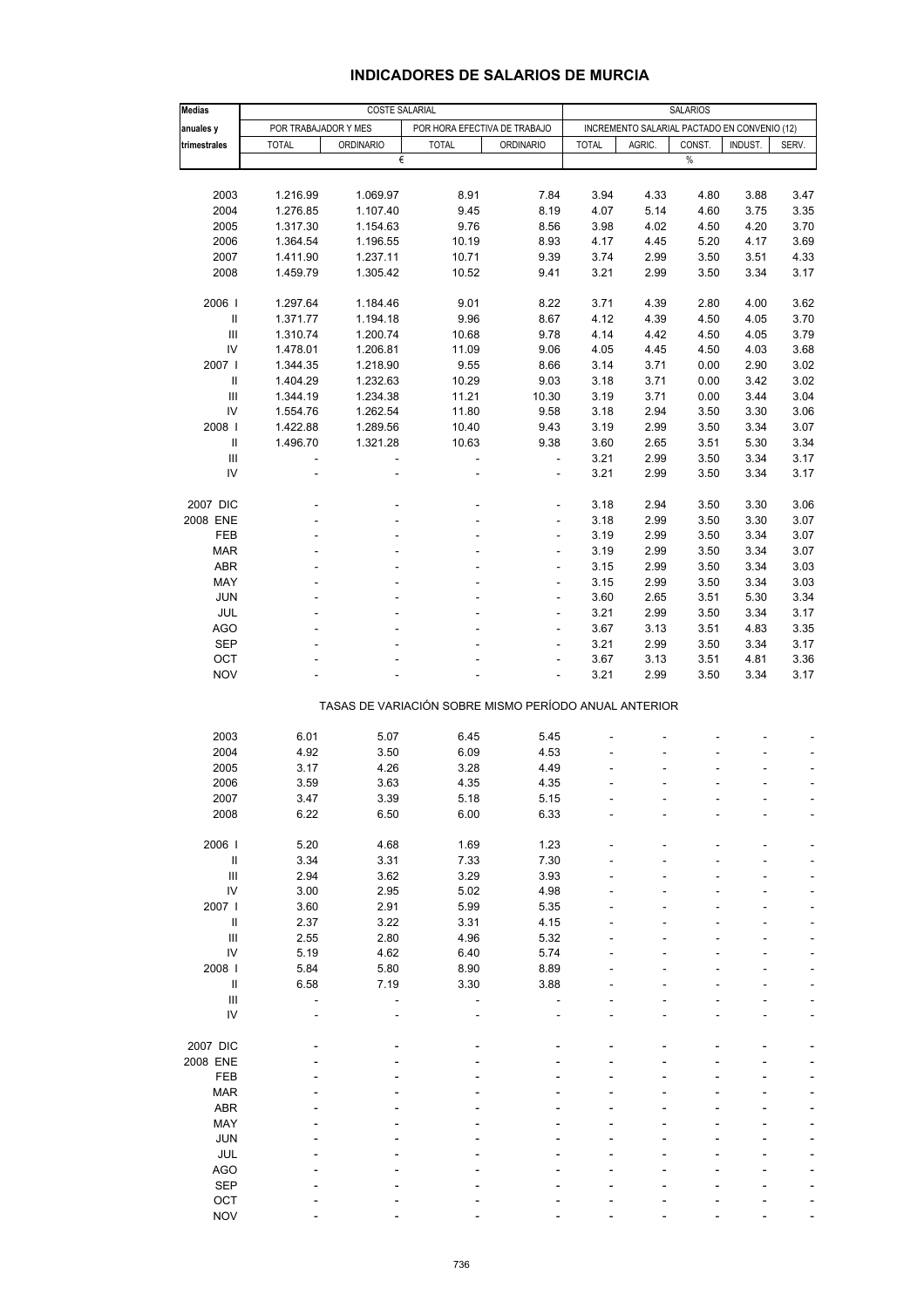| <b>Medias</b>              |           | CRÉDITOS Y DEPÓSITOS DEL SISTEMA BANCARIO |                                                       | HIPOTECAS INMOBILIARIAS |               |                           |
|----------------------------|-----------|-------------------------------------------|-------------------------------------------------------|-------------------------|---------------|---------------------------|
| anuales y                  |           | <b>CRÉDITOS</b>                           | <b>DEPÓSITOS</b>                                      |                         |               | FINCAS RÚSTICAS Y URBANAS |
| trimestrales               | S.PRIVADO | S.PÚBLICO                                 | S.PRIVADO                                             | S.PÚBLICO               | <b>NÚMERO</b> | <b>IMPORTE</b>            |
|                            |           |                                           | Millones de $\epsilon$                                |                         | Unidades      | Miles de €                |
|                            |           |                                           |                                                       |                         |               |                           |
| 2003                       | 17.157.35 | 673.75                                    | 13.024.16                                             | 341.52                  | 4.013         | 318.806                   |
| 2004                       | 20.943.79 | 675.64                                    | 14.898.24                                             | 385.68                  | 5.104         | 480.405                   |
| 2005                       | 27.682.69 | 651.56                                    | 16.506.91                                             | 652.34                  | 5.892         | 695.930                   |
| 2006                       | 36.747.42 | 667.49                                    | 18.898.06                                             | 1.029.24                | 6.348         | 824.434                   |
|                            |           |                                           |                                                       | 1.477.54                |               |                           |
| 2007                       | 45.234.86 | 669.34                                    | 21.392.77                                             | 1.224.45                | 6.149         | 1.006.468                 |
| 2008                       | 49.102.82 | 704.26                                    | 22.886.52                                             |                         | 5.650         | 757.411                   |
| 2005 IV                    | 31.140.71 | 677.96                                    | 16.979.79                                             | 891.00                  | 5.238         | 632.054                   |
| 2006                       | 33.191.40 | 689.45                                    | 17.624.92                                             | 815.90                  | 6.999         | 810.964                   |
| Ш                          | 35.687.55 | 665.01                                    | 18.744.20                                             | 845.55                  | 5.969         | 752.367                   |
| Ш                          | 37.745.78 | 654.67                                    | 19.156.16                                             |                         | 6.414         | 925.553                   |
| IV                         | 40.364.95 | 660.83                                    | 20.066.96                                             | 1.128.44<br>1.327.10    | 6.009         | 808.853                   |
| 2007 l                     | 42.429.70 | 667.16                                    | 20.656.30                                             | 1.297.99                |               | 1.066.913                 |
|                            |           |                                           |                                                       |                         | 6.363         |                           |
| Ш                          | 44.949.37 | 675.97                                    | 21.525.95                                             | 1.400.22                | 6.780         | 1.125.593                 |
| Ш                          | 46.098.76 | 658.64                                    | 21.566.04                                             | 1.697.18                | 5.977         | 931.185                   |
| IV                         | 47.461.60 | 675.60                                    | 21.822.79                                             | 1.514.78                | 5.475         | 902.181                   |
| 2008                       | 48.333.00 | 680.28                                    | 22.184.14                                             | 1.208.03                | 6.987         | 928.780                   |
| $\mathbf{I}$               | 49.334.29 | 715.52                                    | 23.007.27                                             | 1.145.76                | 5.893         | 735.709                   |
| Ш                          | 49.641.18 | 716.98                                    | 23.468.14                                             | 1.319.57                | 4.069         | 607.745                   |
|                            |           |                                           |                                                       |                         |               |                           |
| 2007 OCT                   |           |                                           |                                                       |                         | 5.109         | 886.473                   |
| <b>NOV</b>                 | ä,        | ۰                                         | ۰                                                     | 4                       | 5.703         | 974.567                   |
| <b>DIC</b>                 |           |                                           |                                                       |                         | 5.614         | 845.504                   |
| 2008 ENE                   | ÷.        |                                           |                                                       |                         | 9.649         | 1.135.659                 |
| <b>FEB</b>                 | ٠         |                                           | Ĭ.                                                    | ۰                       | 5.829         | 882.009                   |
| <b>MAR</b>                 | -         |                                           |                                                       | ÷                       | 5.482         | 768.671                   |
| <b>ABR</b>                 | ä,        |                                           | ä,                                                    | L,                      | 8.413         | 916.210                   |
| MAY                        | ä,        |                                           | ۰                                                     | ä,                      | 4.708         | 574.836                   |
| <b>JUN</b>                 | -         |                                           |                                                       |                         | 4.558         | 716.081                   |
| JUL                        | ÷.        |                                           |                                                       |                         | 4.298         | 818.104                   |
| <b>AGO</b>                 |           |                                           |                                                       |                         | 3.322         | 462.421                   |
| <b>SEP</b>                 |           |                                           |                                                       |                         | 4.587         | 542.709                   |
|                            |           |                                           | TASAS DE VARIACIÓN SOBRE MISMO PERÍODO ANUAL ANTERIOR |                         |               |                           |
|                            |           |                                           |                                                       |                         |               |                           |
| 2003                       | 16.38     | 14.22                                     | 9.93                                                  | $-2.01$                 | $-51.61$      | $-50.75$                  |
| 2004                       | 22.07     | 0.28                                      | 14.39                                                 | 12.93                   | 27.19         | 50.69                     |
| 2005                       | 32.18     | $-3.56$                                   | 10.80                                                 | 69.14                   | 15.44         | 44.86                     |
| 2006                       | 32.75     | 2.45                                      | 14.49                                                 | 57.78                   | 7.74          | 18.47                     |
| 2007                       | 23.10     | 0.28                                      | 13.20                                                 | 43.56                   | $-3.13$       | 22.08                     |
| 2008                       | 10.36     | 5.55                                      | 7.70                                                  | $-16.43$                | $-11.35$      | $-27.26$                  |
|                            |           |                                           |                                                       |                         |               |                           |
| 2005 IV                    | 36.53     | 5.24                                      | 8.04                                                  | 63.67                   | 15.81         | 35.72                     |
| 2006                       | 40.30     | 14.91                                     | 8.14                                                  | 92.82                   | 22.83         | 27.68                     |
| $\ensuremath{\mathsf{II}}$ | 31.87     | 2.87                                      | 14.87                                                 | 61.30                   | $-9.64$       | $-4.76$                   |
| Ш                          | 30.74     | $-3.98$                                   | 16.58                                                 | 46.35                   | 6.43          | 27.40                     |
| IV                         | 29.62     | $-2.53$                                   | 18.18                                                 | 48.94                   | 14.73         | 27.97                     |
| 2007 l                     | 27.83     | $-3.23$                                   | 17.20                                                 | 59.09                   | $-9.08$       | 31.56                     |
| Ш                          | 25.95     | 1.65                                      | 14.84                                                 | 65.60                   | 13.58         | 49.61                     |
| III                        | 22.13     | 0.61                                      | 12.58                                                 | 50.40                   | $-6.82$       | 0.61                      |
| IV                         | 17.58     | 2.24                                      | 8.75                                                  | 14.14                   | $-8.89$       | 11.54                     |
| 2008                       | 13.91     | 1.97                                      | 7.40                                                  | $-6.93$                 | 9.80          | $-12.95$                  |
| Ш                          | 9.76      | 5.85                                      | 6.88                                                  | $-18.17$                | $-13.08$      | $-34.64$                  |
| Ш                          | 7.68      | 8.86                                      | 8.82                                                  | $-22.25$                | $-31.92$      | $-34.73$                  |
|                            |           |                                           |                                                       |                         |               |                           |
| 2007 OCT                   |           |                                           |                                                       |                         | -23.43        | $-6.87$                   |
| <b>NOV</b>                 |           |                                           |                                                       |                         | $-6.19$       | 22.77                     |
| <b>DIC</b>                 |           |                                           |                                                       |                         | 6.39          | 24.18                     |
| 2008 ENE                   |           |                                           |                                                       |                         | 29.88         | 13.96                     |
| <b>FEB</b>                 |           |                                           |                                                       |                         | $-5.69$       | $-35.64$                  |
| <b>MAR</b>                 |           |                                           |                                                       |                         | 0.04          | $-7.81$                   |
| <b>ABR</b>                 |           |                                           |                                                       |                         | 27.37         | $-27.43$                  |
| MAY                        |           |                                           |                                                       |                         | $-31.34$      | $-47.24$                  |
| <b>JUN</b>                 |           |                                           |                                                       |                         | $-33.72$      | $-30.13$                  |
| JUL                        |           |                                           |                                                       |                         | $-28.27$      | $-33.03$                  |

#### **INDICADORES MONETARIOS Y FINANCIEROS DE MURCIA**

AGO - - - - - - - - - - - - 26.08 - 21.39 SEP - - - - - - - - - - - - - 38.38 - - 44.83